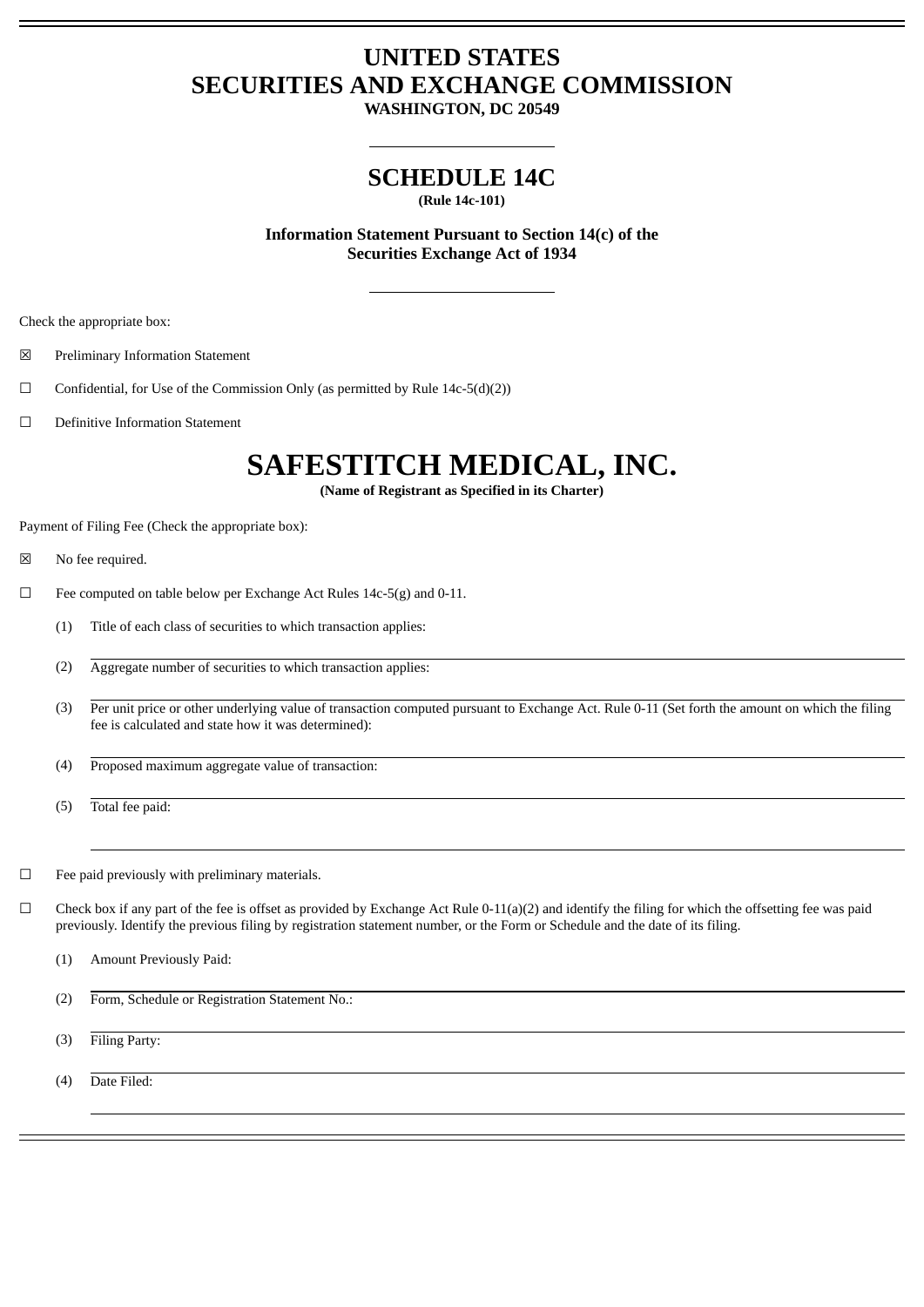## **INFORMATION STATEMENT REGARDING ACTION TAKEN BY WRITTEN CONSENT OF THE MAJORITY STOCKHOLDERS IN LIEU OF A MEETING**

Dear SafeStitch Stockholder:

The enclosed Information Statement is being furnished by the Board of Directors (the "*Board*") of SafeStitch Medical, Inc., a Delaware corporation (the "*Company*"), to the holders of record (the "*Stockholders*") of our common stock, par value \$0.001 per share (the "*Common Stock*") and Series B convertible preferred stock, par value \$0.01 per share (the "*Preferred Stock*"), at the close of business on October 29, 2013 (the "*Record Date*"), pursuant to Rule 14c-2 promulgated under the Securities Exchange Act of 1934, as amended (the "*Exchange Act*"). The purpose of the enclosed Information Statement is to inform our Stockholders of action taken by written consent of the holders of a majority of our voting stock for all Actions (as defined below). As of the Record Date, there were 168,355,715 shares of our Common Stock issued and outstanding and 7,569,704.4 shares of our Preferred Stock issued and outstanding. On or about October 29, 2013, the Company received written consents in lieu of a meeting of Stockholders from holders of approximately 89% of our Common Stock and approximately 98% of our Preferred Stock representing a majority of the total issued and outstanding shares of capital voting stock of the Company (the "*Majority Stockholders*") to authorize the Board to approve the following:

(1) to file an Amended and Restated Certificate of Incorporation (the "*Restated Certificate*") which (a) increases the number of authorized shares of Common Stock from 225,000,000 to 750,000,000 shares (the "*Common Stock Increase*"), and (b) makes certain other changes;

(2) to file the Restated Certificate to change the name of the Company to "TransEnterix, Inc." (the "*Name Change*");

(3) to approve the amendment and restatement of our 2007 Incentive Compensation Plan (the "*2007 Plan*") (a) increasing the number of shares of Common Stock authorized for issuance under the 2007 Plan from 5,000,000 shares of Common Stock to 24,700,000 shares of Common Stock, (b) increasing the per-person award limitations for Options or Stock Appreciation Rights from 1,000,000 to 2,500,000 shares and for Restricted Stock, Deferred Stock, Performance Shares and/or Other Stock-Based Awards from 500,000 to 1,000,000 shares, and (c) changing the name of the 2007 Plan to reflect the Name Change (collectively, the "*2007 Plan Amendments*"); and

(4) to approve an amendment and restatement of our Bylaws (the "*Amended Bylaws*"), changing the name of our Bylaws to reflect the Name Change.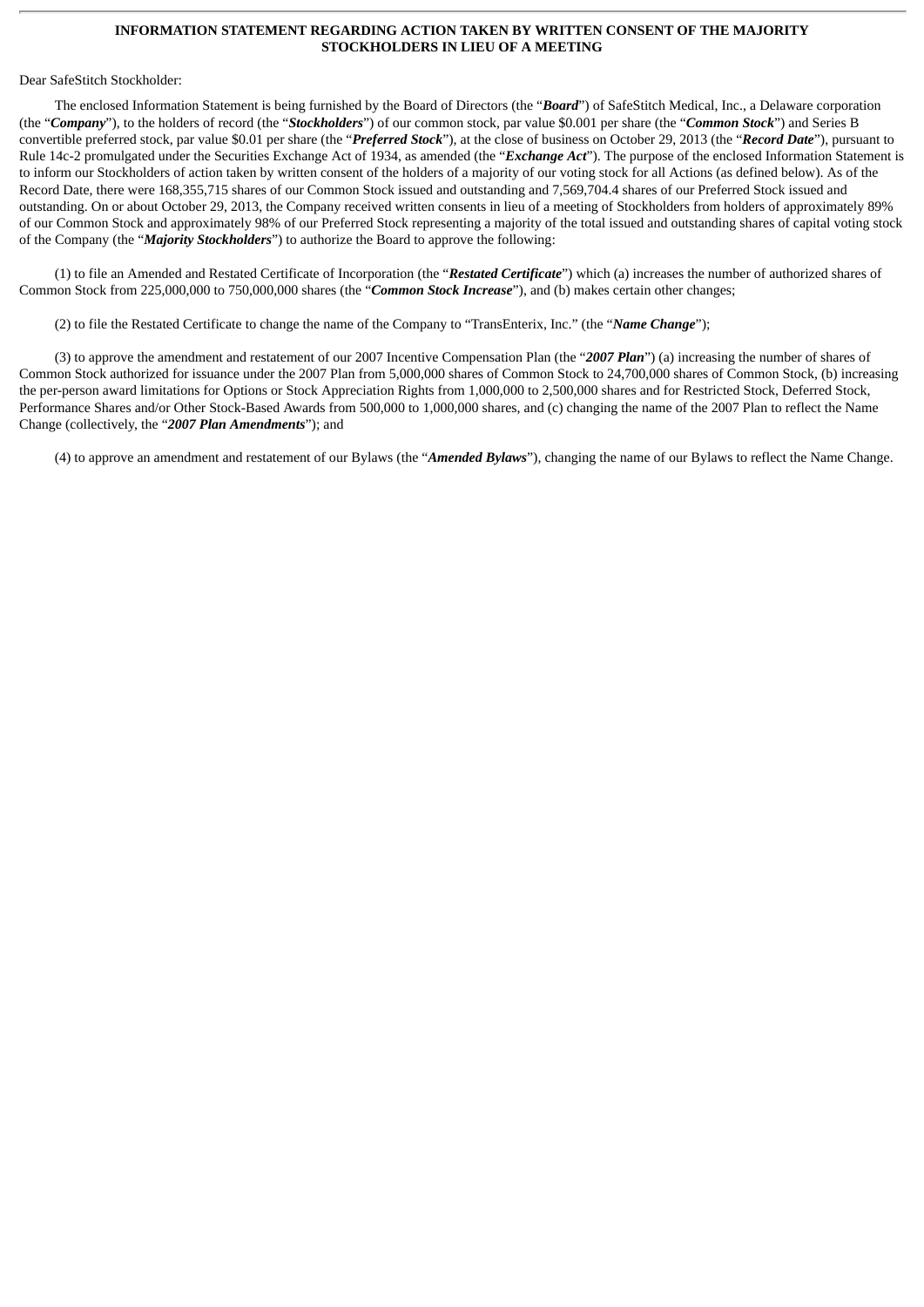The Restated Certificate, 2007 Plan Amendments and Amended Bylaws (collectively, the "*Actions*") were approved by the Board subject to obtaining subsequent stockholder approval. The Majority Stockholders approved the Actions by written consent in lieu of a meeting on or about October 29, 2013. Accordingly, your consent is not required and is not being solicited in connection with the approval of the Actions. The Restated Certificate (which include the Common Stock Increase and Name Change among other changes) will become effective when we file the Restated Certificate with the Secretary of State of the State of Delaware. The Restated Certificate will not be filed, and the 2007 Plan Amendments and Amended Bylaws will not become effective, in each case until the date that is at least 20 days after the enclosed Information Statement is first mailed or otherwise delivered to our Stockholders. We have attached as **Exhibit A** hereto a form of the proposed Restated Certificate. We have attached as **Exhibit B** hereto the Amended and Restated 2007 Incentive Compensation Plan. We have attached as **Exhibit C** hereto a form of the proposed Amended Bylaws.

The Actions taken by written consent were taken pursuant to Section 228 of the Delaware General Corporation Law, referred to as the DGCL, which provides that any action that may be taken at a meeting of the stockholders may be taken by the written consent of the holders of the number of shares of voting stock required to approve the action at a meeting. On such basis, in order to eliminate the costs and management time involved in holding a special meeting of stockholders, our Majority Stockholders approved the Restated Certificate, the 2007 Plan Amendments and Amended Bylaws in accordance with the DGCL. This Information Statement is being furnished to all of our stockholders in accordance with Section 14(c) of the Securities Exchange Act of 1934, as amended, referred to as the Exchange Act, and the rules promulgated by the SEC thereunder, solely for the purpose of informing our stockholders of the actions taken by the written consent before they become effective.

## **THE ACCOMPANYING INFORMATION STATEMENT IS BEING MAILED TO STOCKHOLDERS ON OR ABOUT NOVEMBER [ ], 2013. THIS IS NOT A NOTICE OF SPECIAL MEETING OF STOCKHOLDERS AND NO STOCKHOLDER MEETING WILL BE HELD TO CONSIDER ANY MATTER WHICH IS DESCRIBED HEREIN. WE ARE NOT ASKING YOU FOR A CONSENT OR PROXY AND YOU ARE REQUESTED NOT TO SEND US A CONSENT OR PROXY.**

Date of this Notice and the enclosed Information Statement: November [ ], 2013.

Sincerely yours,

Todd M. Pope *Chief Executive Officer*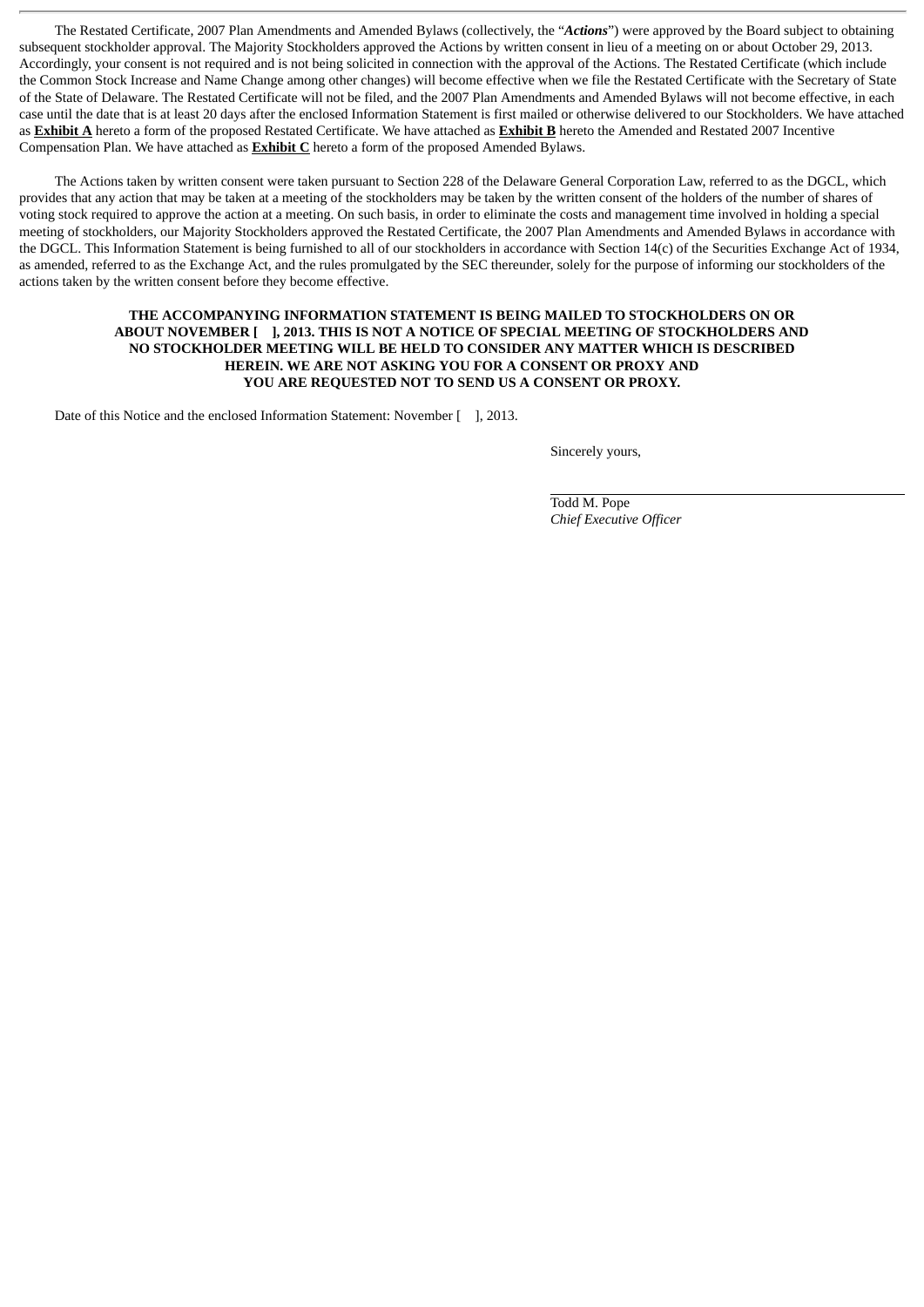## **SAFESTITCH MEDICAL, INC. 635 DAVIS DRIVE, SUITE 300 MORRISVILLE, NC 27560**

## **INFORMATION STATEMENT**

## **NO VOTE OR OTHER ACTION OF THE COMPANY'S STOCKHOLDERS IS REQUIRED IN CONNECTION WITH THIS INFORMATION STATEMENT**

#### **GENERAL INFORMATION**

SafeStitch Medical, Inc., a Delaware corporation, with its principal executive offices located at 635 Davis Drive, Suite 300, Morrisville, North Carolina, 27560, is sending you this Notice and Information Statement to notify you of actions that the holders of a majority of our outstanding voting capital stock have taken by written consent in lieu of a special meeting of stockholders. References in this Information Statement to the "Company," "we," "our," "us" and "SafeStitch" are to SafeStitch Medical, Inc.

Copies of this Information Statement are being mailed on or about November [ ], 2013 to the holders of record on the Record Date of the outstanding shares of our Common Stock and Preferred Stock.

#### **Action by Written Consent**

The following actions were approved by the written consent of the Majority Stockholders in lieu of a special meeting:

- The adoption of the Restated Certificate (which includes the Common Stock Increase and Name Change among other changes);
- The approval of the amendment and restatement of the 2007 Plan, which includes the 2007 Plan Amendments; and
- The adoption of the Amended Bylaws.

The approval becomes effective on the date that is 20 days after this Information Statement is first mailed or otherwise delivered to our security holders.

## **Stockholders Entitled to Receive Notice of Action by Written Consent**

Stockholders may take action pursuant to a written consent in lieu of a meeting of stockholders, in accordance with Section 228 of the DGCL, which provides that the written consent of the holders of outstanding shares of voting stock, having not less than the minimum number of votes that would be necessary to authorize or take such action at a meeting at which all shares entitled to vote thereon were present and voted, may be substituted for such a meeting. In order to eliminate the costs involved in holding a special meeting, our Board elected to utilize the written consent of the holders of at least a majority in interest of our voting securities for all Actions. As required by the SEC rules and in accordance with Rule 14c-2(b) of the Exchange Act, we will mail the Notice and Information Statement to all of our Stockholders on or about November [ ], 2013.

Only holders of record of our Common Stock and Preferred Stock at the close of business on the Record Date are entitled to notice of the action taken by written consent.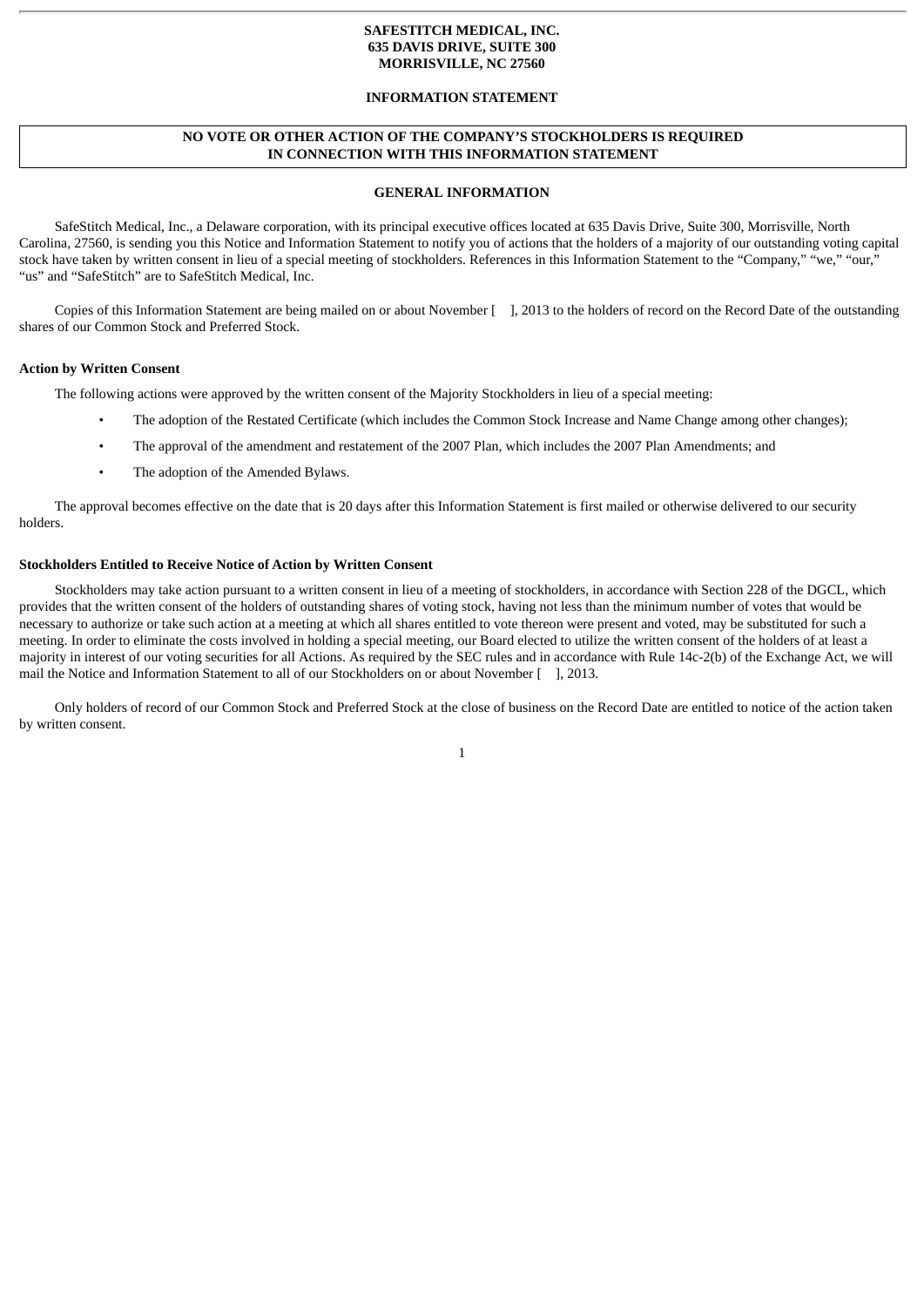#### **Effective Date of Action by Written Consent**

Pursuant to Rule 14c-2 promulgated under the Exchange Act, the earliest date that the corporate action being taken pursuant to the written consent can become effective is 20 days after the first mailing or other delivery of this Information Statement. After the foregoing 20-day period, we will file the Restated Certificate with the Secretary of State of the State of Delaware, which filing will result in the Common Stock Increase and the Name Change along with the other changes described herein and set forth in the Restated Certificate becoming effective. In addition, the 2007 Plan Amendments will become effective after such 20-day period. We recommend that you read this Information Statement in its entirety for a full description of the action approved by the Majority Stockholders.

#### **Dissenters' Rights of Appraisal**

No dissenter's rights are afforded to our stockholders under Delaware law as a result of the adoption of the Actions.

#### **Costs of the Information Statement**

We are mailing this Information Statement and will bear the costs associated therewith. We are not making any solicitation. We will reimburse banks, brokerage firms, other custodians, nominees and fiduciaries for reasonable expenses incurred in sending the Information Statement to beneficial owners of our Common Stock and Preferred Stock.

#### **ACTIONS TO BE TAKEN**

With respect to each Action described in this Information Statement, the Board reserves the right, notwithstanding that the Majority Stockholders have approved each action, to elect not to proceed with one or more Actions if the Board, in its sole discretion, determines that it is no longer in the Company's best interests and the best interests of the Stockholders to consummate any one or more of the Actions.

## **CAUTIONARY STATEMENT REGARDING FORWARD-LOOKING STATEMENTS**

This Information Statement contains various "forward-looking statements" within the meaning of Section 27A of the Securities Act of 1933, as amended, and Section 21E of the Securities Exchange Act of 1934, as amended, which represent our expectations or beliefs concerning future events. When used in this Information Statement, the terms "anticipate," "believe," "estimate," "expect" and "intend" and words or phrases of similar import, as they relate to us, are intended to identify forward-looking statements. We undertake no obligation to update, and we do not have a policy of updating or revising, these forward-looking statements.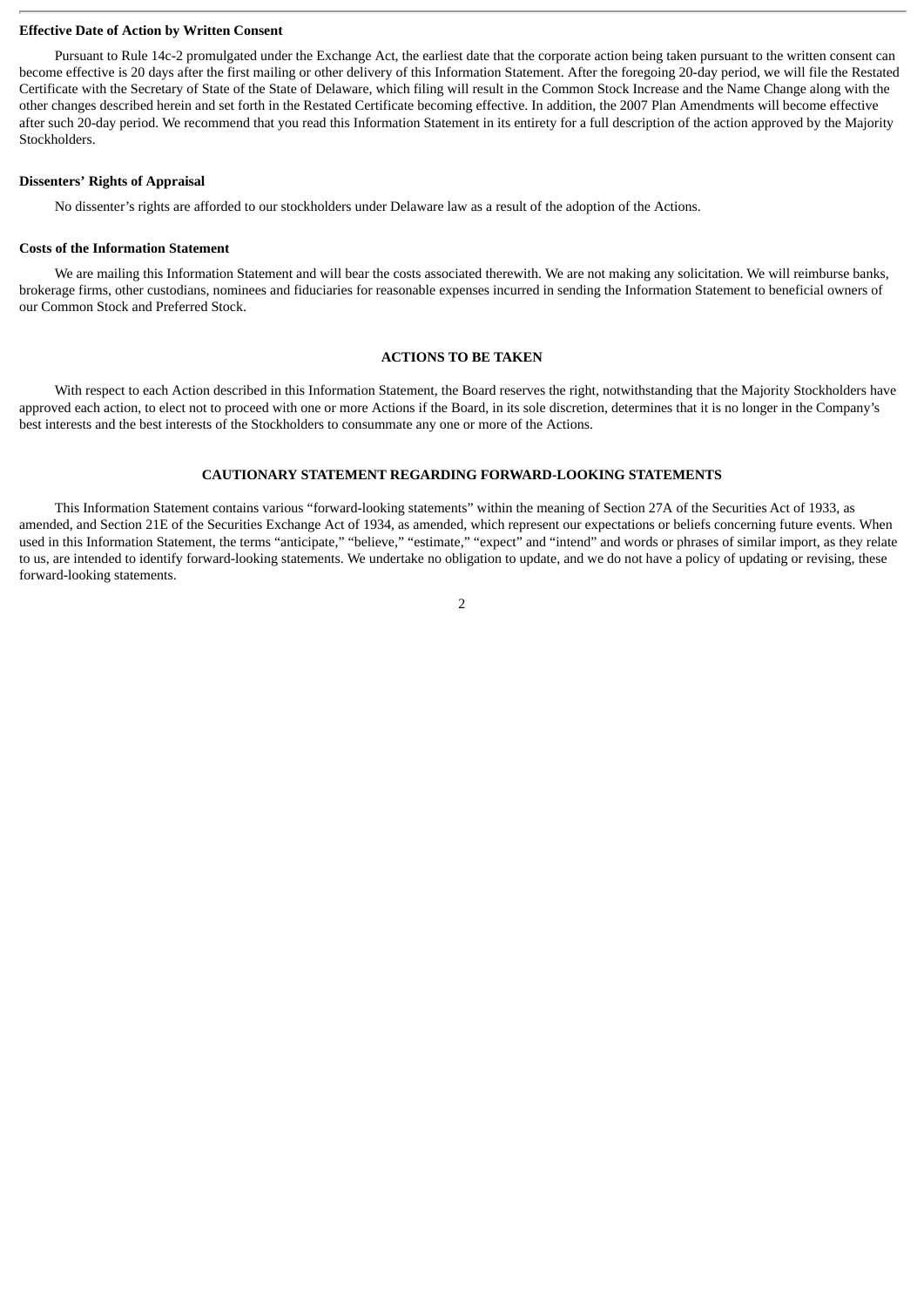## **ACTION ONE: APPROVAL TO INCREASE THE AUTHORIZED NUMBER OF SHARES OF COMMON STOCK TO 750,000,000 SHARES**

#### **General**

Our Board and the Majority Stockholders approved the Common Stock Increase whereby the number of authorized shares of our Common Stock will be increased from 225,000,000 to 750,000,000 shares upon the filing of the Restated Certificate.

#### **Purpose and Effect of Increasing the Number of Authorized Shares**

The additional shares of Common Stock for which authorization is sought would be part of the existing class of Common Stock, if and when issued. These shares would have the same rights and privileges as the shares of Common Stock currently outstanding.

Our Board believes that the Common Stock Increase is in the best interests of the Company and its Stockholders. The purpose of increasing the number of authorized shares of Common Stock is to have shares available for issuance for such corporate purposes as the Board may determine in its discretion, including, without limitation:

- Equity financings;
- Acquisitions of intellectual property, products or companies;
- Issuances pursuant to our Amended and Restated 2007 Incentive Compensation Plan
- Forward stock splits;
- Stock dividends or other distributions;
- Conversion of convertible securities, including the outstanding Series B Preferred Stock into Common Stock; and
- Other corporate purposes.

The Company has no such plans, proposals, or arrangements, written or otherwise, at this time to issue any of the newly available authorized shares of Common Stock except for the conversion of the outstanding Series B Preferred Stock into 75,697,044 shares of Common Stock.

The issuance of additional shares of Common Stock could make it more difficult for a third party to acquire the Company or assume a controlling interest because such a party would need to purchase more shares to acquire the same ownership percentage of our Company. The increase in the number of authorized shares of Common Stock is not the result of an effort to accumulate the Company's securities or to obtain control of the Company by means of a merger, tender offer, solicitation or otherwise. Nor is the Common Stock Increase a plan by management to adopt a series of amendments to the Company's charter or Bylaws to institute an anti-takeover provision. The Company does not have any plans or proposals to adopt other provisions or enter into other arrangements that may have material anti-takeover consequences. As discussed above, the reason for the increase in the number of shares of Common Stock that the Company is able to issue is so that the Company is able to convert the outstanding Series B Preferred Stock into Common Stock and authorize enough shares of Common Stock to enable option grants and option exercises under the Amended and Restated 2007 Incentive Compensation Plan as well as to establish a reserve for future equity offerings or acquisitions. Any issuance of additional shares of Common Stock could have the effect of diluting any future earnings per share and book value per share of the outstanding shares of our Common Stock, and such additional shares could be used to dilute the stock ownership or voting rights of a person seeking to obtain control of the Company.

 $\overline{a}$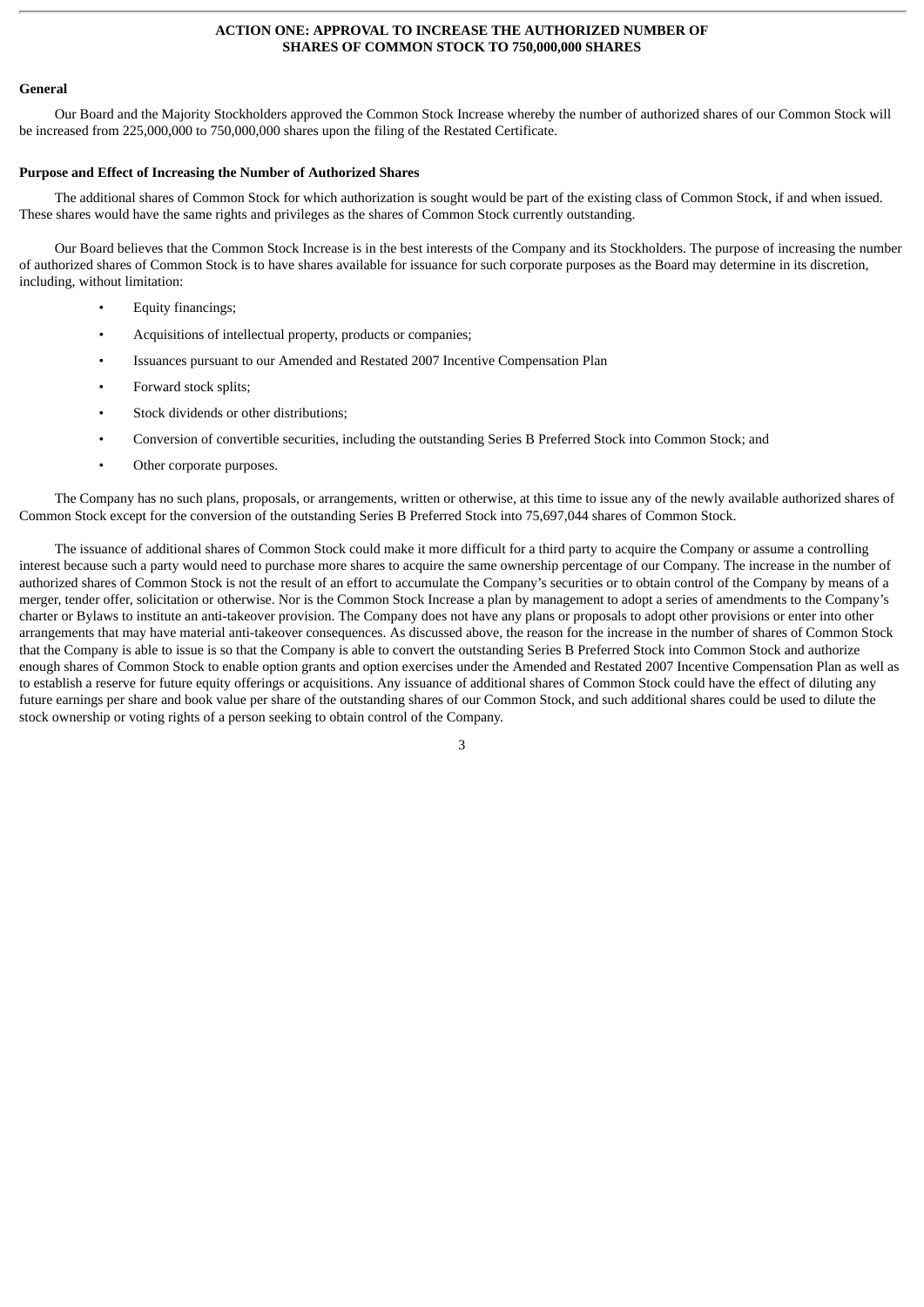## **ACTION 2: APPROVAL TO CHANGE THE COMPANY'S NAME**

#### **General**

Our Board and the Majority Stockholders approved the Name Change, which is being made in connection with the transactions contemplated by the Agreement and Plan of Merger, dated as of August 13, 2013 ("*Merger Agreement*"), by and among the Company, TransEnterix, Inc., a Delaware corporation ("*TransEnterix*"), and Tweety Acquisition Corp. ("*Merger Sub*"). Pursuant to the Merger Agreement, on September 3, 2013, TransEnterix merged with and into Merger Sub (the "*Merger*"), thereby becoming a wholly owned subsidiary of the Company under the name "TransEnterix, Inc."

#### **Effects of the Name Change**

Prior to filing the Restated Certificate reflecting the Name Change, we must first notify FINRA by filing the Issuer Company Related Action Notification Form. Upon the effectiveness of the Name Change, the Company will be known as TransEnterix, Inc. and will apply for a new symbol under which the Common Stock will trade. The Common Stock will also have a new CUSIP number. Stockholders will not be required to tender their shares of Common Stock for reissuance; however, shares that are submitted to the transfer agent for whatever reason will be reissued under the new name and CUSIP number. Until approval of the name change by FINRA and issuance by FINRA of the Company's new ticker symbol following the filing of the Restated Certificate with the Secretary of State of Delaware, the Company's Common Stock will continue to trade on the OTCBB under its current ticker symbol "SFES." Following such approval, we anticipate the Company's Common Stock to trade on the OTCBB under the new ticker symbol, "TRXC."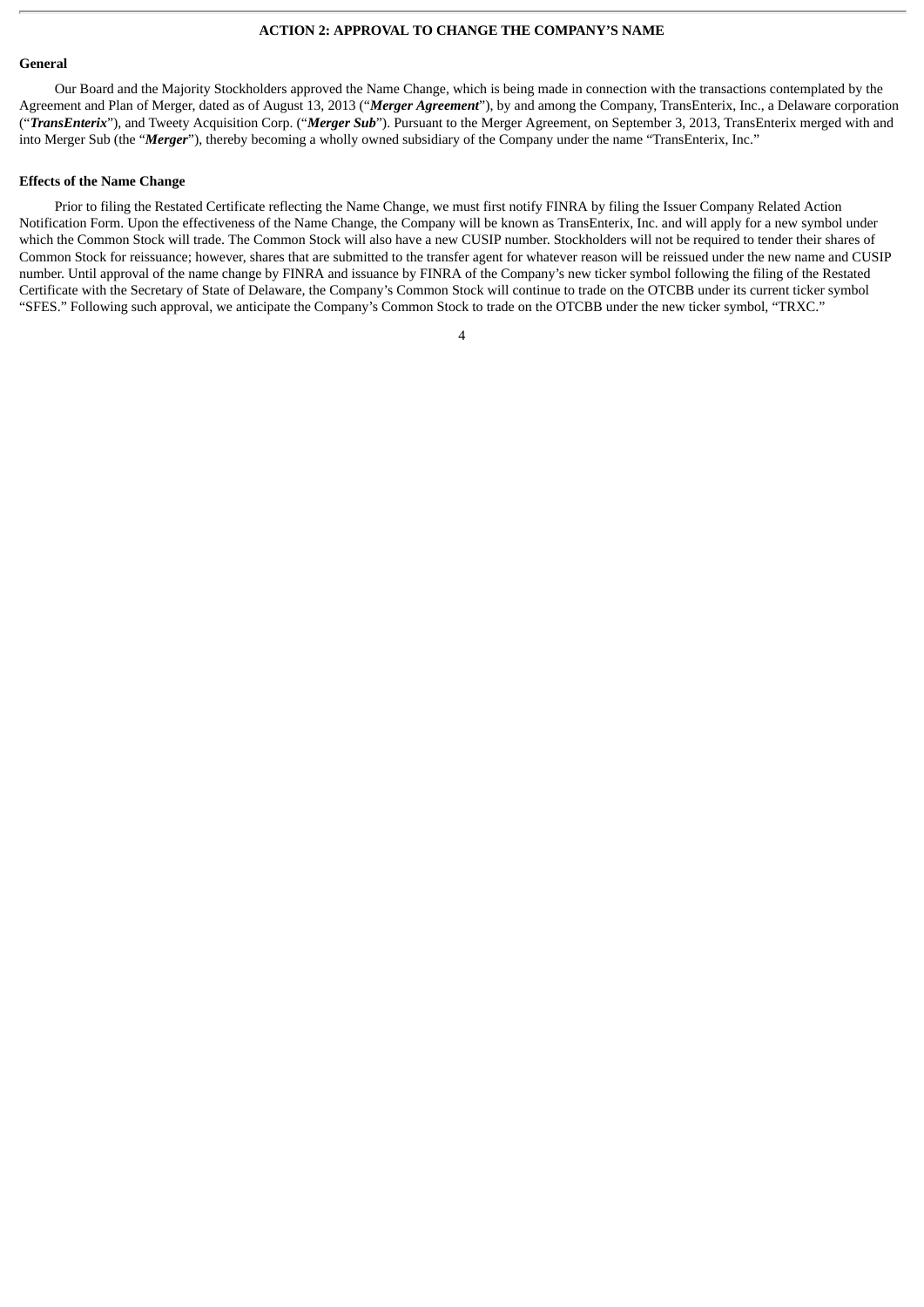## **ACTION 3: APPROVAL OF AMENDMENT AND RESTATEMENT OF THE 2007 PLAN TO INCREASE THE NUMBER OF SHARES AUTHORIZED FOR ISSUANCE AND PER PERSON AWARD LIMITATIONS, AND CHANGE THE NAME OF THE 2007 PLAN TO REFLECT NAME CHANGE**

#### **General**

The Board adopted and approved, and the Majority Stockholders approved, the 2007 Plan Amendments pursuant to which (i) the number of shares authorized to be issued under the 2007 Plan was increased from 5,000,000 to 24,700,000 shares of Common Stock, (ii) the per-person award limitations for Options or Stock Appreciation Rights were increased from 1,000,000 to 2,500,000 shares and for Restricted Stock, Deferred Stock, Performance Shares and/or Other Stock-Based Awards from 500,000 to 1,000,000 shares and (iii) the name of the 2007 Plan was amended to reflect the Name Change.

#### **Description of the 2007 Plan**

The following is a summary of the material provisions of the 2007 Plan. This summary is qualified in its entirety by reference to full text of the Amended and Restated 2007 Incentive Compensation Plan, which is attached to this Information Statement as **Exhibit B** and is hereby incorporated by reference herein. You are urged to read the full text of the Amended and Restated 2007 Incentive Compensation Plan.

#### *Background and Purpose.*

On November 13, 2007, our Board adopted the Company's 2007 Plan, which was approved on the same date by a written consent of the holders of a majority of our issued and outstanding voting securities in lieu of a special meeting of the stockholders in accordance with the relevant sections of the Delaware General Corporation Law. We most recently amended the 2007 Plan on June 19, 2012 in order to increase the number of shares authorized to be issued under the 2007 Plan to 5,000,000 shares of Common Stock.

#### *Purpose.*

The purpose of the 2007 Plan is to assist us in attracting, motivating, retaining and rewarding high-quality executives and other employees, officers, directors, consultants and other persons who provide services to us and our subsidiaries and affiliates. The 2007 Plan is intended to enable those persons to acquire or increase a proprietary interest in us in order to strengthen the mutuality of interests between them and our stockholders, and to provide those such persons with performance incentives to expend their maximum efforts in the creation of stockholder value.

#### *Shares Available for Awards; Annual Per-Person Limitations.*

Under the 2007 Plan, 5,000,000 shares of our Common Stock were originally reserved for issuance, of which 705,500 remain available for new issuances. Any shares that are subject to awards of stock options or stock appreciation rights count against this limit as one share for every share granted. Any shares that are subject to awards other than stock options or stock appreciation rights count against this limit as 1.5 shares for every one share granted. If any shares subject to an award are forfeited, expire or otherwise terminate without issuance of shares, or are settled for cash or otherwise do not result in the issuance of shares, then the shares subject to such forfeiture, expiration, termination, cash settlement or non-issuance will again become available for awards under the 2007 Plan. If any option or other award is exercised through the tendering of shares (either actually or by attestation) or withheld upon exercise of an award to pay the exercise price or any tax withholding requirements, then only the net of the shares tendered or withheld will count towards the limit. Awards issued in substitution for awards previously granted by a company acquired by us or one of our subsidiaries or affiliates, or with which we or one of our subsidiaries or affiliates combines, do not reduce the limit on grants of awards under the 2007 Plan. The maximum number of shares of our Common Stock that may be issued under the 2007 Plan as a result of the exercise of incentive stock options is 2,000,000 subject to the adjustments described above.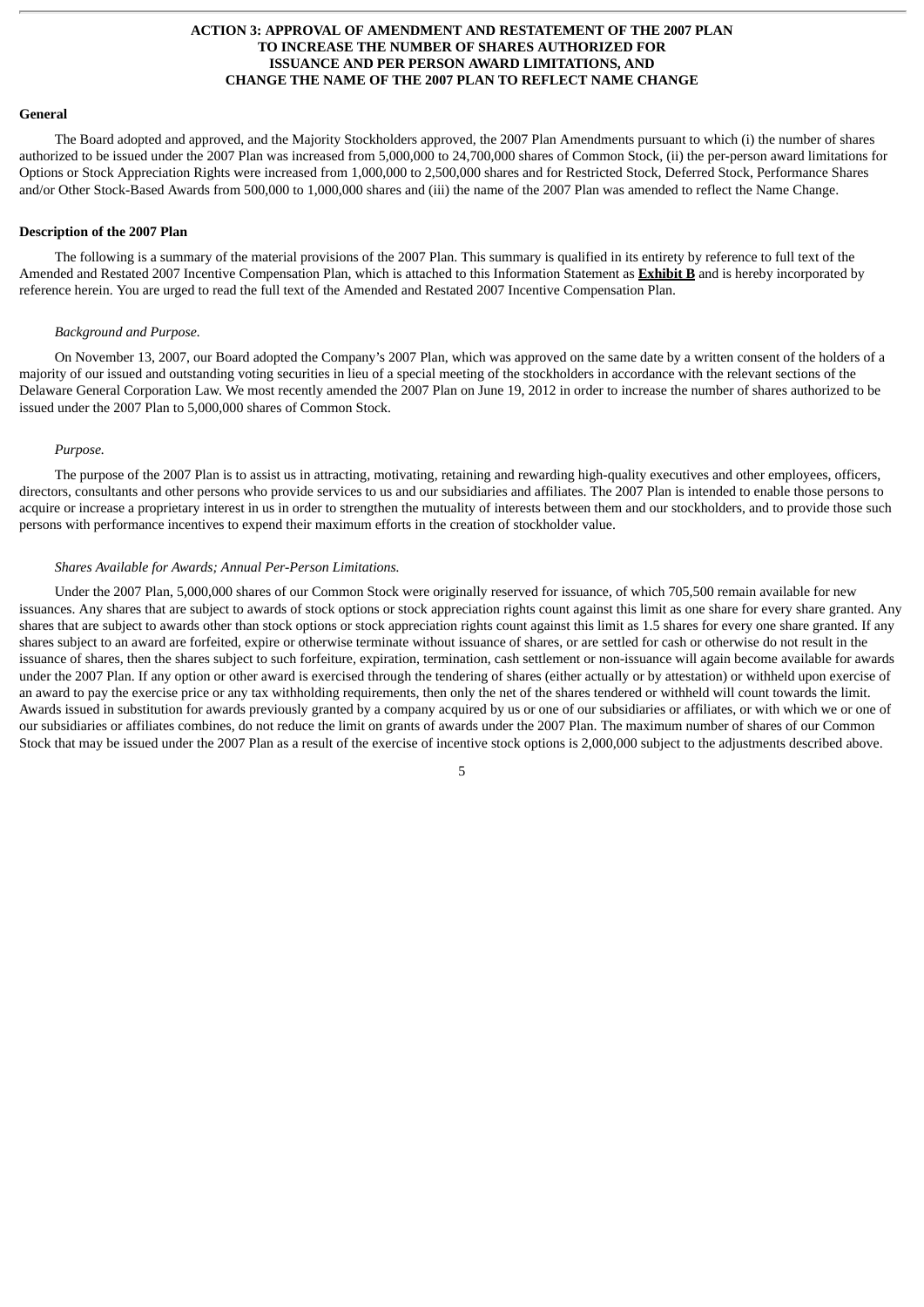The 2007 Plan Amendments impose individual limitations on the amount of certain awards in part to comply with Code Section 162(m). Under these limitations, during any fiscal year of the Company, no eligible person may be granted (i) stock options or stock appreciation rights with respect to more than 2,500,000 shares of our Common Stock, or (ii) shares of restricted stock, shares of deferred stock, performance shares and other stock based-awards with respect to more than 1,000,000 shares of our Common Stock, in each case, subject to adjustment in certain circumstances, such that in no event would an adjustment to the resulting number of shares be less than 1,000,000 Shares for options and 500,000 shares for restricted stock, deferred stock, performance shares and/or other stock-based awards. The maximum amount that may be paid out as performance units (which are described below) with respect to any 12 month performance period is \$2,000,000 (pro-rated for any 12-month performance period that is less than 12 months), and for any performance period that is more than 12 months, is \$2,000,000 multiplied by the number of full 12-month periods that are in the performance period.

The Compensation Committee administers the 2007 Plan and is authorized to adjust the limitations described above and is authorized to adjust outstanding awards (including adjustments to exercise prices of options and other affected terms of awards) in the event that an extraordinary dividend or other distribution (whether in cash, shares of Common Stock or other property), recapitalization, forward or reverse split, reorganization, merger, consolidation, spin-off, combination, repurchase, share exchange, liquidation, dissolution or other similar corporate transaction or event affects our Common Stock so that an adjustment is appropriate. The committee is also authorized to adjust performance conditions and other terms of awards in response to these kinds of events or in response to changes in applicable laws, regulations or accounting principles.

#### *Eligibility.*

The persons eligible to receive awards under the 2007 Plan are our officers, directors, employees, consultants and other persons who provide services to us or any of our subsidiaries or affiliates. An employee on leave of absence may be considered as still in our employ for purposes of eligibility for participation in the 2007 Plan. As of the Record Date, approximately 90 persons were eligible to participate in the 2007 Plan.

#### *Administration.*

The 2007 Plan is administered by the Compensation Committee (sometimes referred to in this description as the "committee"); provided, however, that except as otherwise expressly provided in the 2007 Plan, the Board may exercise any power or authority granted to the committee under the 2007 Plan. Subject to the terms of the 2007 Plan, the committee is authorized to select eligible persons to receive awards, determine the type, number and other terms and conditions of, and all other matters relating to, awards, prescribe award agreements (which need not be identical for each participant), and the rules and regulations for the administration of the 2007 Plan, construe and interpret the 2007 Plan and award agreements, correct defects, supply omissions or reconcile inconsistencies therein, and make all other decisions and determinations as the committee may deem necessary or advisable for the administration of the 2007 Plan.

## *Stock Options and Stock Appreciation Rights.*

The committee is authorized to grant stock options, including both incentive stock options, which we refer to as "ISOs", which can result in potentially favorable tax treatment to the recipient, and non-qualified stock options, and stock appreciation rights entitling the recipient to receive the amount by which the fair market value of a share of our Common Stock on the date of exercise exceeds the grant price of the stock appreciation right. The exercise price per share subject to an option and the grant price of a stock appreciation right are determined by the committee, but the exercise price of a stock option that is intended to qualify as an incentive stock option under Section 422 of the Code, and the grant price of a stock appreciation right, may not be less than the fair market value of a share of our Common Stock on the date of grant. For purposes of the 2007 Plan, the term "fair market value" means the fair market value of our Common Stock, awards or other property as determined by the committee or under procedures established by the committee. Unless otherwise determined by the committee, the fair market value of a share of our Common Stock as of any given date is the closing sales price per share as reported on the principal stock exchange or market on which our Common Stock is traded on the date as of which such value is being determined or, if there is no sale on that date, then on the last previous day on which a sale was reported. The maximum term of each option or stock appreciation right, the times at which each option or stock appreciation right will be exercisable, and provisions requiring forfeiture of unexercised options or stock appreciation rights at or following termination of employment generally are fixed by the committee, except that no option or stock appreciation right may have a term exceeding ten years. Methods of exercise and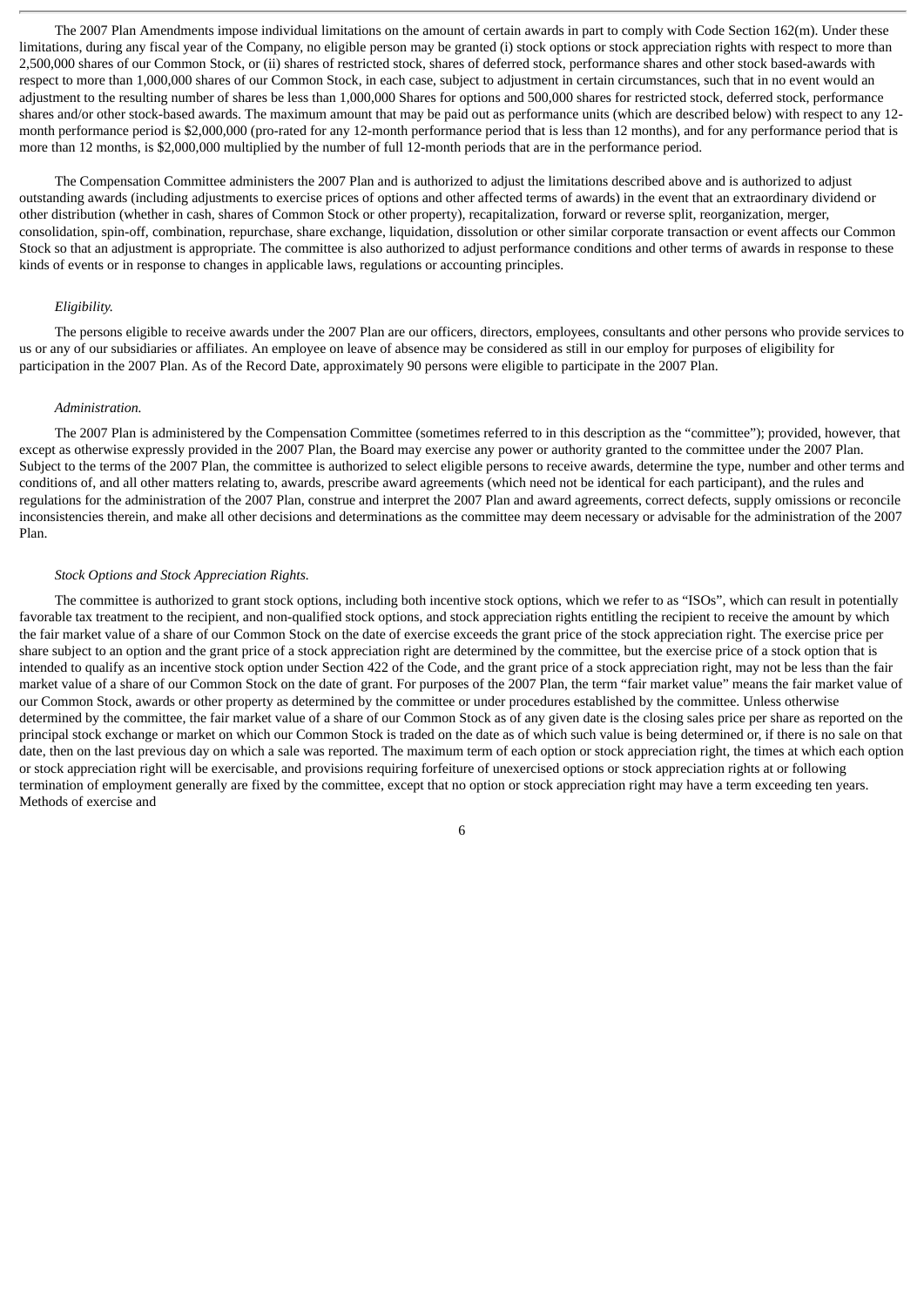settlement and other terms of the stock appreciation right are determined by the committee. The committee, thus, may permit the exercise price of options awarded under the 2007 Plan to be paid in cash, shares, other awards or other property (including loans). Options may be exercised by payment of the exercise price in cash, shares of our Common Stock, outstanding awards or other property having a fair market value equal to the exercise price, as the committee may determine from time to time.

#### *Restricted and Deferred Stock.*

The committee is authorized to grant restricted stock and deferred stock. Restricted stock is a grant of shares of our Common Stock which may not be sold or disposed of, and which will be subject to any risks of forfeiture and other restrictions as the committee may impose. An eligible person granted restricted stock generally has all of the rights of a Company stockholder, unless otherwise determined by the committee. An award of deferred stock confers upon the recipient the right to receive shares of our Common Stock at the end of a specified deferral period, subject to any risks of forfeiture and other restrictions as the committee may impose. Prior to settlement, an award of deferred stock carries no voting or dividend rights or other rights associated with share ownership, although dividend equivalents may be granted, as discussed below.

#### *Dividend Equivalents.*

The committee is authorized to grant dividend equivalents conferring on recipients the right to receive, currently or on a deferred basis, cash, shares of our Common Stock, other awards or other property equal in value to dividends paid on a specific number of shares of our Common Stock or other periodic payments. Dividend equivalents may be granted alone or in connection with another award, may be paid currently or on a deferred basis and, if deferred, may be deemed to have been reinvested in additional shares of our Common Stock, awards or otherwise as specified by the committee.

#### *Bonus Stock and Awards in Lieu of Cash Obligations.*

The committee is authorized to grant shares of our Common Stock as a bonus, free of restrictions, or to grant shares of Common Stock or other awards in lieu of obligations of us to pay cash under the 2007 Plan or other plans or compensatory arrangements, subject to any terms that the committee may specify.

#### *Other Stock-Based Awards.*

The committee is authorized to grant awards that are denominated or payable in, valued by reference to, or otherwise based on or related to shares of our Common Stock. The committee determines the terms and conditions of those awards.

#### *Performance Awards.*

The committee is authorized to grant performance awards to eligible persons on terms and conditions established by the committee. The performance criteria to be achieved during any performance period and the length of the performance period is determined by the committee upon the grant of the performance award. Performance awards may be valued by reference to a designated number of shares of our Common Stock (in which case they are referred to as performance shares) or by reference to a designated amount of property, including cash (in which case they are referred to as performance units). Performance awards may be settled by delivery of cash, shares or other property, or any combination of those things, as determined by the committee. Performance awards granted to persons whom the committee expects will, for the year in which a deduction arises, be "covered employees" (as defined below) will, if and to the extent intended by the committee, be subject to provisions that should qualify those awards as "performance-based compensation" not subject to the limitation on tax deductibility by us under Code Section 162(m). For purposes of Section 162(m), the term "covered employee" means our chief executive officer and each other person whose compensation is required to be disclosed in the company's filings with the SEC by reason of the employee being among our two most highly-compensated officers for the taxable year (other than our chief executive officer). If and to the extent required under Section 162(m) of the Code, any power or authority relating to a performance award intended to qualify under Section 162(m) of the Code is to be exercised by the committee and not the Board.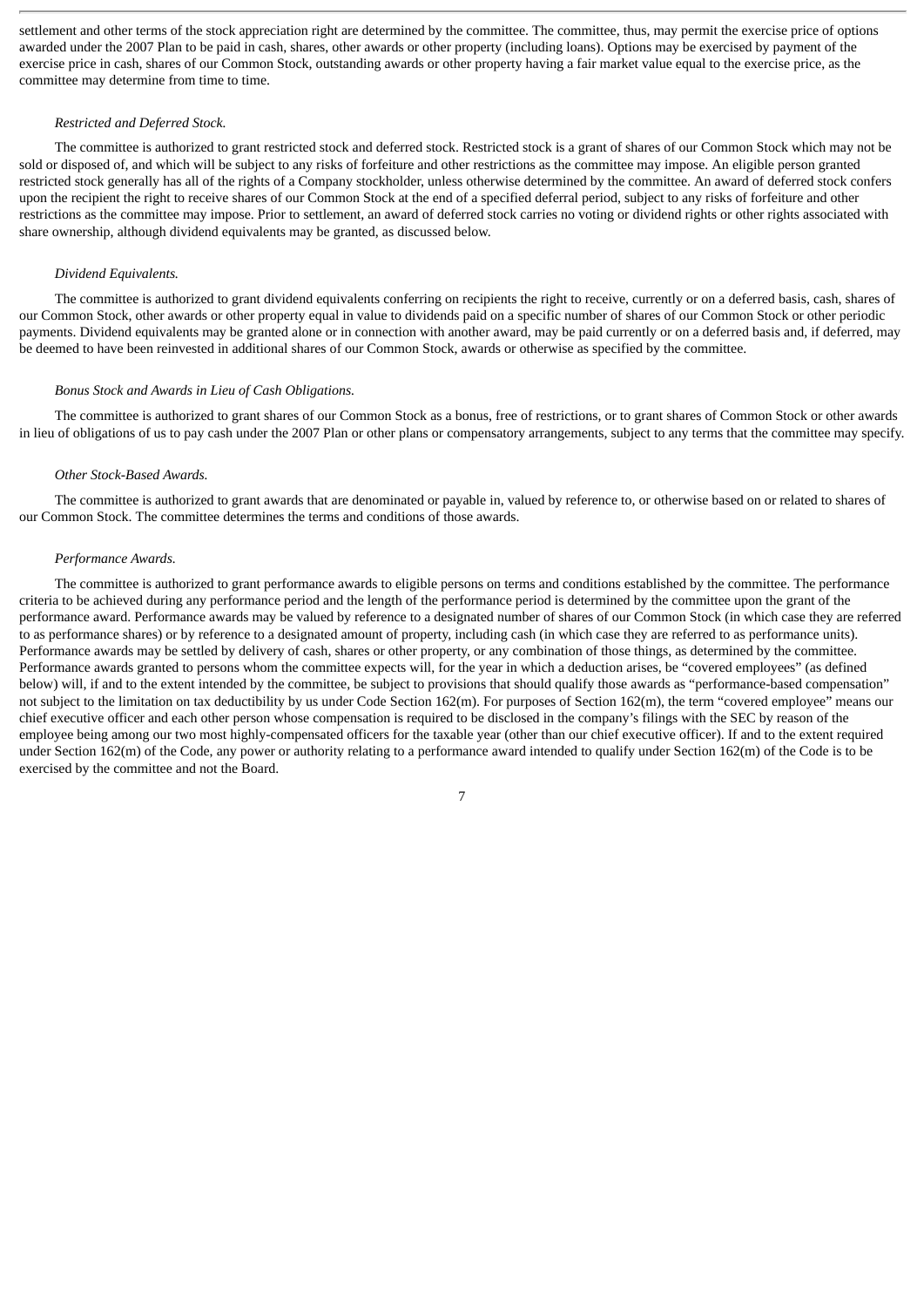If and to the extent that the committee determines that these provisions of the 2007 Plan are to be applicable to any award, one or more of the following business criteria for us and our subsidiaries, on a consolidated basis, and/or for any of our subsidiaries or affiliates, or for business or geographical units of us and/or any of our subsidiaries or affiliates (except with respect to the total stockholder return and earnings per share criteria), will be used by the committee in establishing performance goals for awards under the 2007 Plan: (1) earnings per share; (2) revenues or margins; (3) cash flow; (4) operating margin; (5) return on net assets, investment, capital or equity; (6) economic value added; (7) direct contribution; (8) net income; pretax earnings; earnings before interest and taxes; earnings before interest, taxes, depreciation and amortization; earnings after interest expense and before extraordinary or special items; operating income; income before interest income or expense, unusual items and income taxes, local, state or federal and excluding budgeted and actual bonuses which might be paid under any ongoing bonus plans of the company; (9) working capital; (10) management of fixed costs or variable costs; (11) identification or consummation of investment opportunities or completion of specified projects in accordance with corporate business plans, including strategic mergers, acquisitions or divestitures; (12) total stockholder return; (13) debt reduction; (14) market share; (15) entry into new markets, either geographically or by business unit; (16) customer retention and satisfaction; (17) strategic plan development and implementation, including turnaround plans; and (18) the fair market value per share of our Common Stock. Any of the above goals may be determined on an absolute or relative basis (e.g. growth in earnings per share) or as compared to the performance of a published or special index deemed applicable by the committee including, but not limited to, the Standard & Poor's 500 Stock Index or a group of companies that are comparable to us. The committee will exclude the impact of an event or occurrence which the committee determines should appropriately be excluded, including without limitation (i) restructurings, discontinued operations, extraordinary items, and other unusual or non-recurring charges, (ii) an event either not directly related to our operations or not within our management's reasonable control or (iii) a change in accounting standards required by generally accepted accounting principles.

The committee may, in its discretion, determine that the amount payable as a performance award will be reduced from the amount of any potential award.

#### *Other Terms of Awards.*

Awards may be settled in the form of cash, shares of our Common Stock, other awards or other property, in the discretion of the committee, and may be made in a single payment or transfer, in installments or on a deferred basis. The committee may make provision for the payment or crediting of interest on installment or deferred payments or the grant or credit of dividend equivalents or other amounts in respect of installment or deferred payments denominated in shares of our Common Stock. The committee may condition any payment relating to an award on the withholding of taxes and may provide that a portion of any shares of our Common Stock or other property to be distributed will be withheld (or previously acquired shares of our Common Stock or other property be surrendered by the participant) to satisfy withholding and other tax obligations. Awards granted under the 2007 Plan generally may not be pledged or otherwise encumbered and are not transferable except by will or by the laws of descent and distribution, or to a designated beneficiary upon the participant's death, except that the committee may, in its discretion, permit transfers for estate planning or other purposes subject to any applicable restrictions under Rule 16b-3.

Awards under the 2007 Plan are generally granted without a requirement that the recipient pay consideration in the form of cash or property for the grant (as distinguished from the exercise), except to the extent required by law. The committee may, however, grant awards in exchange for other awards under the 2007 Plan, awards under other company plans, or other rights to payment from the company, and may grant awards in addition to and in tandem with other awards, rights or other awards.

#### *Acceleration of Vesting; Change in Control.*

The committee may provide in an award agreement, or otherwise determine, that upon a "change in control" as defined in the 2007 Plan, (i) options and stock appreciation rights that previously were not vested or exercisable become immediately exercisable, or (ii) that any restrictions applicable to restricted stock, deferred stock or other stock based awards immediately lapse. In addition, the committee may provide in an award agreement that the performance goals relating to any performance award will be deemed to have been met upon the occurrence of any "change in control."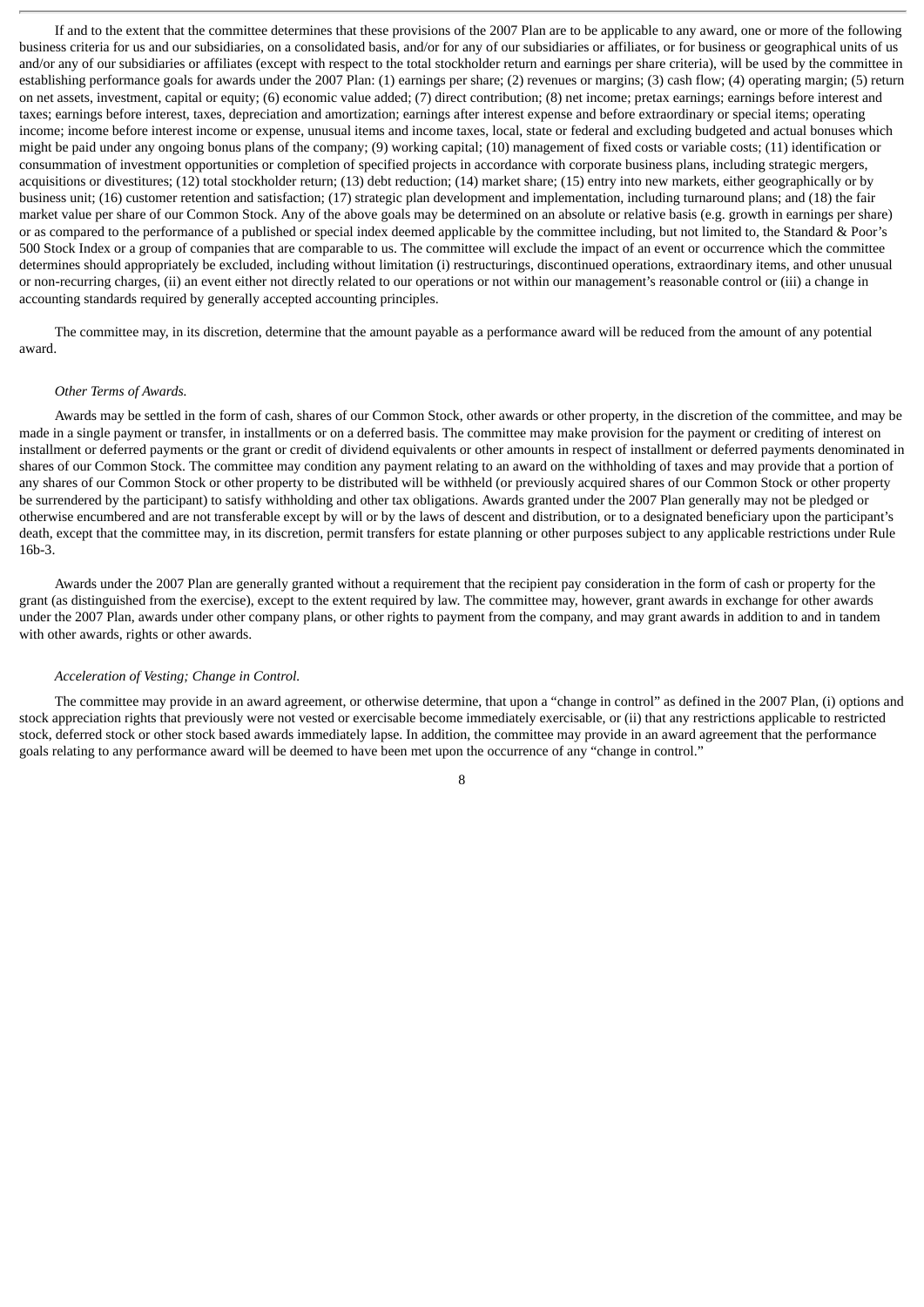#### *Amendment and Termination.*

The Board may amend, alter, suspend, discontinue or terminate the 2007 Plan or the committee's authority to grant awards without further stockholder approval, except that stockholder approval must be obtained for any amendment or alteration if that approval is required by law or regulation or under the rules of any stock exchange or quotation system on which our shares of Common Stock are then listed or quoted. Thus, stockholder approval may not necessarily be required for every amendment to the 2007 Plan which might increase the cost of the 2007 Plan or alter the eligibility of persons to receive awards. Stockholder approval will not be deemed to be required under laws or regulations, such as those relating to ISOs, that condition favorable treatment of participants on such approval, although the Board may, in its discretion, seek stockholder approval in any circumstance in which it deems such approval advisable. Unless earlier terminated by the Board, the 2007 Plan will terminate at the earliest of (a) when no shares of Common Stock remain available for issuance under the 2007 Plan, (b) termination of the 2007 Plan by the Board or (c) the tenth anniversary of the effective date of the 2007 Plan. Awards outstanding upon expiration of the 2007 Plan will remain in effect until they have been exercised or terminated, or have expired.

#### *Federal Income Tax Consequences of Awards.*

The 2007 Plan is not qualified under the provisions of section 401(a) of the Code and is not subject to any of the provisions of the Employee Retirement Income Security Act of 1974.

#### *Nonqualified Stock Options.*

Under the Code, the grant of a nonqualified stock option is generally not taxable to the optionee. On exercise of a nonqualified stock option granted under the 2007 Plan, an optionee will recognize ordinary income equal to the excess, if any, of the fair market value on the date of exercise of the shares of stock acquired on exercise of the option over the exercise price. If the optionee is an employee of us or any of our subsidiaries or affiliates, that income will be subject to the withholding of Federal income tax. The optionee's tax basis in those shares will be equal to their fair market value on the date of exercise of the option, and his holding period for those shares will begin on that date.

If an optionee pays for shares of stock on exercise of an option by delivering shares of our Common Stock, the optionee will not recognize gain or loss on the shares delivered, even if their fair market value at the time of exercise differs from the optionee's tax basis in them. The optionee, however, otherwise will be taxed on the exercise of the option in the manner described above as if he had paid the exercise price in cash. If a separate identifiable stock certificate is issued for that number of shares equal to the number of shares delivered on exercise of the option, the optionee's tax basis in the shares represented by that certificate will be equal to his tax basis in the shares delivered, and his holding period for those shares will include his holding period for the shares delivered. The optionee's tax basis and holding period for the additional shares received on exercise of the option will be the same as if the optionee had exercised the option solely in exchange for cash.

We will be entitled to a deduction for Federal income tax purposes equal to the amount of ordinary income taxable to the optionee, provided that amount constitutes an ordinary and necessary business expense for us and is reasonable in amount, and if the recipient is an employee, either the employee includes that amount in income or we timely satisfy our reporting requirements with respect to that amount.

#### *Incentive Stock Options.*

The 2007 Plan provides for the grant of stock options that qualify as "incentive stock options" as defined in section 422 of the Code, which we refer to as ISOs. Under the Code, an optionee generally is not subject to tax upon the grant or exercise of an ISO. In addition, if the optionee holds a share received on exercise of an ISO for at least two years from the date the option was granted and at least one year from the date the option was exercised, which we refer to as the required holding period, the difference, if any, between the amount realized on a sale or other taxable disposition of that share and the holder's tax basis in that share will be long-term capital gain or loss.

If, however, an optionee disposes of a share acquired on exercise of an ISO before the end of the required holding period, which we refer to as a disqualifying disposition, the optionee generally will recognize ordinary income in the year of the disqualifying disposition equal to the excess, if any, of the fair market value of the share on the date the ISO was exercised over the exercise price. If, however, the disqualifying disposition is a sale or exchange on which a loss, if realized, would be recognized for Federal income tax purposes, and if the sales proceeds are less than the fair market value of the share on the date of exercise of the option, the amount of ordinary income recognized by the optionee will not exceed the gain, if any, realized on the sale. If the amount realized on a disqualifying disposition exceeds the fair market value of the share on the date of exercise of the option, that excess will be short-term or longterm capital gain, depending on whether the holding period for the share exceeds one year.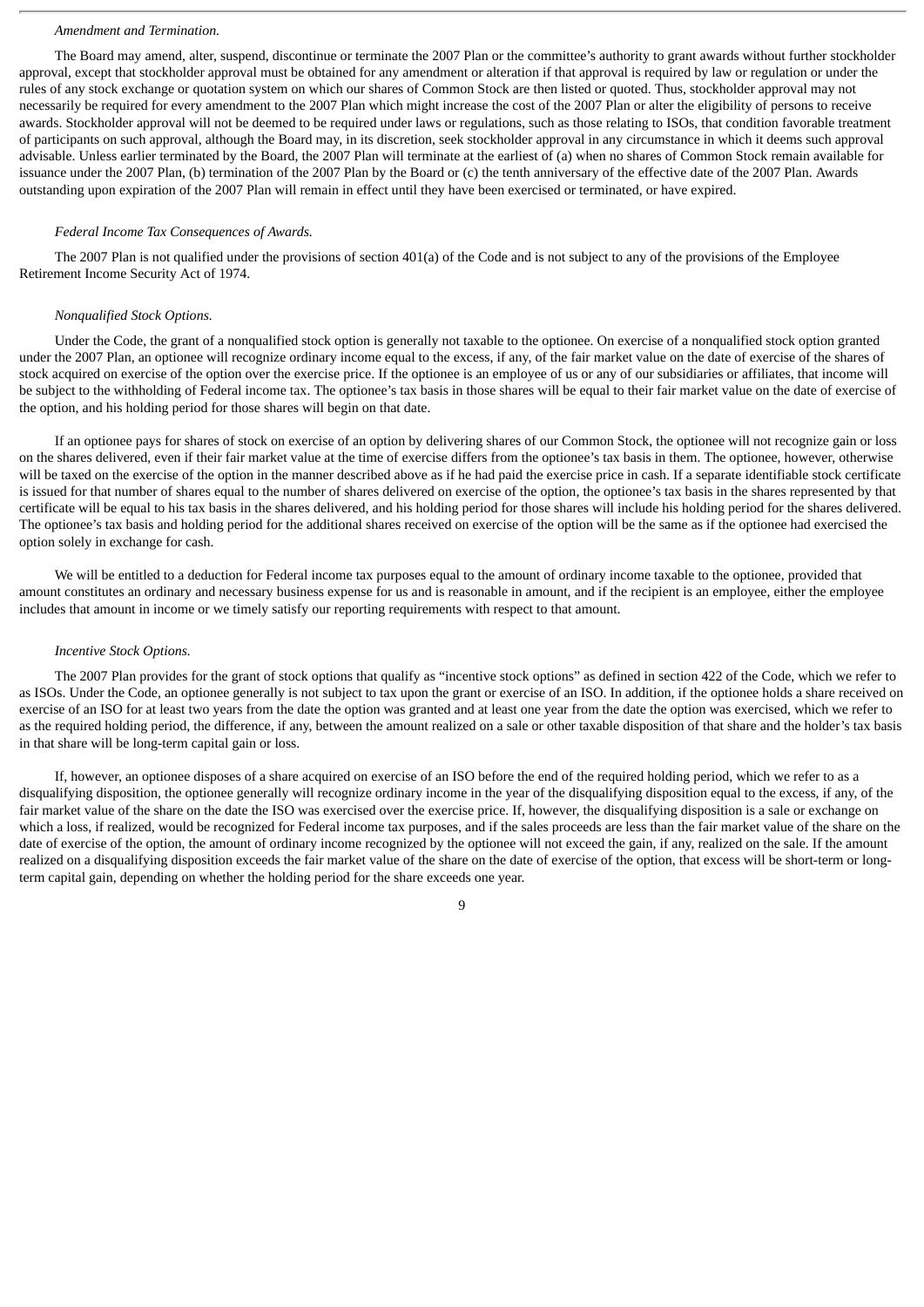An optionee who exercises an ISO by delivering shares of stock acquired previously pursuant to the exercise of an ISO before the expiration of the required holding period for those shares is treated as making a disqualifying disposition of those shares. This rule prevents "pyramiding" on the exercise of an ISO (that is, exercising an ISO for one share and using that share, and others so acquired, to exercise successive ISOs) without the imposition of current income tax.

For purposes of the alternative minimum tax, the amount by which the fair market value of a share of stock acquired on exercise of an ISO exceeds the exercise price of that option generally will be an adjustment included in the optionee's alternative minimum taxable income for the year in which the option is exercised. If, however, there is a disqualifying disposition of the share in the year in which the option is exercised, there will be no adjustment with respect to that share. If there is a disqualifying disposition in a later year, no income with respect to the disqualifying disposition is included in the optionee's alternative minimum taxable income for that year. In computing alternative minimum taxable income, the tax basis of a share acquired on exercise of an ISO is increased by the amount of the adjustment taken into account with respect to that share for alternative minimum tax purposes in the year the option is exercised.

We are not allowed an income tax deduction with respect to the grant or exercise of an incentive stock option or the disposition of a share acquired on exercise of an incentive stock option after the required holding period. However, if there is a disqualifying disposition of a share, we are allowed a deduction in an amount equal to the ordinary income includible in income by the optionee, provided that amount constitutes an ordinary and necessary business expense for us and is reasonable in amount, and, if the optionee is an employee, either the employee includes that amount in income or we timely satisfy our reporting requirements with respect to that amount.

#### *Stock Awards.*

Generally, the recipient of a stock award will recognize ordinary compensation income at the time the stock is received equal to the excess, if any, of the fair market value of the stock received over any amount paid by the recipient in exchange for the stock. If, however, the stock is not vested when it is received under the 2007 Plan (for example, if the employee is required to work for a period of time in order to have the right to sell the stock), the recipient generally will not recognize income until the stock becomes vested, at which time the recipient will recognize ordinary compensation income equal to the excess, if any, of the fair market value of the stock on the date it becomes vested over any amount paid by the recipient in exchange for the stock. A recipient may, however, file an election with the Internal Revenue Service, within 30 days of his or her receipt of the stock award, to recognize ordinary compensation income, as of the date the recipient receives the award, equal to the excess, if any, of the fair market value of the stock on the date the award is granted over any amount paid by the recipient in exchange for the stock.

The recipient's basis for the determination of gain or loss upon the subsequent disposition of shares acquired as stock awards will be the amount paid for such shares plus any ordinary income recognized either when the stock is received or when the stock becomes vested. Upon the disposition of any stock received as a stock award under the 2007 Plan, the difference between the sales price and the recipient's basis in the shares will be treated as a capital gain or loss and generally will be characterized as long-term capital gain or loss if the shares have been held for more than one year from the date as of which he or she would be required to recognize any compensation income.

We will be eligible for a deduction for federal income tax purposes equal to the amount of ordinary income taxable to the recipient, provided that amount constitutes an ordinary and necessary business expense for us and is reasonable in amount, and, if the recipient is an employee, either the employee includes that amount in income or we satisfy our reporting requirements with respect to that amount.

#### *Stock Appreciation Rights.*

We may grant stock appreciation rights, which we refer to as "SARs", separate from any other award, or in tandem with options under the 2007 Plan. Generally, the recipient of an SAR will not recognize any taxable income at the time the SAR is granted. When the SAR is exercised, the recipient receives the appreciation inherent in the SARs in cash, the cash will be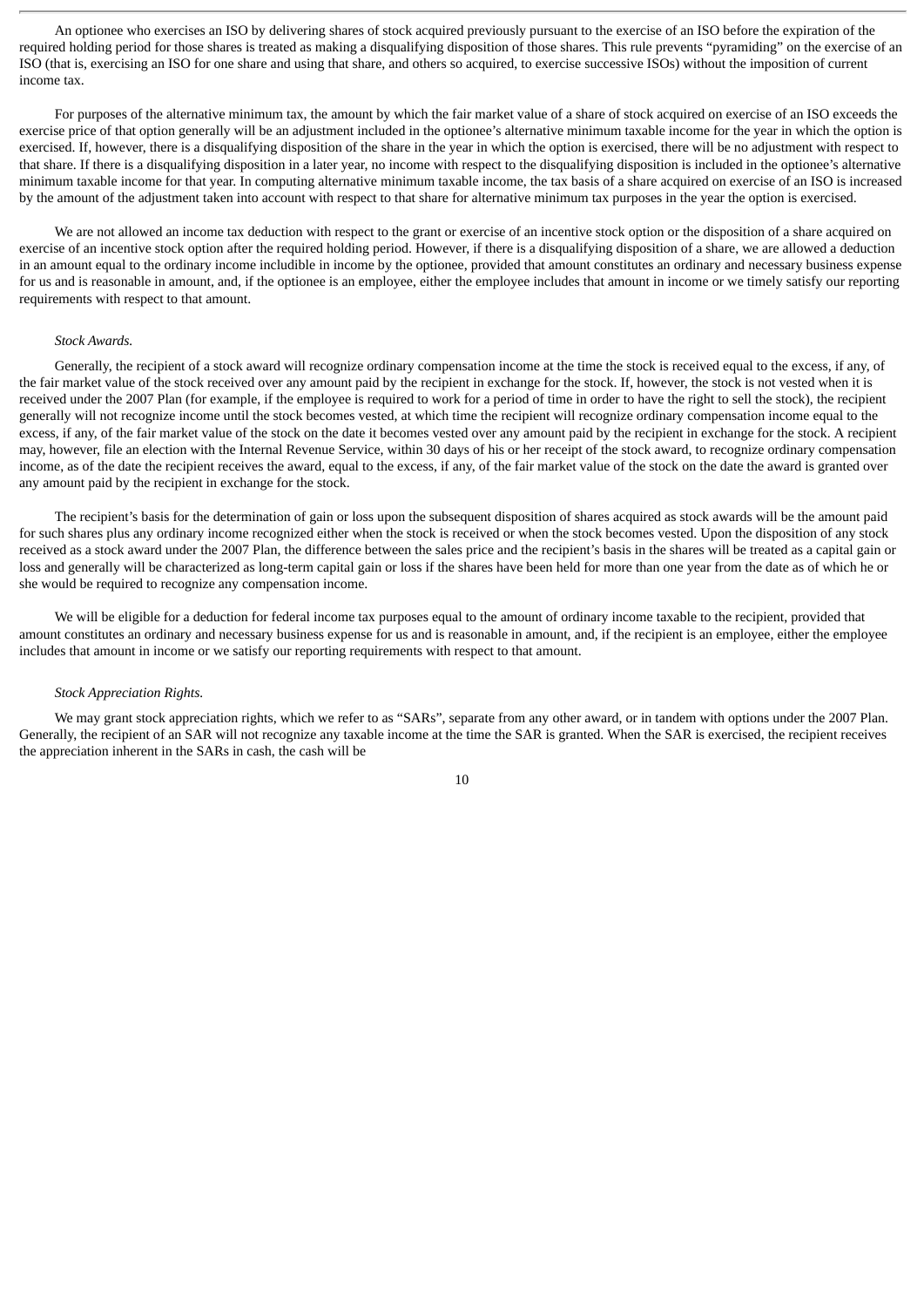taxable as ordinary compensation income to the recipient at the time that the cash is received. If the recipient receives the appreciation inherent in the SARs in shares of stock, the recipient will recognize ordinary compensation income equal to the excess of the fair market value of the stock on the day it is received over any amounts paid by the recipient for the stock.

SARs may be issued in tandem with a stock option. Under this type of arrangement, the exercise of an SAR will result in the cancellation of an option, and the exercise of an option will result in a cancellation of an SAR. If the recipient of a tandem SAR elects to surrender the underlying option in exchange for cash or shares of stock equal to the appreciation inherent in the underlying option, the tax consequences to the recipient will be the same as discussed above relating to the SARs. If the recipient elects to exercise the underlying option, the holder will be taxed at the time of exercise as if he or she had exercised a nonqualified stock option (discussed above). As a result, the recipient will recognize ordinary income for federal tax purposes measured by the excess of the then fair market value of the shares of stock over the exercise price.

In general, there will be no Federal income tax deduction allowed to us upon the grant or termination of SARs. Upon the exercise of an SAR, however, we will be entitled to a deduction for federal income tax purposes equal to the amount of ordinary income that the employee is required to recognize as a result of the exercise, provided that the deduction is not otherwise disallowed under the Code.

#### *Dividend Equivalents.*

Generally, the recipient of a dividend equivalent award will recognize ordinary compensation income at the time the dividend equivalent award is received equal to the fair market value of the amount received. The company generally will be entitled to a deduction for Federal income tax purposes equal to the amount of ordinary income that the employee is required to recognize as a result of the dividend equivalent award, provided that the deduction is not otherwise disallowed under the Code.

#### *Section 409A of the Code.*

The 2007 Plan is also intended to comply with Section 409A of the Code and all provisions of the 2007 Plan are to be interpreted in a manner consistent with the applicable requirements of Section 409A of the Code. Section 409A of the Code governs the taxation of deferred compensation. Any participant that is granted an award that does not comply with section 409A could be subject to immediate taxation on the award (even if the award is not exercisable) and an additional 20% tax on the award.

#### *Section 162 Limitations.*

Section 162(m) to the Code, generally disallows a public company's tax deduction for compensation to covered employees in excess of \$1 million in any tax year. Compensation that qualifies as "performance-based compensation" is excluded from the \$1 million deductibility cap, and therefore remains fully deductible by the company that pays it. We intend that awards granted to employees under the 2007 Plan whom the committee expects to be covered employees at the time a deduction arises in connection with such options, may, if and to the extent so intended by the committee, be granted in a manner that will qualify as such "performance-based compensation," so that such awards would not be subject to the Section 162(m) deductibility cap of \$1 million. Future changes in Section 162(m) or the regulations thereunder may adversely affect our ability to ensure that awards under the 2007 Plan will qualify as "performance-based compensation" that are fully deductible by us under Section 162(m).

#### *Importance of Consulting Tax Adviser.*

The information set forth above is a summary only and does not purport to be complete. In addition, the information is based upon current Federal income tax rules and therefore is subject to change when those rules change. Moreover, because the tax consequences to any recipient may depend on his particular situation, each recipient should consult his tax adviser as to the Federal, state, local and other tax consequences of the grant or exercise of an award or the disposition of stock acquired as a result of an award.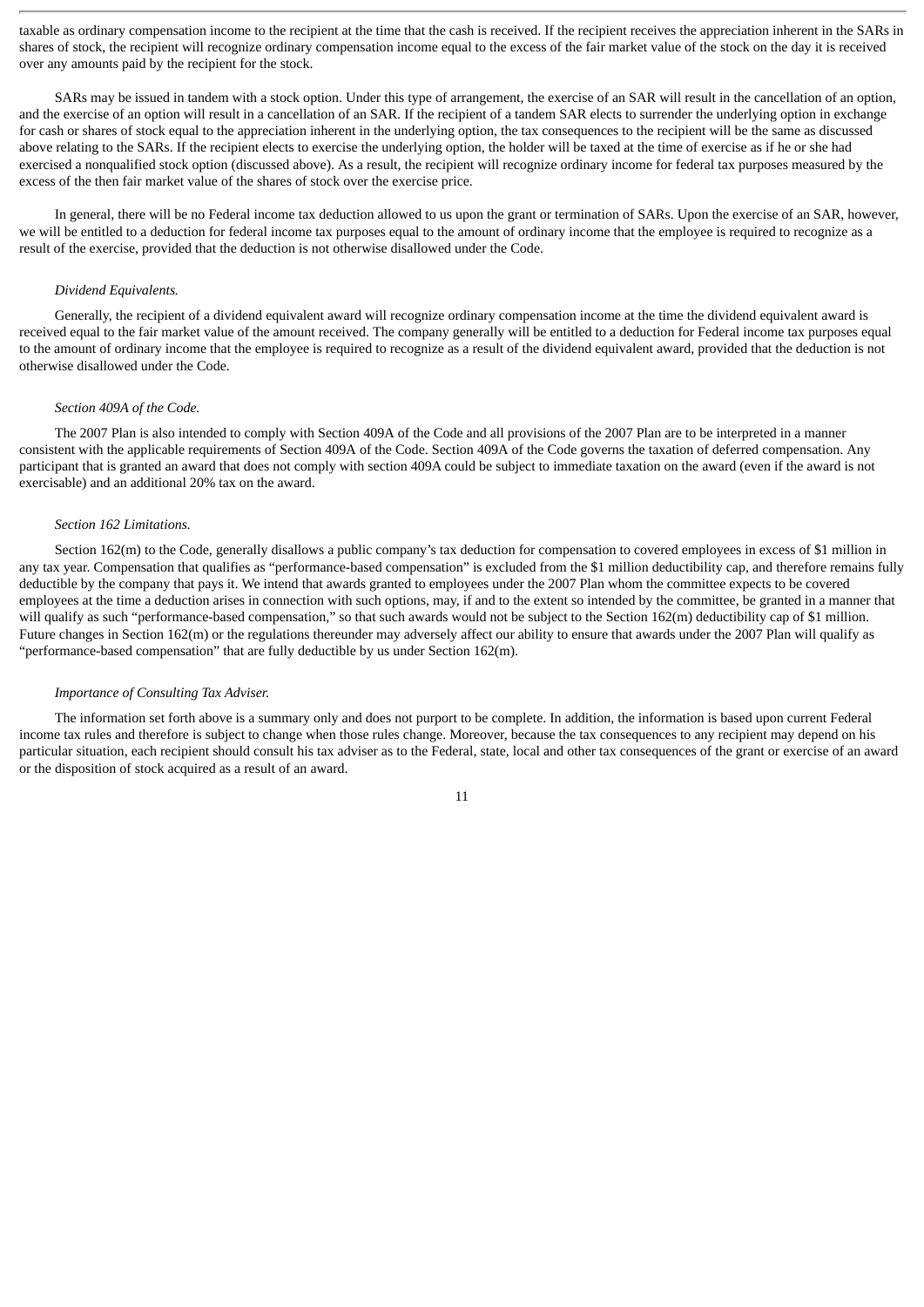## **Reasons for Adoption of the 2007 Plan Amendments**

As of the Record Date, options exercisable for 4,294,500 shares of Common Stock have been granted pursuant to the 2007 Plan and were outstanding and 500,000 RSUs have been granted (with a 2007 Plan effect of 750,000 shares), leaving only 705,500 shares of Common Stock available for future grants. As a small, developing company with limited available cash, we expect to grant options to our current and future officers, directors and employees as part of their incentive compensation. If the 2007 Plan Amendments were not adopted, we would be limited in our ability to grant additional options under the 2007 Plan which could adversely affect our ability to attract and retain qualified personnel. The potential benefit to be received from a 2007 Plan option is dependent on increases in the market price of the Common Stock. The ultimate dollar value of the 2007 Plan options that have been or may be granted under the 2007 Plan is not currently ascertainable.

#### **Awards under the 2007 Plan**

Benefits under the 2007 Plan will depend on a number of factors, including the fair market value of our Common Stock on future dates, and actual Company performance against performance goals established with respect to performance awards, if any. Consequently, other than the options described below, which have already been granted, it is not possible to determine the benefits that might be received by participants under the 2007 Plan.

As of October 29, 2013, we have previously granted options to purchase 4,294,500 shares of Common Stock and restricted stock units or RSUs under the 2007 Plan, to eligible participants, including the following current executive officers and directors:

#### **New Plan Benefits**

| <b>Name and Position</b>                                | Number of<br><b>Options</b> | <b>Number</b><br>of RSUs |
|---------------------------------------------------------|-----------------------------|--------------------------|
| Jeffrey G. Spragens, Former Chief Executive Officer (1) | 515,000                     |                          |
| James J. Martin, Former Chief Financial Officer (2)     | 157,500                     |                          |
| Charles J. Filipi, M.D.                                 | 110,000                     |                          |
| <b>Executive Group</b>                                  | 782,500                     | 500,000                  |
| <b>Non-Executive Director Group</b>                     | 1,052,000                   |                          |
| Non-Executive Employee Group                            | 1,712,500                   |                          |

(1) In connection with the closing of the Merger on September 3, 2013, Jeffrey G. Spragens resigned as Chief Executive Officer of the Company and Todd M. Pope was appointed as the Company's Chief Executive Officer.

(2) Mr. Martin resigned as the Company's Chief Financial Officer and Joseph P. Slattery was appointed as the Company's Chief Financial Officer, effective as of October 2, 2013. Mr. Slattery received 500,000 shares of restricted stock under the 2007 Plan and 500,000 shares of restricted stock as a standalone grant.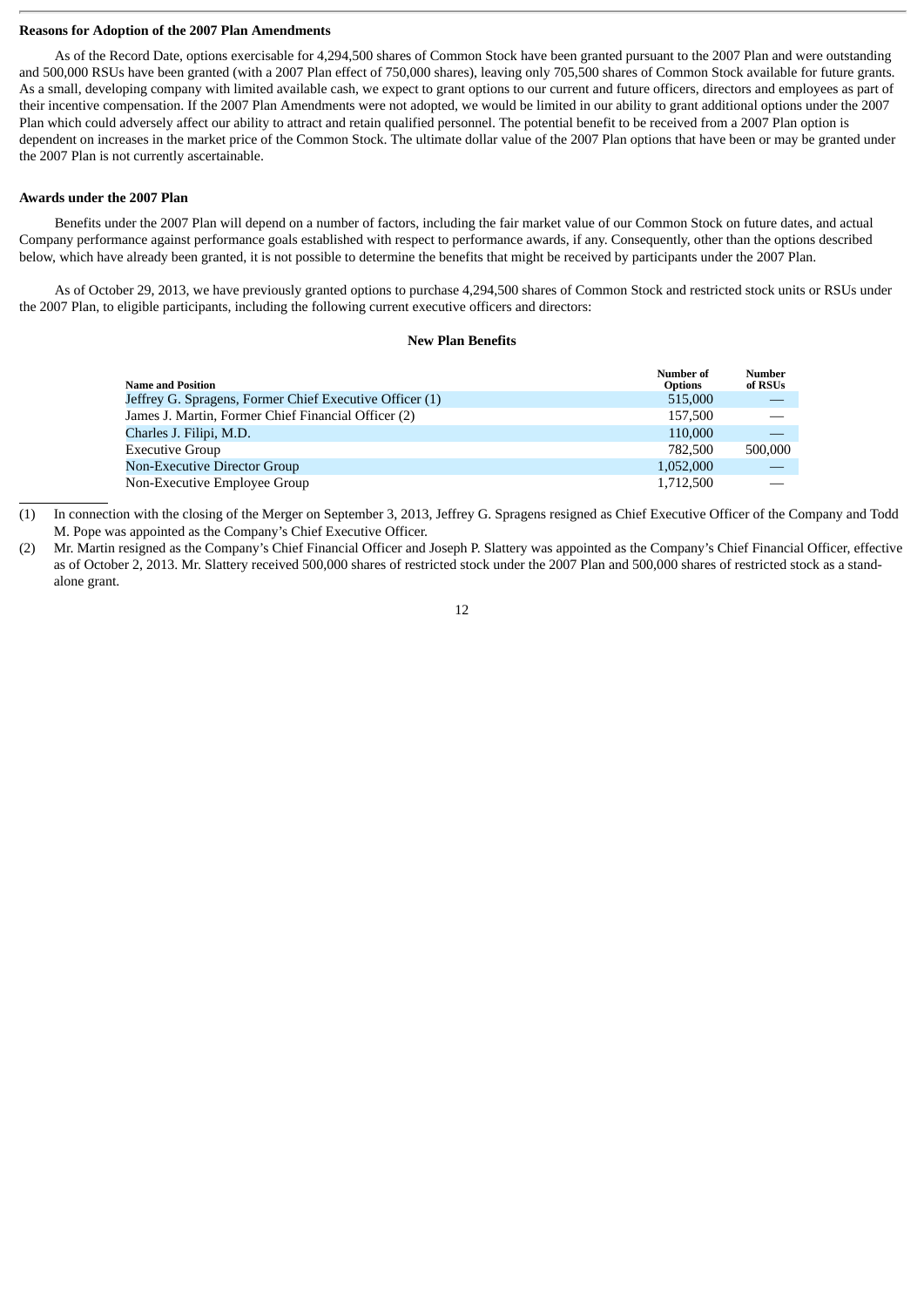## **ACTION 4: APPROVAL OF AMENDED AND RESTATED BYLAWS**

## **General**

Our Board and the Majority Stockholders approved an amendment and restatement of our Bylaws. The purpose of the amendment and restatement of our Bylaws is to reflect the Name Change.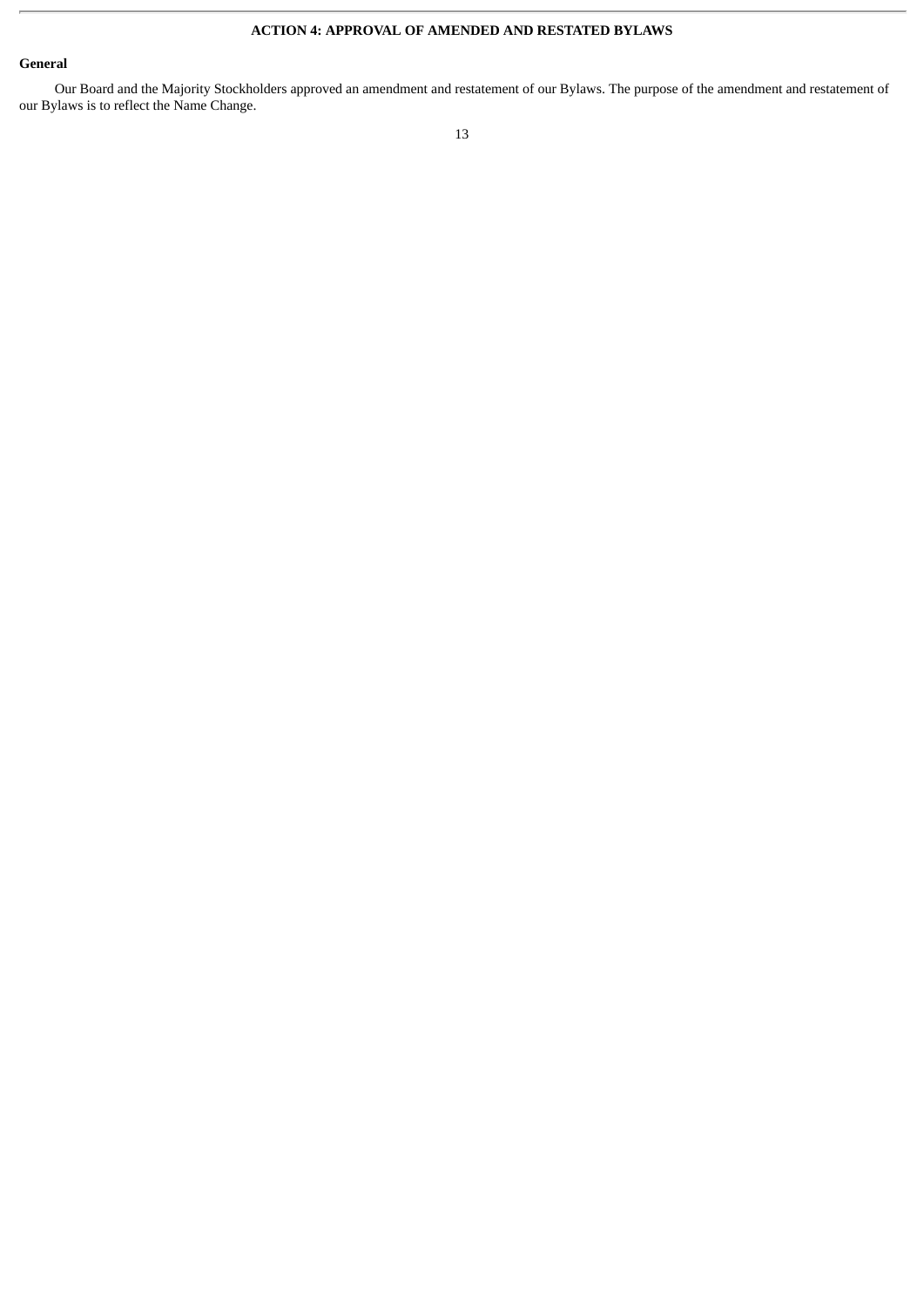## **SECURITY OWNERSHIP OF CERTAIN BENEFICIAL OWNERS AND MANAGEMENT**

The following table sets forth certain information as of October 29, 2013 concerning the beneficial ownership of Common Stock and Preferred Stock by: (i) each person known by us to be the beneficial owner of more than 5% of our outstanding Common Stock and Preferred Stock currently; (ii) each of our current directors; (iii) each of our current named executive officers; and (iv) all of our current executive officers and directors as a group. Ownership information is set forth as of October 29, 2013. Unless otherwise noted, each of the following disclaims any beneficial ownership of the shares, except to the extent of his, her or its pecuniary interest, if any, in such shares. Unless otherwise indicated, the mailing address of each individual is c/o TransEnterix, Inc., 635 Davis Drive, Suite 300, Morrisville, NC 27560.

| <b>Name and Address of Beneficial Owner</b>         | Number of<br><b>Shares</b> of<br>Common Stock (1) | Percentage of<br>Outstanding<br>Common<br>Shares (2) | <b>Number</b> of<br><b>Shares of Series B</b><br>Preferred<br><b>Stock (25)</b> | <b>Percentage of</b><br>Outstanding<br><b>Series B</b><br>Preferred<br><b>Stock (26)</b> |
|-----------------------------------------------------|---------------------------------------------------|------------------------------------------------------|---------------------------------------------------------------------------------|------------------------------------------------------------------------------------------|
| Paul LaViolette (3) (24)                            | 22,451,094                                        | 13.3%                                                | 1,154,979                                                                       | 15.3%                                                                                    |
| David Milne (4) (24)                                | 22,433,674                                        | 13.3%                                                | 1,154,979                                                                       | 15.3%                                                                                    |
| William N. Starling (5) (24)                        | 18,857,944                                        | 11.2%                                                | 866,234.4                                                                       | 11.5%                                                                                    |
| Jane H. Hsiao, Ph.D., MBA (6) (23)                  | 15,726,151                                        | 9.2%                                                 | 875,000                                                                         | 11.6%                                                                                    |
| Phillip Frost, M.D. (7) (23)                        | 14,382,346                                        | 8.5%                                                 | 742,000                                                                         | 9.8%                                                                                     |
| Dennis J. Dougherty (8) (24)                        | 11,628,930                                        | 6.9%                                                 | 598,706                                                                         | 7.9%                                                                                     |
| Todd M. Pope (9) (24)                               | 3,761,117                                         | 2.2%                                                 | $\mathbf{0}$                                                                    | $\ast$                                                                                   |
| Charles J. Filipi, M.D. (10) (23)                   | 2,824,092                                         | 1.7%                                                 | $\Omega$                                                                        | $\ast$                                                                                   |
| Richard M. Mueller (11) (24)                        | 1,507,113                                         | $\ast$                                               | $\mathbf{0}$                                                                    | $\ast$                                                                                   |
| Richard C. Pfenniger, Jr. (12) (23)                 | 357,000                                           | $\ast$                                               | $\Omega$                                                                        | $\ast$                                                                                   |
| Joseph P. Slattery                                  | $\bf{0}$                                          | $\ast$                                               | 25,000                                                                          | $\ast$                                                                                   |
| Aftab R. Kherani, M.D. (23)                         | $\overline{0}$                                    | $\ast$                                               | 0                                                                               | $\ast$                                                                                   |
| All Executive Officers and Directors as a group (12 |                                                   |                                                      |                                                                                 |                                                                                          |
| $persons)$ (13)                                     | 91,495,787                                        | 51.8%                                                | 4,261,919.4                                                                     | 56.3%                                                                                    |
| Aisling Capital III, L.P. (17)                      | 24,088,496                                        | 14.3%                                                | 1,240,176.4                                                                     | 16.4%                                                                                    |
| SV Life Sciences Fund (18)                          | 22,433,674                                        | 13.3%                                                | 1,154,979                                                                       | 15.3%                                                                                    |
| Synergy Life Science Partners, L.P. (19)            | 16,825,253                                        | 10.0%                                                | 866,234.4                                                                       | 11.5%                                                                                    |
| Frost Gamma Investments Trust (14)                  | 14,122,346                                        | 8.4%                                                 | 742,000                                                                         | 9.8%                                                                                     |
| StepStone Funds (20)                                | 11,791,010                                        | 7.0%                                                 | 561,155.5                                                                       | 7.4%                                                                                     |
| Intersouth Partners VII, L.P. (21)                  | 11,628,930                                        | 6.9%                                                 | 598,706                                                                         | 7.9%                                                                                     |
| Quaker Bioventures II, L.P (22)                     | 8,306,377                                         | 5.0%                                                 | 427,647                                                                         | 5.7%                                                                                     |
| Chung Chia Company Limited (15)                     | 3,366,403                                         | 1.9%                                                 | 437,500                                                                         | 5.8%                                                                                     |
| Kwang Shun Limited (16)                             | 3,225,000                                         | 1.9%                                                 | 437,500                                                                         | 5.8%                                                                                     |
| Hsu Gamma Investments, LP (23)                      | 1,913,470                                         | 1.1%                                                 | 437,500                                                                         | 5.8%                                                                                     |

Less than 1%.

(1) A person is deemed to be the beneficial owner of shares of Common Stock underlying options and warrants held by that person that are exercisable as of October 29, 2013 or that will become exercisable within 60 days thereafter.

(2) Based on approximately 168,355,715 shares of Common Stock outstanding as of October 29, 2013, on an as-converted into Common Stock basis. Each beneficial owner's percentage ownership is determined assuming that options and warrants that are held by such person (but not those held by any other person) and that are exercisable as of October 16, 2013 or that will become exercisable within 60 days thereafter have been exercised into Common Stock. The additional shares resulting from such exercise are included in both the numerator and denominator for such beneficial owner for purposes of their calculation.

(3) SV Life Sciences Fund IV, L.P. holds 21,814,352 shares of Common Stock and 1,123,093.5 shares of Series B Preferred Stock. SV Life Sciences Fund IV Strategic Partners, L.P. holds 619,322 shares of Common Stock and 31,885.5 shares of Series B Preferred Stock. Paul LaViolette is a partner of a control person of both SV Life Sciences Fund IV, L.P. and SV Life Sciences Fund IV Strategic Partners, L.P. Paul LaViolette's holdings include options to purchase 17,420 shares of Common Stock.

(4) SV Life Sciences Fund IV, L.P. holds 21,814,352 shares of Common Stock and 1,123,093.5 shares of Series B Preferred Stock. SV Life Sciences Fund IV Strategic Partners, L.P. holds 619,322 shares of Common Stock and 31,885.5 shares of Series B Preferred Stock. David Milne is a managing partner of a control person of both SV Life Sciences Fund IV, L.P. and SV Life Sciences Fund IV Strategic Partners, L.P.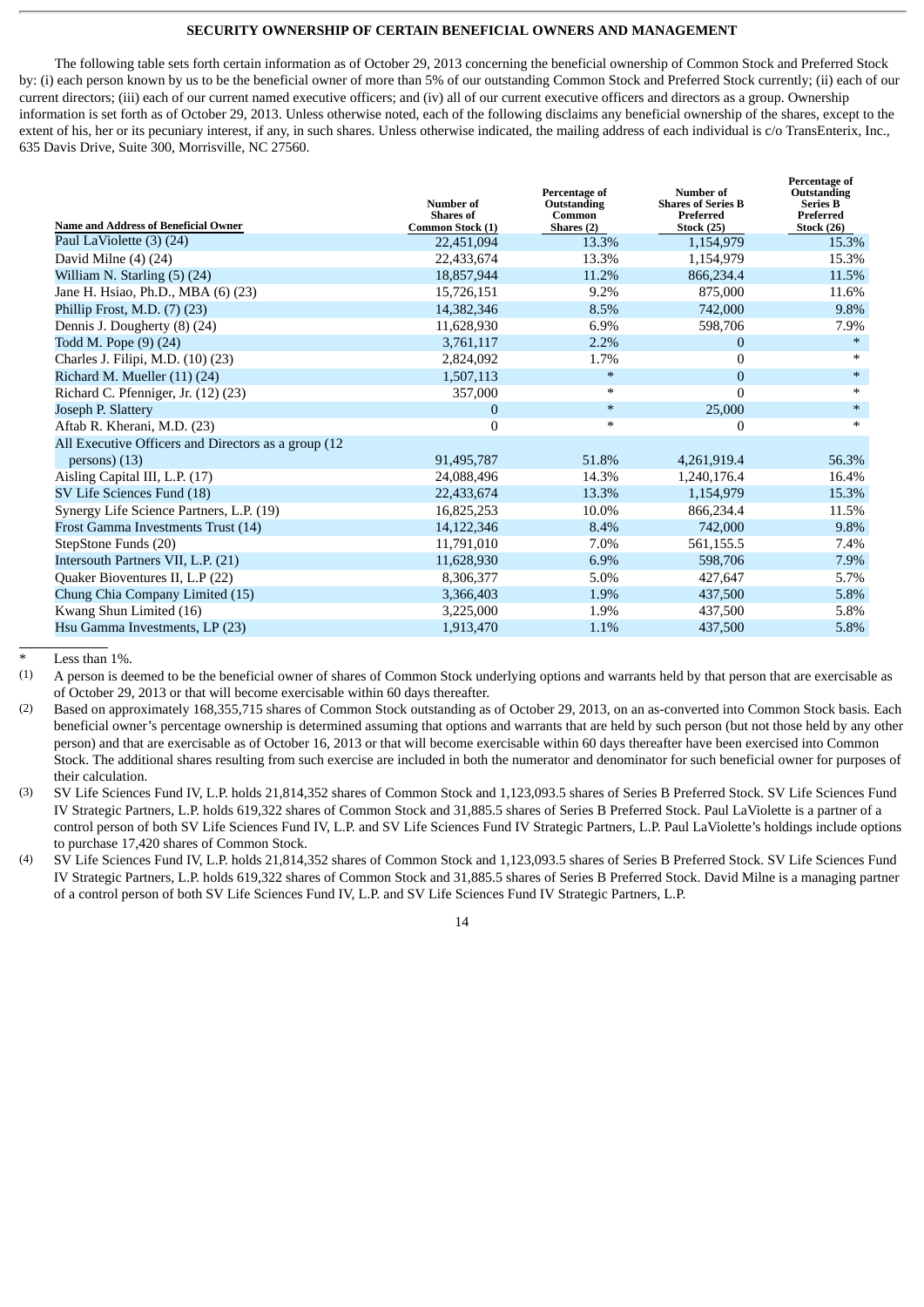- (5) Synergy Life Science Partners, L.P. holds 16,825,253 shares of Common Stock and 866,234.4 shares of Series B Preferred Stock. Synecor, L.L.C. holds 1,960,610 shares of Common Stock. William N. Starling is a managing director of Synergy Life Science Partners, L.P. and the chief executive officer of Synecor, L.L.C. William N. Starling's Common Stock holdings include options to purchase 7,208 shares of Common Stock.
- (6) Dr. Hsiao's ownership includes options to purchase 375,000 shares of Common Stock and 437,500 shares of Series B Preferred Stock. Dr. Hsiao's Common Stock holdings also include beneficial ownership of shares held by Hsu Gamma Investments, L.P. ("Hsu Gamma"), which holds 1,913,470 shares of Common Stock and 437,500 shares of Series B Preferred Stock. Dr. Hsiao is the general partner of Hsu Gamma.
- (7) Includes options to purchase 260,000 shares of Common Stock and beneficial ownership of shares held by Frost Gamma Investments Trust (see note 14).
- (8) Intersouth Partners VII, L.P. holds 11,628,930 shares of Common Stock and 598,706 shares of Series B Preferred Stock. Dennis Dougherty is a principal of a control person of Intersouth Partners VII, L.P.
- (9) Includes options to purchase 3,761,117 shares of Common Stock.
- (10) Includes options to purchase 10,000 shares of the Common Stock and 1,403,523 shares held by Dr. Filipi's spouse.
- (11) Includes options to purchase 1,507,113 shares of Common Stock.
- (12) Mr. Pfenniger's ownership includes options to purchase 117,000 shares of Common Stock, due to accelerated vesting pursuant to a change in control resulting from the Merger.
- (13) Includes options to purchase 6,007,397 shares of Common Stock and warrants to purchase 3,000,000 shares of Common Stock.
- (14) Frost Gamma Investments Trust holds 13,122,346 shares of Common Stock and warrants to purchase 1,000,000 shares of Common Stock and 743,750 shares of Series B Preferred Stock. Dr. Phillip Frost is the trustee and Frost Gamma Limited Partnership is the sole and exclusive beneficiary of Frost Gamma Investments Trust. Dr. Frost is one of two limited partners of Frost Gamma Limited Partnership. The general partner of Frost Gamma Limited Partnership is Frost Gamma Inc. and the sole shareholder of Frost Gamma, Inc. is Frost-Nevada Corporation. Dr. Frost is also the sole shareholder of Frost-Nevada Corporation.
- (15) Includes warrants to purchase 550,000 shares of Common Stock. The address of Chung Chia Company Limited is Palm Grove House, PO Box 438, Road Town Tortola, British Virgin Islands.
- (16) Includes warrants to purchase 300,000 shares of Common Stock. The address of Kwang Shun Limited is TF No 308 Sec 2 Bade Rd., Taipei 10492, Taiwan.
- (17) The address of Aisling Capital III, LP is 888 Seventh Avenue, 30th Floor, New York, NY 10106.
- (19) The address of SV Life Sciences Fund is One Boston Place Suite 3900, 201 Washington Street, Boston, MA 02108.
- (19) The address of Synergy Life Science Fund is 3284 Alpine Road, Portola Valley, CA 94028.
- (20) The address of the StepStone Funds is 4350 La Jolla Village Drive, Suite 800, San Diego, CA 92122.
- (21) The address of Intersouth Partners VII, L.P. is 102 City Hall Plaza, Suite 200, Durham, NC 27701.
- (22) The address of Quaker Bioventures II, L.P is 2929 Arch Street, Philadelphia, PA 19104.
- (23) The address of this stockholder is 4400 Biscayne Blvd, Miami, FL 33137.
- (24) The address of this stockholder is 635 Davis Drive, Suite 300, Durham, NC 27560.
- (25) Based on 7,569,704.4 outstanding shares of Series B Preferred Stock.
- (26) Shares of Series B Preferred Stock are convertible into Common Stock at an exchange ratio of 10 shares of Common Stock to 1 share of Series B Preferred Stock.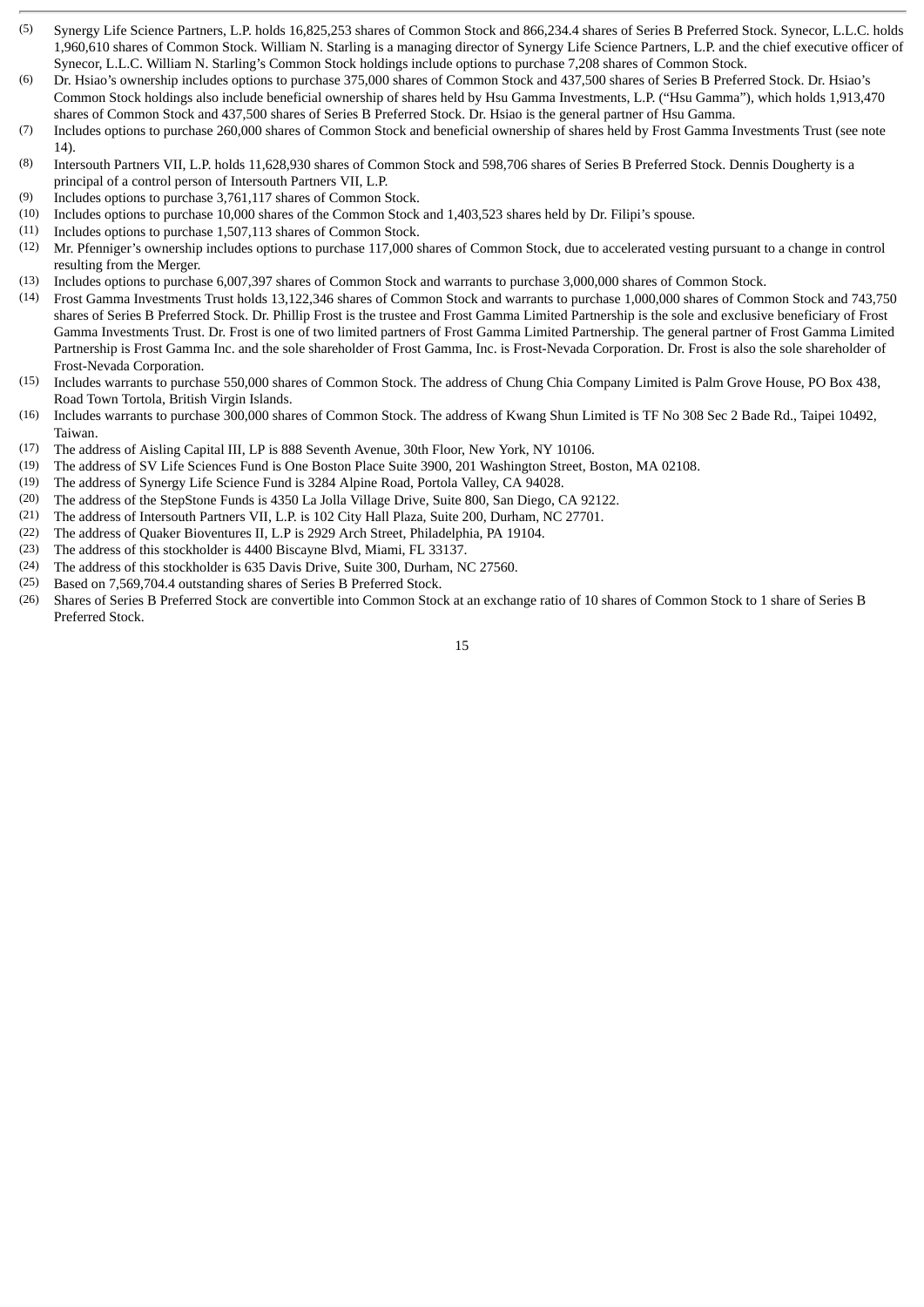## **CHANGE OF CONTROL**

Upon consummation of the Merger and effective as of September 3, 2013, each share of TransEnterix's capital stock issued and outstanding immediately preceding the Merger was converted into the right to receive 1.1533 shares of SafeStitch's Common Stock, other than those shares of TransEnterix's Common Stock held by non-accredited investors, which shares were instead converted into the right to receive an amount in cash per share equal to \$1.08, without interest, which is the volume-weighted average price of a share of Common Stock on the OTCBB for the 60-trading day period ended on August 30, 2013 (one day prior to the effective date of the Merger). Additionally, upon consummation of the Merger, SafeStitch assumed all of TransEnterix's options and warrants issued and outstanding immediately prior to the Merger at the same exchange ratio, which are now exercisable into approximately 15,616,000 and 1,398,000 shares of Common Stock, respectively. Following the Merger, TransEnterix's former stockholders now hold approximately 65% of the Common Stock on a fully-diluted basis.

Upon consummation of the Merger, we expanded our Board from seven to nine directors, three of whom are directors appointed by SafeStitch, and six of whom are directors designated by TransEnterix.

## **INTERESTS OF CERTAIN PERSONS ON MATTERS TO BE ACTED UPON**

None of the persons who have served as our officers or directors since the beginning of our last fiscal year, or any associates of such persons, have any substantial interest, direct or indirect, in the Common Stock Increase or Name Change, other than the interests held by such persons through their respective beneficial ownership of the shares of our capital stock set forth above in the section entitled "Security Ownership of Certain Beneficial Owners and Management." In addition, the Company's directors and executive officers have an interest in the approval of the 2007 Plan Amendments that is not shared by all holders of Common Stock, as such directors and executive officers may receive options in the future as a result in the increase in the number of shares authorized thereunder. As of the date of this Information Statement, Charles J. Filipi, M.D., our Chief Medical Officer, and Joseph P. Slattery, our Chief Financial Officer, and Jane H. Hsiao, Ph.D., Richard C. Pfenniger, Jr., and Phillip Frost, M.D., directors of the Company, are the only officers or directors who hold options or restricted stock under the 2007 Plan. Dr. Filipi owns options to purchase 110,000, and which options have a weighted average exercise price of \$0.48 per share, and of which 10,000 in the aggregate are currently exercisable. Mr. Slattery was granted 500,000 shares of restricted stock under the 2007 Plan. Mr. Pfenniger, Dr. Frost and Dr. Hsiao each own options to purchase 117,000, 360,000 and 575,000 shares, respectively, and which options have a weighted average exercise price of \$0.83 per share, and of which 752,000 in the aggregate are currently exercisable.

#### **DELIVERY OF DOCUMENTS TO STOCKHOLDERS SHARING AN ADDRESS**

We will only deliver one Information Statement to multiple security holders sharing an address unless we have received contrary instructions from one or more of the security holders. Upon written or oral request, we will promptly deliver a separate copy of this Information Statement and any future annual reports and information statements to any security holder at a shared address to which a single copy of this Information Statement was delivered, or deliver a single copy of this Information Statement and any future annual reports and information statements to any security holder or holders sharing an address to which multiple copies are now delivered.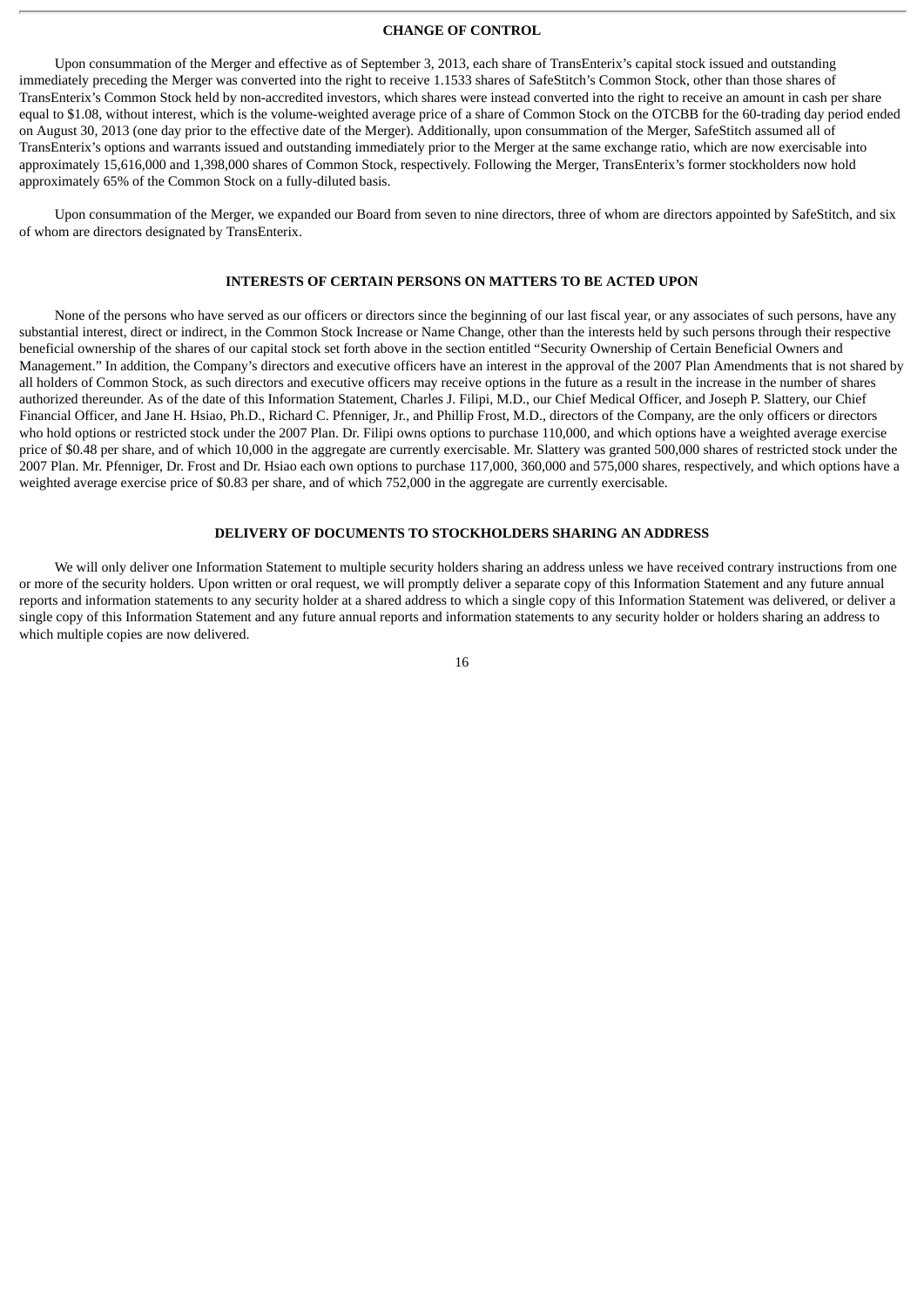We undertake to provide without charge to each person to whom a copy of this Information Statement has been delivered, upon request, by first class mail or other equally prompt means, a copy of any or all of the documents incorporated by reference in this Information Statement, other than the exhibits to these documents, unless the exhibits are specifically incorporated by reference into the information that this Information Statement incorporates. You may obtain any of the documents incorporated by reference through the Securities and Exchange Commission (the "*SEC*") or the SEC's website as described above or on our corporate website at www.safestitch.com. You may request copies of the documents incorporated by reference in this Information Statement, at no cost, by writing or telephoning us at:

## 635 Davis Drive Suite 300 Morrisville, NC 27560 Phone Number 919-765-8400

#### WHERE YOU CAN FIND MORE INFORMATION

We file annual, quarterly, and current reports and other information with the SEC. Our filings with the SEC are available to the public on the SEC's website at www.sec.gov. Those filings are also available to the public on our corporate website at www.safestitch.com. The information we file with the SEC or contained on, or linked to through, our corporate website or any other website that we may maintain is not part of this Information Statement. You may also read and copy, at the SEC's prescribed rates, any document we file with the SEC at the SEC's Public Reference Room located at 100 F Street, N.E., Washington, D.C. 20549. You can call the SEC at 1-800-SEC-0330 to obtain information on the operation of the Public Reference Room.

Statements contained in this Information Statement concerning the provisions of any documents are necessarily summaries of those documents, and each statement is qualified in its entirety by reference to the copy of the document filed with the SEC.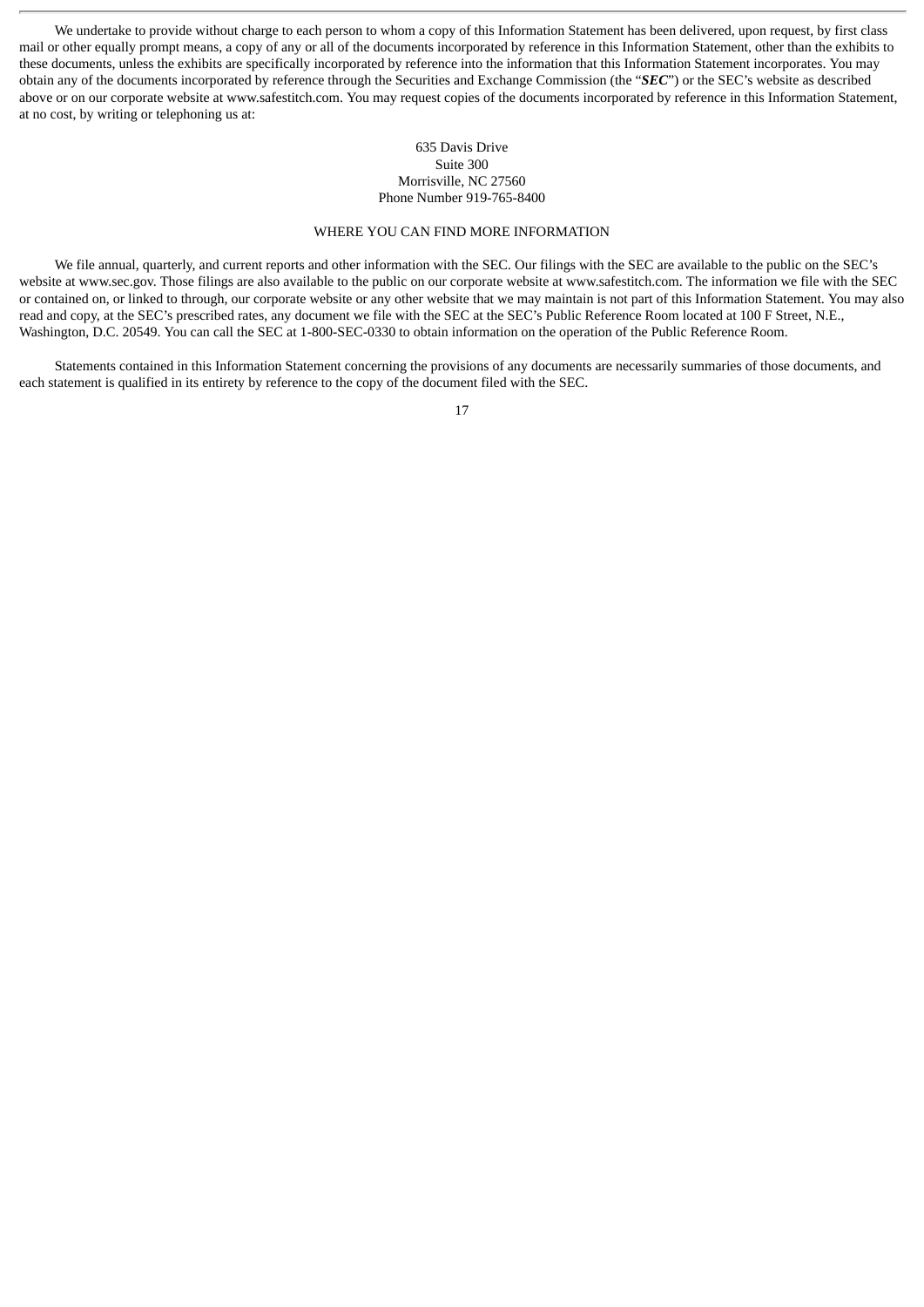## **AMENDED AND RESTATED**

## **CERTIFICATE OF INCORPORATION OF**

## **SAFESTITCH MEDICAL, INC.**

SafeStitch Medical, Inc., a corporation organized and existing under the laws of the State of Delaware (the "*Corporation*"), certifies that:

1. The name of the Corporation is SafeStitch Medical, Inc. The Corporation was originally incorporated under the name "NCS Ventures Corp". The Corporation's original Certificate of Incorporation was filed with the Secretary of State of the State of Delaware on August 19, 1988.

2. This Amended and Restated Certificate of Incorporation was duly adopted in accordance with Sections 242 and 245 of the General Corporation Law of the State of Delaware, and has been duly approved by the written consent of the stockholders of the Corporation in accordance with Section 228 of the General Corporation Law of the State of Delaware (the "*DGCL*").

3. The text of the Certificate of Incorporation is amended and restated to read as set forth in EXHIBIT A attached hereto.

IN WITNESS WHEREOF, SafeStitch Medical, Inc. has caused this Amended and Restated Certificate of Incorporation to be signed by Todd M. Pope, a duly authorized officer of the Corporation, on , 2013.

> Todd M. Pope, Chief Executive Officer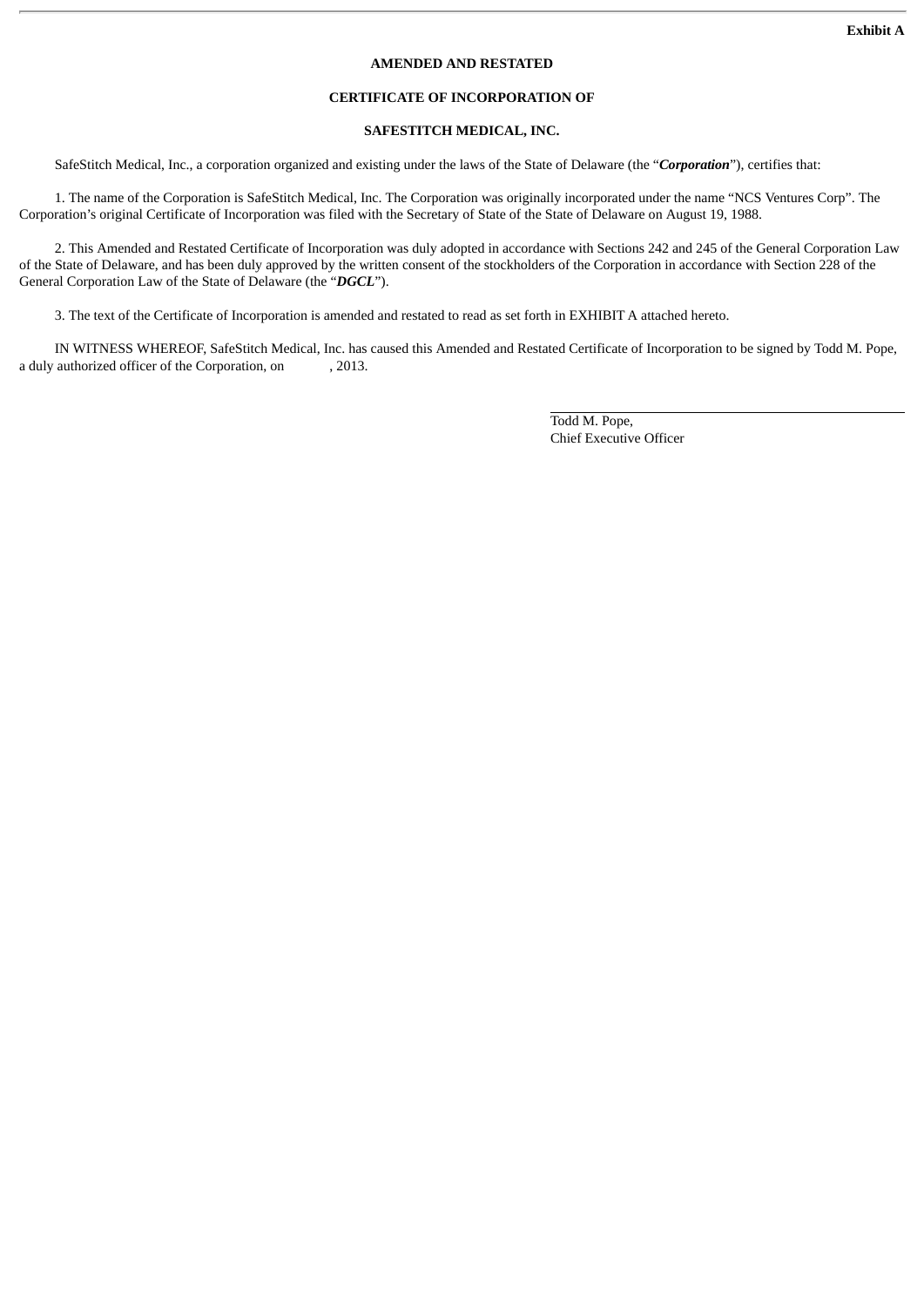## Exhibit A

FIRST: The name of the Corporation is TransEnterix, Inc.

SECOND: The address, including street, number, city, and county, of the registered office of the Corporation in the State of Delaware is Corporation Trust Center, 1209 Orange Street, Wilmington, DE 19801; and the name of the registered agent of the Corporation in the State of Delaware at such address is The Corporation Trust Company.

THIRD: The purpose of the Corporation is to engage in any lawful act or activity for which corporations may be organized under the General Corporation Law of the State of Delaware.

FOURTH: The aggregate number of shares of all classes of capital stock which the Corporation shall have authority to issue is 775,000,000, of which 750,000,000 shall be common stock, par value \$0.001 per share, and 25,000,000 shall be preferred stock, par value \$0.01 per share. The board of directors of the Corporation may determine the times when, the terms under which and the consideration for which the Corporation shall issue, dispose of or receive subscriptions for its shares, including treasury shares, or acquire its own shares. The consideration for the issuance of the shares shall be paid in full before their issuance and shall not be less than the par value per share. Upon payment of such consideration, such shares shall be deemed to be fully paid and nonassessable by the Corporation.

A description of the different classes and series of the Corporation's capital stock and a statement of the powers, designations, preferences, limitations and relative rights of the shares of each class of and series of capital stock are as follows:

A. Common Stock. Except as provided in this Article (or in any resolution or resolutions adopted by the board of directors pursuant hereto) the holders of the common stock shall exclusively possess all voting power. Each holder of shares of common stock shall be entitled to one vote for each share held by such holder. There shall be no cumulative voting rights in the election of directors. Each share of common stock shall have the same relative rights as and be identical in all respects with all shares of common stock.

Whenever there shall have been paid, or declared and set aside for payment, to the holders of the outstanding shares of any class of stock having preference over the common stock as to the payment of dividends, the full amount of dividends and or sinking fund or other retirement payments, if any, to which such holders are respectively entitled in preference to the common stock, then dividends may be paid on the common stock and on any class or series of stock entitled to participate therewith as to dividends, out of any assets legally available for the payment of dividends but only when and as declared by the board of directors.

In the event of any liquidation, dissolution or winding up of the Corporation, after there shall have been paid to or set aside for the holders of any class having preferences over the common stock in the event of liquidation, dissolution or winding up of the full preferential amounts to which they are respectively entitled, the holders of the common stock, and of any class or series of stock entitled to participate therewith, in whole or in part, as to distribution of assets, shall be entitled after payment or provision for payment of all debts and liabilities of the Corporation, to receive the remaining assets of the Corporation available for distribution, in cash or in kind.

-2-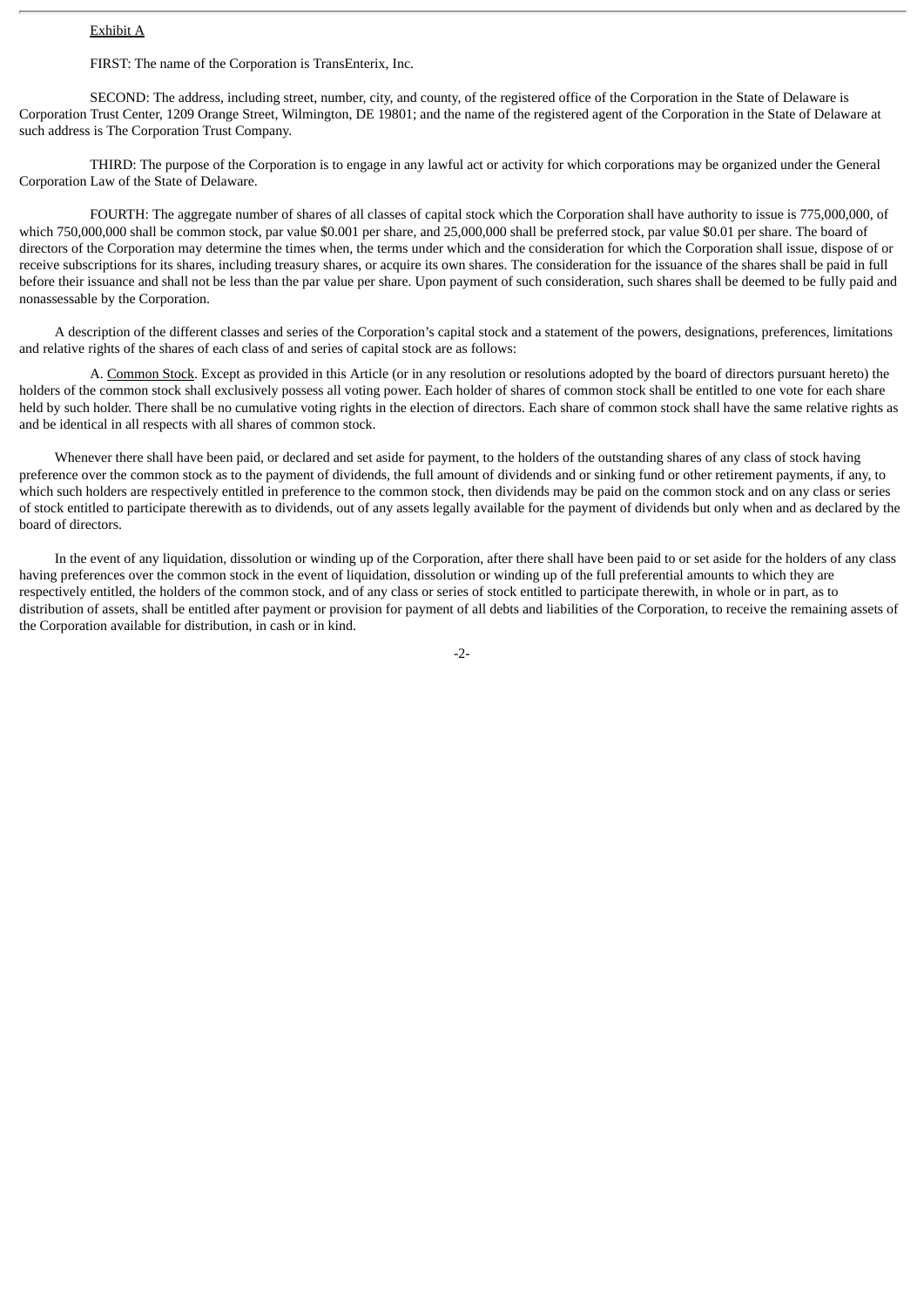B. Preferred Stock. The board of directors of the Corporation is authorized, subject to limitations prescribed by law and the provisions of this Article, to provide by resolution for the issuance of preferred stock in series, including convertible preferred stock, to establish from time to time the number of shares to be included in each such series, and to fix the designations, powers, preferences and relative, participating, optional and other special rights of the shares of each such series and the qualifications, limitations or restrictions thereof.

The authority of the board of directors with respect to each series shall include, but not be limited to, determination of the following:

(a) The number of shares constituting that series and the distinctive designation of that series;

(b) The dividend rate on the shares of that series, whether dividends shall be cumulative, and, if so, from which date or dates, and the relative rights of priority, if any, of payment of dividends on shares of that series;

(c) Whether that series shall have voting rights, in addition to the voting rights provided by law, and, if so, the terms of such rights;

(d) Whether that series shall have conversion privileges, and, if so, the terms and conditions of such conversion, including provision for adjustment of the conversion rate in such events as the board of directors shall determine;

(e) Whether or not the shares of that series shall be redeemable, and, if so, the terms and conditions of such redemption, including the date or dates after which they shall be redeemable, and the amounts per share payable in case of redemption, which amounts may vary under different conditions and at different redemption dates;

(f) Whether the series shall have a sinking fund for the redemption or purchase of shares of that series, and, if so, the terms and amounts of such sinking fund;

(g) The rights of the shares of that series in the event of voluntary or involuntary liquidation, dissolution, or winding up of the Corporation, and the relative rights of priority, if any, of payment of shares of that series; and

(h) Any other relative rights, preferences and limitations of that series.

No holder of any of the shares of any class of the Corporation shall be entitled as of right to subscribe for, purchase or otherwise acquire any shares of any class of the Corporation which the Corporation proposes to issue or any rights or options which the Corporation proposes to grant for the purchase of shares of any class of the Corporation or for the purchase of any shares, bonds, securities or obligations of the Corporation which are convertible into or exchangeable for, or which carry any rights, to subscribe for, purchase or otherwise acquire shares of any class of the Corporation; and any and all of such shares, bonds, securities or obligations of the Corporation, whether now or hereafter authorized or created, may be issued, or may be reissued or transferred if the same have been reacquired and have treasury status, and any and all of such rights and options may be granted by the board of directors to such persons, firms, corporations and associations, and for such lawful consideration, and on such terms, as the board of directors in its discretion may determine, without first offering the same, or any thereof, to any said holder.

-3-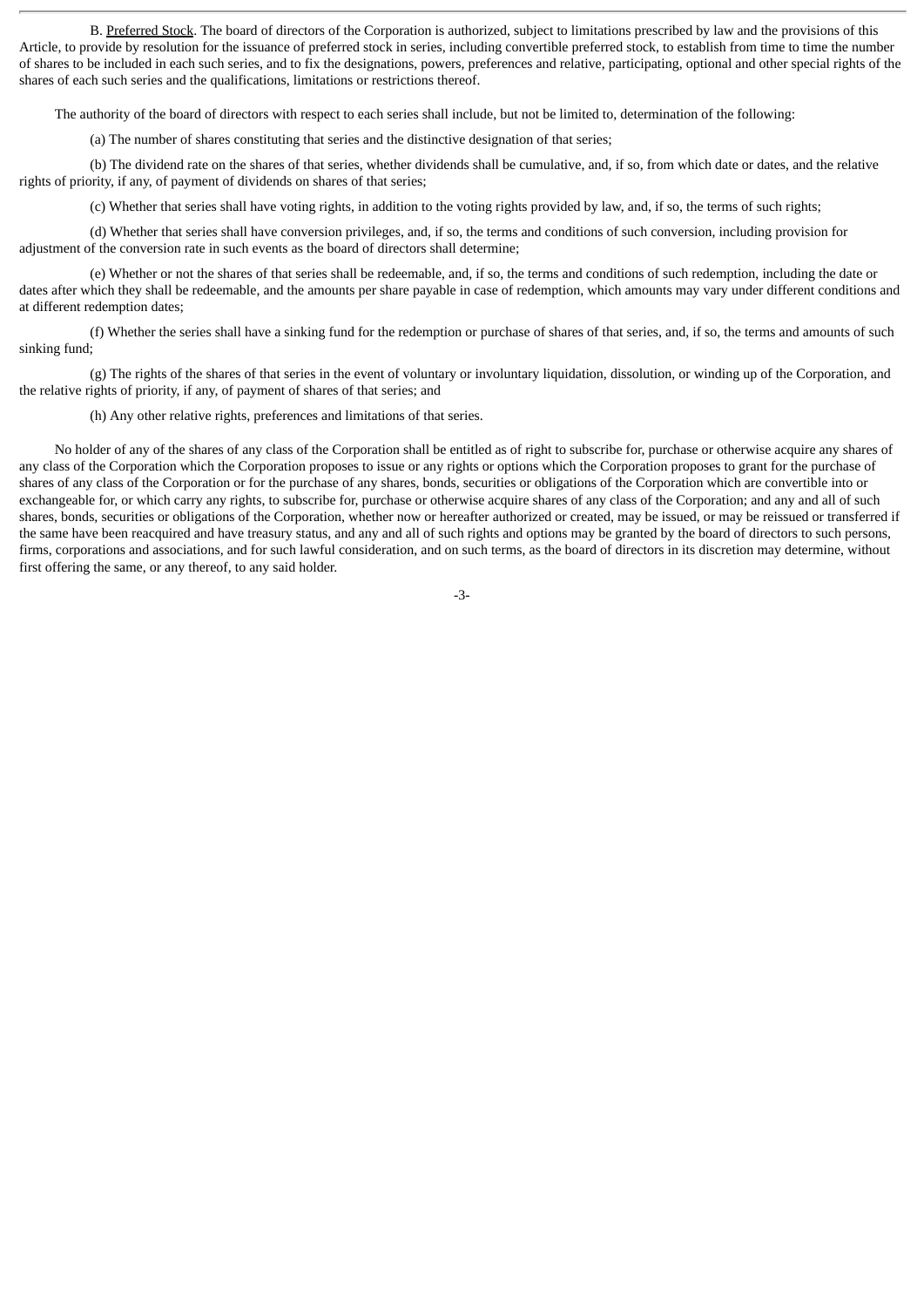FIFTH: The Corporation shall be under the direction of a board of directors. The board of directors shall consist of not less than three directors nor more than fifteen directors. The number of directors within this range shall be as stated in the Corporation's by-laws, as may be amended from time to time. The terms, classifications, qualifications and election of the board of directors and the filling of vacancies thereon shall be as provided herein arid in the by¬laws.

At each annual meeting of stockholders, the successors to the directors shall be elected to hold office until the next succeeding annual meeting of stockholders or until their successors shall be elected and qualified.

Any vacancy occurring in the board of directors, including any vacancy created by reason of an increase in the number of directors, shall be filled for the unexpired term by the concurring vote of a majority of the directors then in office, whether or not a quorum, and any director so chosen shall hold office for the remainder of the full term of the director whose departure caused the vacancy and until such director's successor shall have been elected and qualified.

Any director may be removed with or without cause by an affirmative vote of at least a majority of the total votes eligible to be cast by stockholders at a duly constituted meeting of stockholders called expressly for that purpose. At least 30 but not more than 60 days prior to such meeting of stockholders, written notice shall be sent to the director or directors whose removal will be considered at such meeting.

SIXTH: The board of directors shall have the power to amend from time to time the by-laws of the Corporation. Such action by the board of directors shall require the affirmative vote of at least a majority of directors then in office at a duly constituted meeting of the board of directors called for such purpose. The stockholders may amend by-laws made by the board of directors. Such action by the stockholders shall require the affirmative vote of at least a majority of the total votes eligible to be cast at a duly constituted meeting of stockholders called for such purpose.

SEVENTH: Except as otherwise permitted by the DGCL, no amendment of any provision of the Corporation's Certificate of Incorporation shall be made unless such amendment has been approved both by the board of directors of the Corporation and by the stockholders of the Corporation by the affirmative vote of the holders of at least a majority of the shares entitled to vote thereon at a duly called annual or special meeting.

EIGHTH: The following provisions are inserted to limit the liability of directors and officers of the Corporation to the full extent of the law allowable and for the conduct of the affairs of the Corporation, and it is expressly provided that they are intended to be in furtherance and not in limitation or exclusion of the powers conferred by law,

(a) No director shall be personally liable to the Corporation or its stockholders for monetary damages for breach of his or her fiduciary duty as a director, except (i) for any breach of the director's duty of loyalty to the Corporation or its stockholders; (ii) for acts or omissions not in good faith or which involve intentional misconduct or a knowing violation of law, (iii) for paying a dividend or approving a stock repurchase which was illegal under section 174 of Title 8 of the Delaware Code relating to the DGCL; or (iv) for any transaction from which the director derived an improper personal benefit.

(b) The Corporation may indemnify each person who was or is a party or is threatened to be made a party to any threatened, pending or completed action, suit or proceeding, whether civil, criminal, administrative or investigative (other than an action by or in the right of the Corporation) by reason of the fact that he is or was serving at the request of the Corporation as a director, officer, employee or agent of another corporation, partnership, joint venture, trust or other enterprise, against expenses (including attorneys' fees), judgments, fines and amounts paid in settlement actually and reasonably incurred by him in connection with

-4-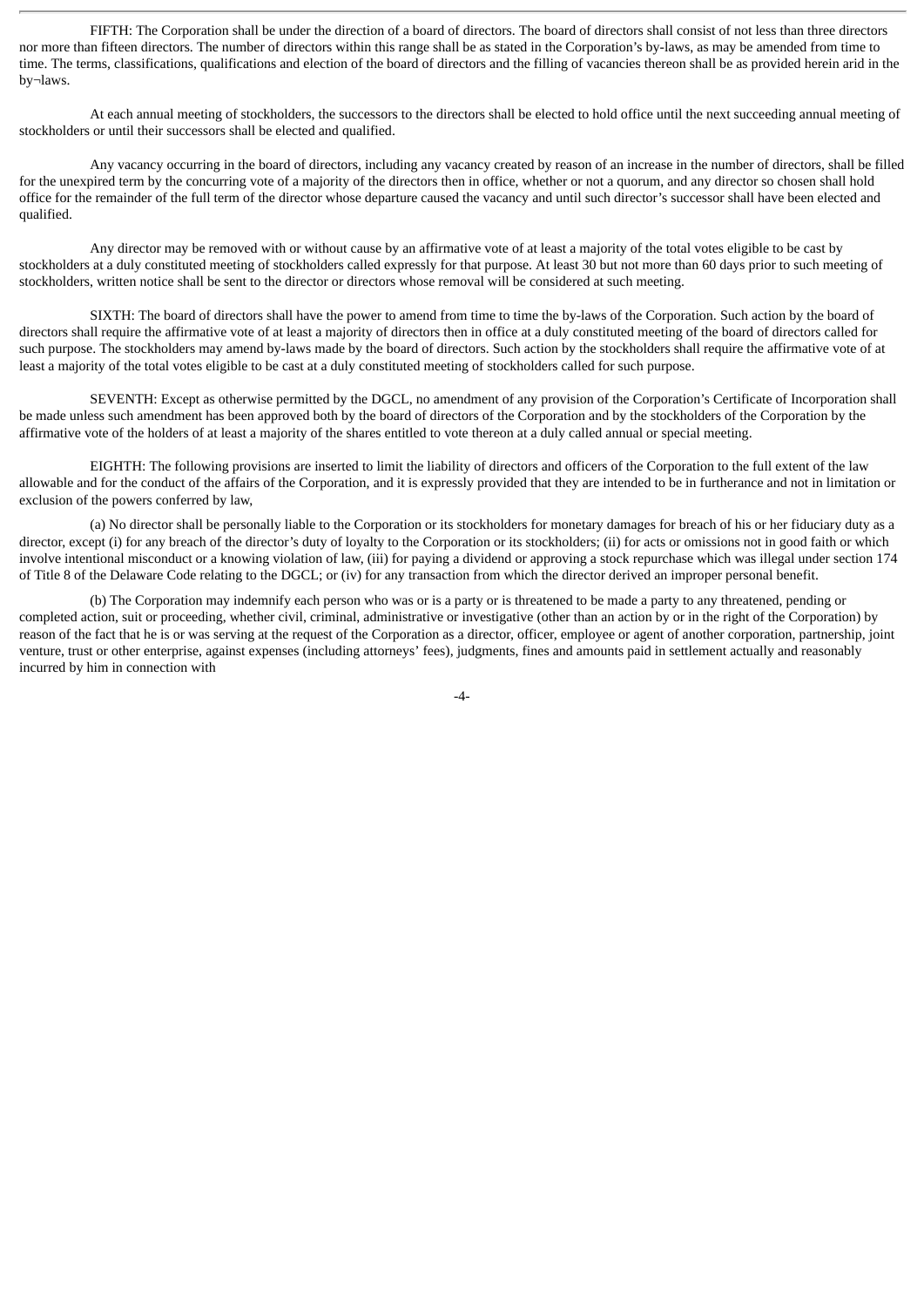such action, suit or proceeding if he acted in good faith in a manner he reasonably believed to be in or not opposed to the best interest of the Corporation, and with respect to any criminal action or proceeding, had no reasonable cause to believe his conduct was unlawful. The termination of any action, suit or proceeding by judgment, order, settlement, conviction or upon plea of nolo contendere or its equivalent, shall not, of itself, create a presumption that the person did not act in good faith and in a manner which he reasonably believed to be in or not opposed to the best interests of the Corporation, and with respect to any criminal action or proceeding, had no reasonable cause to believe his conduct was unlawful.

(c) The Corporation may indemnify each person who was or is a party or is threatened to be made a party to any threatened, pending or completed action or suit by or in the right of the Corporation to procure a judgment in its favor by reason of the fact that he is or was a director, officer, employee or agent of the Corporation, or is or as serving at the request of the Corporation, as a director, officer, employee or agent of the Corporation, partnership, joint venture, trust or other enterprise against expenses (including attorneys' fees) actually and reasonably incurred by him in connection with the defense or settlement of such action or suit if he acted in good faith and in a manner he reasonably believed to be in or not opposed to the best interests of the Corporation, except that no indemnification shall be made in respect of any claim, issue or matter as to which such person shall have been adjudged to be liable to the Corporation unless and only to the extent that the Court in which such action or suit was brought shall determine upon application, that despite the adjudication of liability but in view of all the circumstances of the case, such person is fairly and reasonably entitled to indemnity for such expenses which the Court of Chancery or such other Court shall deem proper.

(d) To the extent that a director, officer, employee or agent of the Corporation has been successful on the merits or otherwise in defense of any action, suit or proceeding referred to herein or in defense of any claim, issue or matter therein, he shall be indemnified against expenses (including attorneys' fees) actually and reasonably incurred by him in connection therewith.

(e) Any indemnification under paragraphs herein (unless ordered by a Court) shall be made by the Corporation upon a determination that indemnification of the director, officer, employee or agent is proper in the circumstances because he has met the applicable standard of conduct set forth in said paragraphs. Such determination shall be made (1) by the board of directors by a majority vote of a quorum consisting of directors who were not parties to such action, suit or proceeding, or (2) if such a quorum of disinterested directors so directs, by independent legal counsel in a written opinion, or (3) by the stockholders.

(f) The Corporation may pay expenses incurred by defending a civil or criminal action, suit or proceeding in advance of the final disposition of such action, suit or proceeding in the manner provided herein upon receipt of an undertaking by or on behalf of the director, officer, employee or agent to repay such amount if it shall be ultimately determined that he is not entitled to be indemnified by the Corporation as authorized in this Article.

The indemnification and advancement of expenses provided for herein shall, unless otherwise provided when authorized or ratified, continue as to a person who has ceased to be a director, officer, employee or agent and shall inure to the benefit of the heirs, executors and administrators of such a person.

(g) The indemnification and advancement of expenses provided herein or granted pursuant to this provision shall not be deemed exclusive of any other rights to which those seeking indemnification or advancement of expenses may be entitled under any by-law, agreement, vote of stockholders or of any disinterested directors or otherwise, both as to action in his official capacity and as to action in another capacity while holding such office.

-5-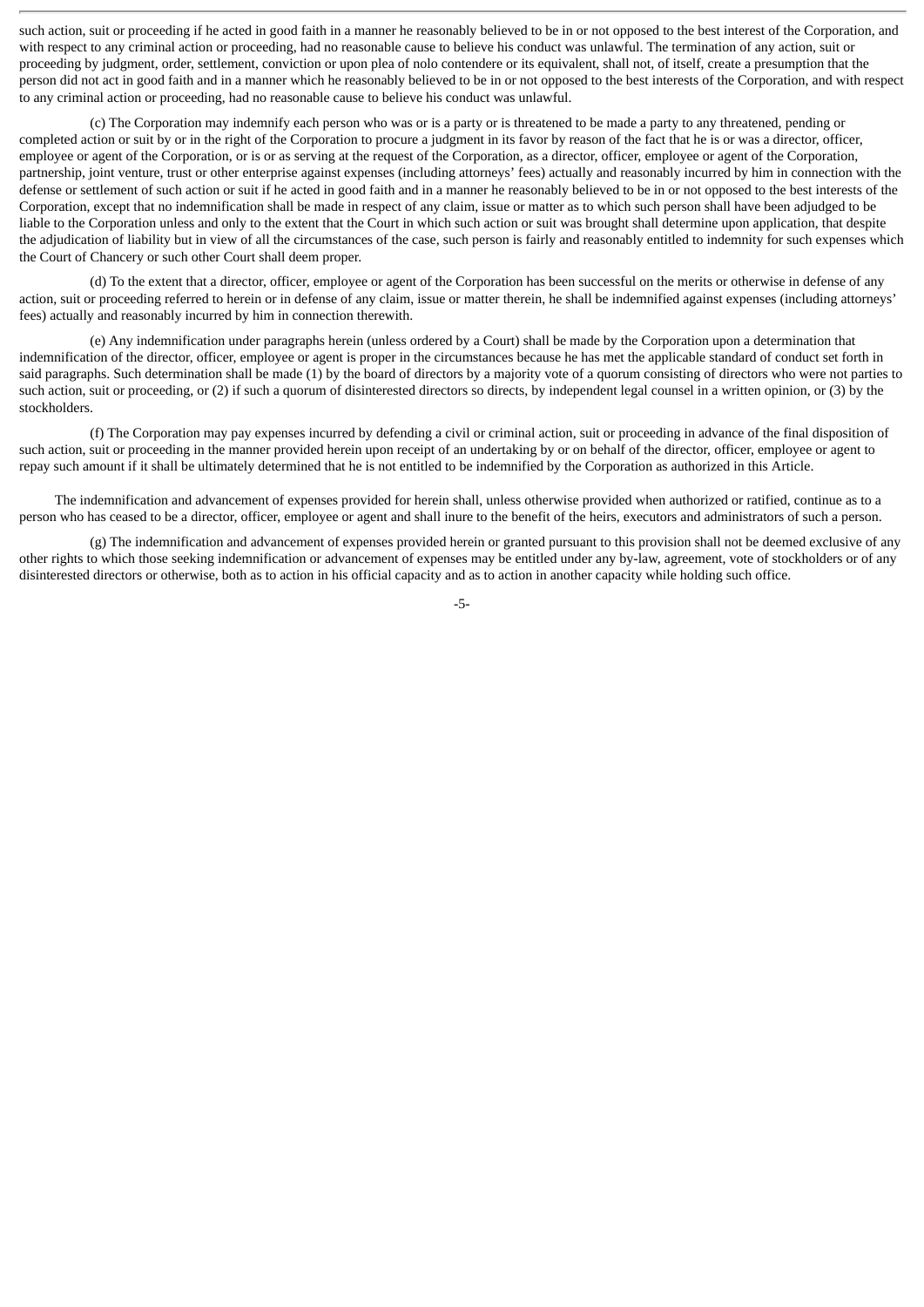(h) The Corporation may purchase and maintain insurance on behalf of any person who is or was serving the Corporation in any capacity referred to hereinabove against any liability asserted against him and incurred by him in such capacity, or arising out of his status as such, whether or not the Corporation would have the power to indemnify him against such liability under the provisions herein.

The provisions herein shall be applicable to all claims, actions, suits, or proceedings made or commenced after the adoption hereof, whether arising from acts or omissions to act occurring before or after the adoption hereof.

NINTH: The Corporation reserves the right to amend, alter, change or repeal any provision contained in this Certificate of Incorporation, in the manner now or hereafter prescribed by statute, and all rights conferred upon stockholders herein are granted subject to this reservation.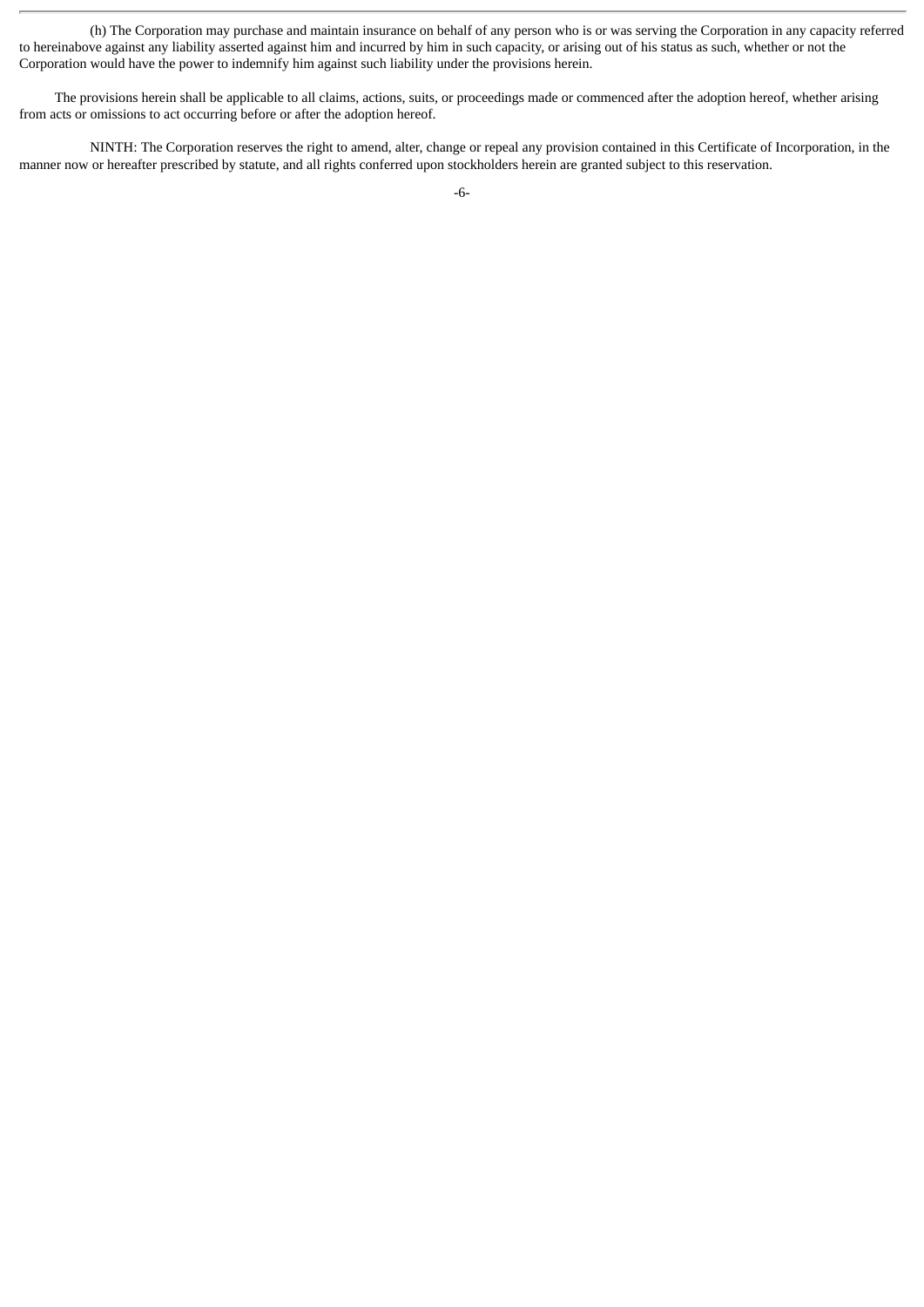# **AMENDED AND RESTATED**

# **TRANSENTEREIX, INC.**

# **2007 INCENTIVE COMPENSATION PLAN**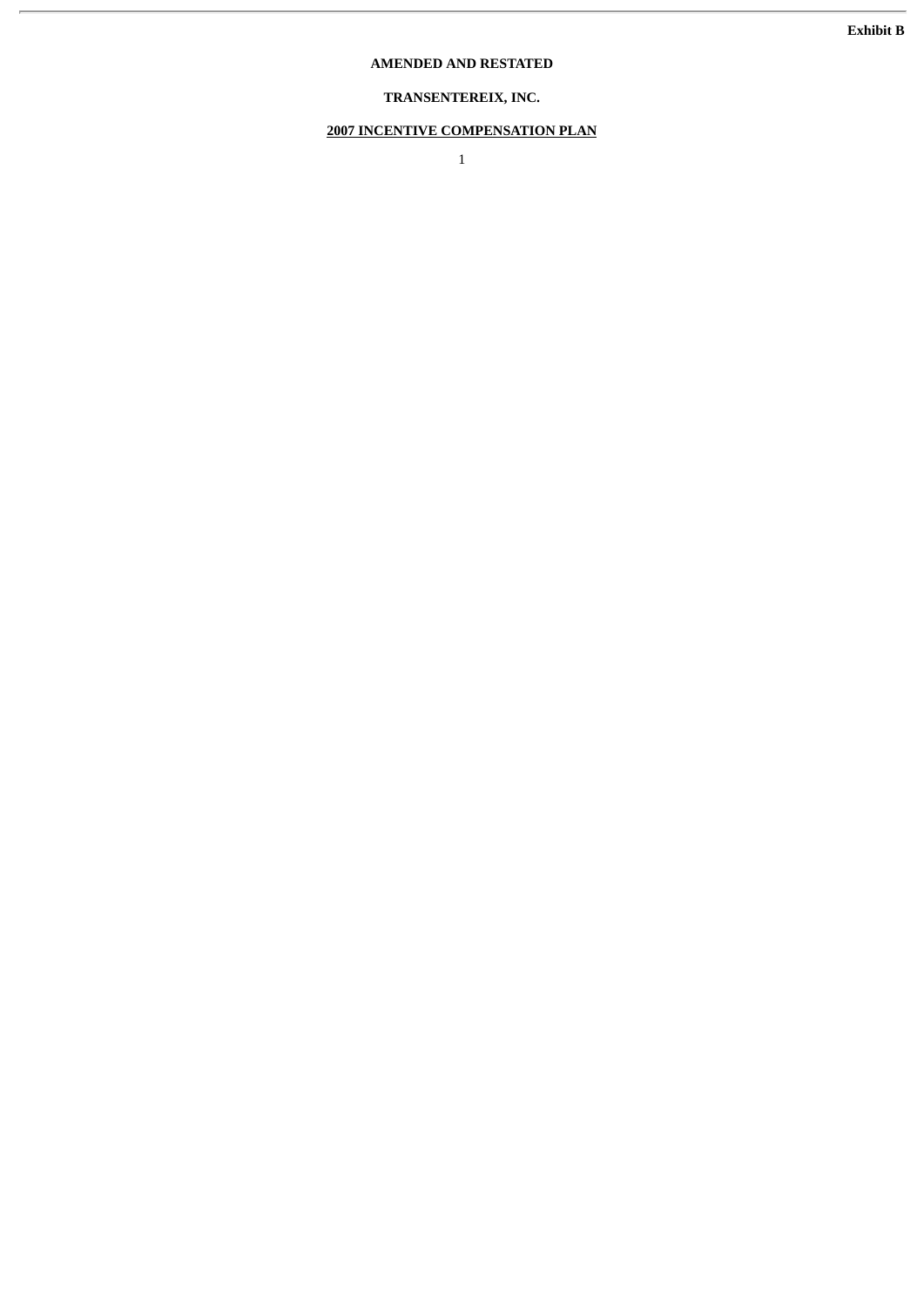# **TRANSENTERIX, INC.**

j.

# **2007 INCENTIVE COMPENSATION PLAN**

|    | 1. Purpose                                   | 3           |
|----|----------------------------------------------|-------------|
| 2. | Definitions                                  | 3           |
| 3. | Administration                               | 6           |
| 4. | Shares Subject to Plan                       | $7^{\circ}$ |
|    | 5. Eligibility; Per-Person Award Limitations | 8           |
|    | 6. Specific Terms of Awards                  | 8           |
|    | 7. Certain Provisions Applicable to Awards   | 12          |
|    | 8. Code Section 162(m) Provisions            | 14          |
| 9. | Change in Control                            | 15          |
|    | 10. General Provisions                       | 17          |
|    | $\overline{2}$                               |             |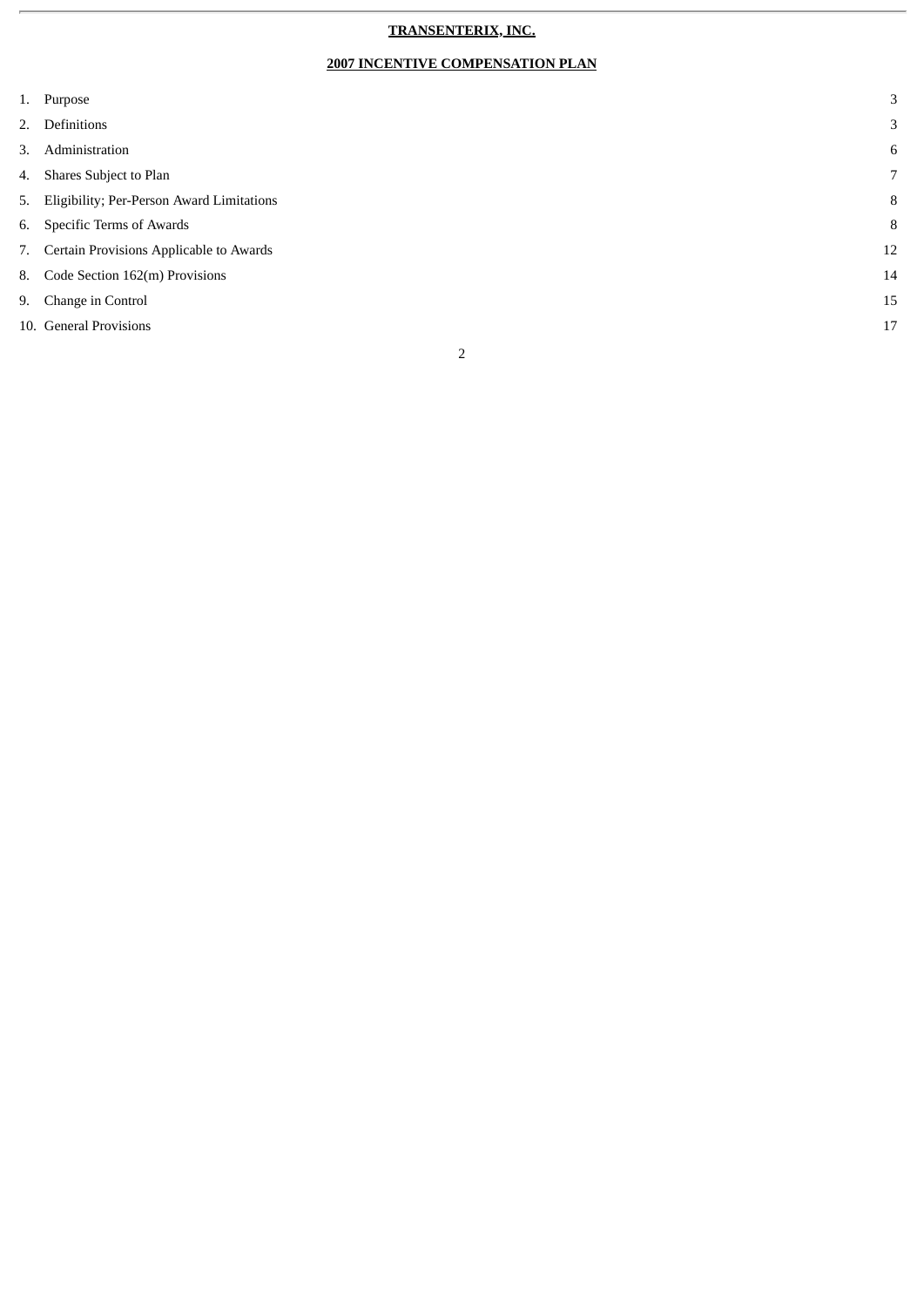#### **TRANSENTERIX, INC.** 2007 INCENTIVE COMPENSATION PLAN

1. *Purpose*. The purpose of this 2007 INCENTIVE COMPENSATION PLAN (the "Plan") is to assist TRANSENTERIX, INC., a Delaware corporation (the "Company") and its Related Entities (as hereinafter defined) in attracting, motivating, retaining and rewarding high-quality executives and other employees, officers, directors, consultants and other persons who provide services to the Company or its Related Entities by enabling such persons to acquire or increase a proprietary interest in the Company in order to strengthen the mutuality of interests between such persons and the Company's shareholders, and providing such persons with performance incentives to expend their maximum efforts in the creation of shareholder value.

2. *Definitions*. For purposes of the Plan, the following terms shall be defined as set forth below, in addition to such terms defined in Section 1 hereof and elsewhere herein.

(a) "*Award*" means any Option, Stock Appreciation Right, Restricted Stock Award, Deferred Stock Award, Share granted as a bonus or in lieu of another Award, Dividend Equivalent, Other Stock-Based Award or Performance Award, together with any other right or interest, granted to a Participant under the Plan.

(b) "*Award Agreement*" means any written agreement, contract or other instrument or document evidencing any Award granted by the Committee hereunder.

(c) "*Beneficiary" and "Beneficial Ownership"* means the person, persons, trust or trusts that have been designated by a Participant in his or her most recent written beneficiary designation filed with the Committee to receive the benefits specified under the Plan upon such Participant's death or to which Awards or other rights are transferred if and to the extent permitted under Section 10(b) hereof. If, upon a Participant's death, there is no designated Beneficiary or surviving designated Beneficiary, then the term Beneficiary means the person, persons, trust or trusts entitled by will or the laws of descent and distribution to receive such benefits.

(d) "*Beneficial Owner*" shall have the meaning ascribed to such term in Rule 13d-3 under the Exchange Act and any successor to such Rule.

(e) "*Board*" means the Company's Board of Directors.

(f) "*Cause*" shall, with respect to any Participant, have the meaning specified in the Award Agreement. In the absence of any definition in the Award Agreement, "Cause" shall have the equivalent meaning or the same meaning as "cause" or "for cause" set forth in any employment, consulting, or other agreement for the performance of services between the Participant and the Company or a Related Entity or, in the absence of any such agreement or any such definition in such agreement, such term shall mean (i) the failure by the Participant to perform, in a reasonable manner, his or her duties as assigned by the Company or a Related Entity, (ii) any violation or breach by the Participant of his or her employment, consulting or other similar agreement with the Company or a Related Entity, if any, (iii) any violation or breach by the Participant of any non-competition, non-solicitation, non-disclosure and/or other similar agreement with the Company or a Related Entity, (iv) any act by the Participant of dishonesty or bad faith with respect to the Company or a Related Entity, (v) use of alcohol, drugs or other similar substances in a manner that adversely affects the Participant's work performance, or (vi) the commission by the Participant of any act, misdemeanor, or crime reflecting unfavorably upon the Participant or the Company or any Related Entity. The good faith determination by the Committee of whether the Participant's Continuous Service was terminated by the Company for "Cause" shall be final and binding for all purposes hereunder.

(g) "*Change in Control*" means a Change in Control as defined in Section 9(b) of the Plan.

(h) "*Code*" means the Internal Revenue Code of 1986, as amended from time to time, including regulations thereunder and successor provisions and regulations thereto.

(i) "*Committee*" means a committee designated by the Board to administer the Plan; provided, however, that if the Board fails to designate a committee or if there are no longer any members on the committee so designated by the Board, then the Board shall serve as the Committee. The Committee shall consist of at least two directors, and each member of the Committee shall be (i) a "non-employee director" within the meaning of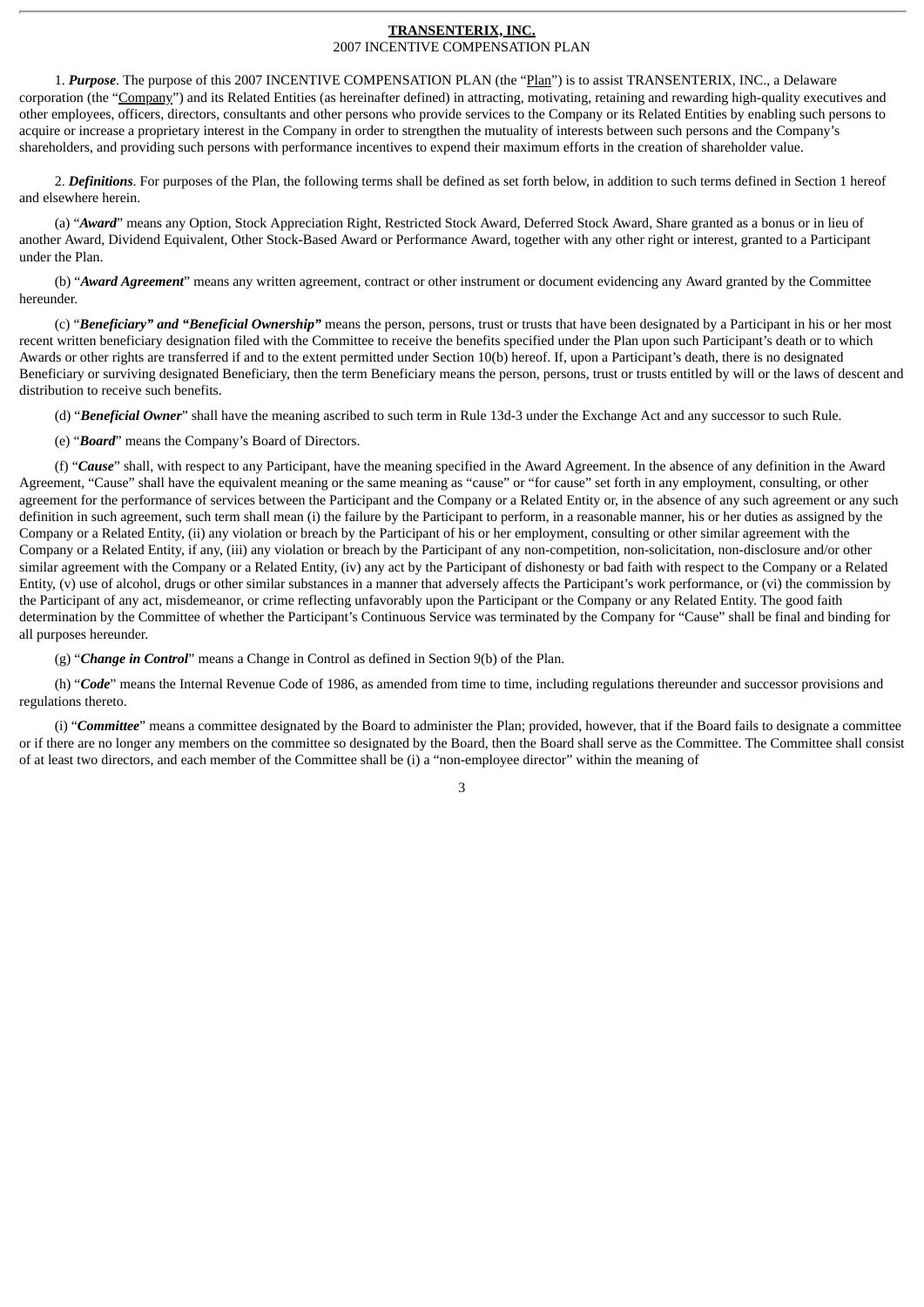Rule 16b-3 (or any successor rule) under the Exchange Act, unless administration of the Plan by "non-employee directors" is not then required in order for exemptions under Rule 16b-3 to apply to transactions under the Plan, (ii) an "outside director" within the meaning of Section 162(m) of the Code, and (iii) "Independent".

(j) "*Consultant*" means any person (other than an Employee or a Director, solely with respect to rendering services in such person's capacity as a director) who is engaged by the Company or any Related Entity to render consulting or advisory services to the Company or such Related Entity.

(k) "*Continuous Service*" means the uninterrupted provision of services to the Company or any Related Entity in any capacity of Employee, Director, Consultant or other service provider. Continuous Service shall not be considered to be interrupted in the case of (i) any approved leave of absence, (ii) transfers among the Company, any Related Entities, or any successor entities, in any capacity of Employee, Director, Consultant or other service provider, or (iii) any change in status as long as the individual remains in the service of the Company or a Related Entity in any capacity of Employee, Director, Consultant or other service provider (except as otherwise provided in the Award Agreement). An approved leave of absence shall include sick leave, military leave, or any other authorized personal leave.

(l) "*Covered Employee"* means the Person who, as of the end of the taxable year, either is the principal executive officer of the Company or is serving as the acting principal executive officer of the Company, and each other Person whose compensation is required to be disclosed in the Company's filings with the Securities and Exchange Commission by reason of that person being among the three highest compensated officers of the Company as of the end of a taxable year, or such other person as shall be considered a "covered employee" for purposes of Section 162(m) of the Code.

(m) "*Deferred Stock*" means a right to receive Shares, including Restricted Stock, cash measured based upon the value of Shares or a combination thereof, at the end of a specified deferral period.

(n) "*Deferred Stock Award*" means an Award of Deferred Stock granted to a Participant under Section 6(e) hereof.

(o) "*Director*" means a member of the Board or the board of directors of any Related Entity.

(p) "*Disability*" means a permanent and total disability (within the meaning of Section 22(e) of the Code), as determined by a medical doctor satisfactory to the Committee.

(q) "*Discounted Option*" means any Option Awarded under Section 6(b) hereof with an exercise price that is less than the Fair Market Value of a Share on the date of grant.

(r) "*Discounted Stock Appreciation Right*" means any Stock Appreciation Right Awarded under Section 6(c) hereof with an exercise price that is less than the Fair Market Value of a Share on the date of grant.

(s) "*Dividend Equivalent*" means a right, granted to a Participant under Section 6(g) hereof, to receive cash, Shares, other Awards or other property equal in value to dividends paid with respect to a specified number of Shares, or other periodic payments.

(t) "*Effective Date*" means the effective date of the Plan, which shall be the Shareholder Approval Date.

(u) "*Eligible Person*" means each officer, Director, Employee, Consultant and other person who provides services to the Company or any Related Entity. The foregoing notwithstanding, only employees of the Company, or any parent corporation or subsidiary corporation of the Company (as those terms are defined in Sections 424(e) and (f) of the Code, respectively), shall be Eligible Persons for purposes of receiving any Incentive Stock Options. An Employee on leave of absence may be considered as still in the employ of the Company or a Related Entity for purposes of eligibility for participation in the Plan.

(v) "*Employee*" means any person, including an officer or Director, who is an employee of the Company or any Related Entity. The payment of a director's fee by the Company or a Related Entity shall not be sufficient to constitute "employment" by the Company.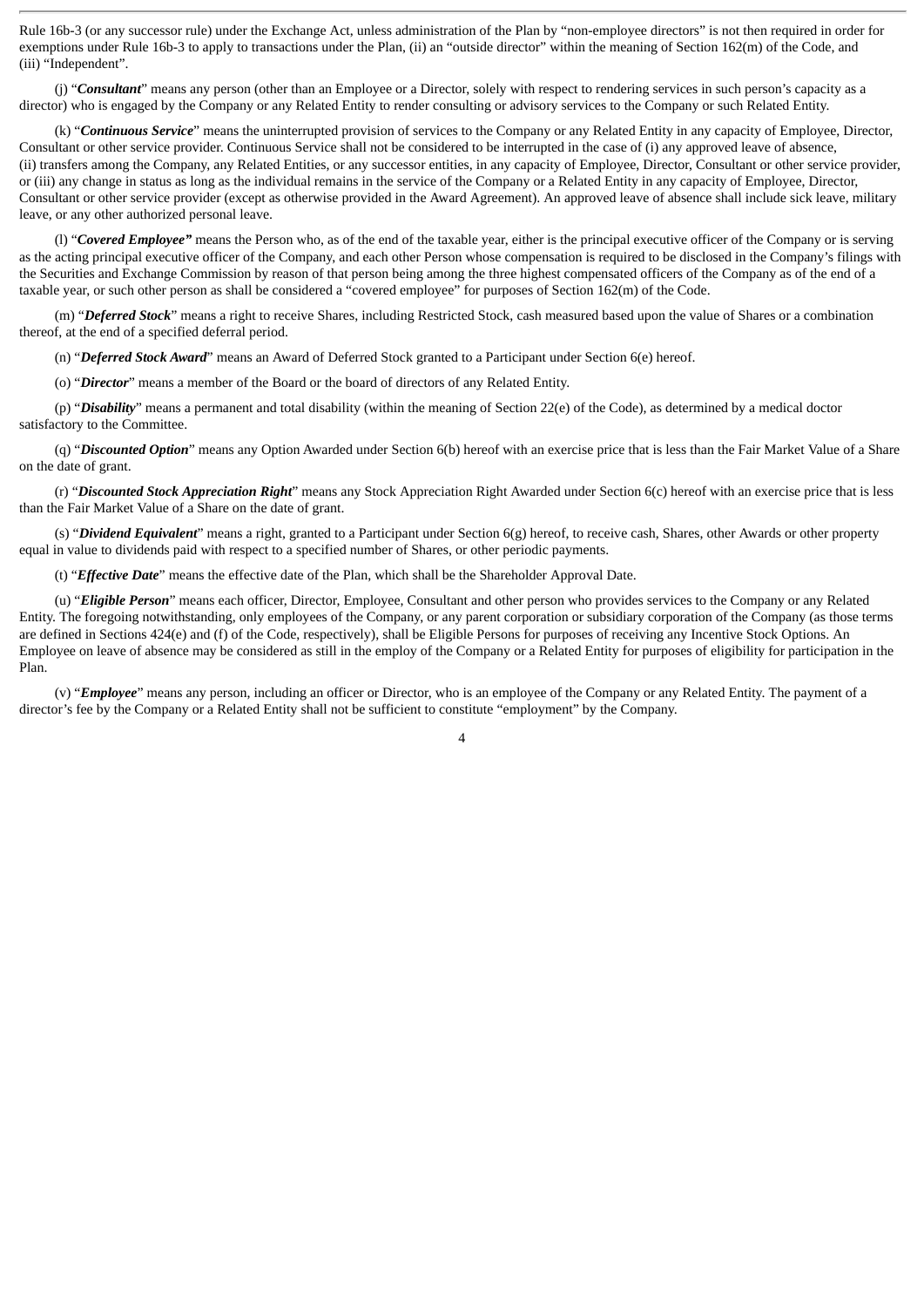(w) "*Exchange Act*" means the Securities Exchange Act of 1934, as amended from time to time, including rules thereunder and successor provisions and rules thereto.

(x) "*Fair Market Value*" means the fair market value of Shares, Awards or other property as determined by the Committee, or under procedures established by the Committee. Unless otherwise determined by the Committee, the Fair Market Value of a Share as of any given date shall be the closing sale price per Share reported on a consolidated basis for stock listed on the principal stock exchange or market on which Shares are traded on the date as of which such value is being determined or, if there is no sale on that date, then on the last previous day on which a sale was reported.

(y) "*Good Reason*" shall, with respect to any Participant, have the meaning specified in the Award Agreement. In the absence of any definition in the Award Agreement, "Good Reason" shall have the equivalent meaning or the same meaning as "good reason" or "for good reason" set forth in any employment, consulting or other agreement for the performance of services between the Participant and the Company or a Related Entity or, in the absence of any such agreement or any such definition in such agreement, such term shall mean (i) the assignment to the Participant of any duties inconsistent in any material respect with the Participant's duties or responsibilities as assigned by the Company or a Related Entity, or any other action by the Company or a Related Entity which results in a material diminution in such duties or responsibilities, excluding for this purpose an isolated, insubstantial and inadvertent action not taken in bad faith and which is remedied by the Company or a Related Entity promptly after receipt of notice thereof given by the Participant or (ii) any material failure by the Company or a Related Entity to comply with its obligations to the Participant as agreed upon, other than an isolated, insubstantial and inadvertent failure not occurring in bad faith and which is remedied by the Company or a Related Entity promptly after receipt of notice thereof given by the Participant; or (iii) the Company's or Related Entity's requiring the Participant to be based at any office or location outside of fifty miles from the location of employment or service as of the date of Award, except for travel reasonably required in the performance of the Participant's responsibilities.

(z) "*Incentive Stock Option*" means any Option intended to be designated as an incentive stock option within the meaning of Section 422 of the Code or any successor provision thereto.

(aa) "*Independent*", when referring to either the Board or members of the Committee, shall have the same meaning as used in the rules of the American Stock Exchange or any national securities exchange on which any securities of the Company are listed for trading, and if not listed for trading, by the rules of the American Stock Exchange.

(bb) "*Incumbent Board*" means the Incumbent Board as defined in Section 9(b)(ii) of the Plan.

(cc) "*Option*" means a right granted to a Participant under Section 6(b) hereof, to purchase Shares or other Awards at a specified price during specified time periods.

(dd) "*Optionee*" means a person to whom an Option is granted under this Plan or any person who succeeds to the rights of such person under this Plan.

(ee) "*Other Stock-Based Awards*" means Awards granted to a Participant under Section 6(i) hereof.

(ff) "*Participant*" means a person who has been granted an Award under the Plan which remains outstanding, including a person who is no longer an Eligible Person.

(gg) "*Performance Award*" shall mean any Award of Performance Shares or Performance Units granted pursuant to Section 6(h).

(hh) "*Performance Period*" means that period established by the Committee at the time any Performance Award is granted or at any time thereafter during which any performance goals specified by the Committee with respect to such Award are to be measured.

(ii) "*Performance Share*" means any grant pursuant to Section 6(h) of a unit valued by reference to a designated number of Shares, which value may be paid to the Participant by delivery of such property as the Committee shall determine, including cash, Shares, other property, or any combination thereof, upon achievement of such performance goals during the Performance Period as the Committee shall establish at the time of such grant or thereafter.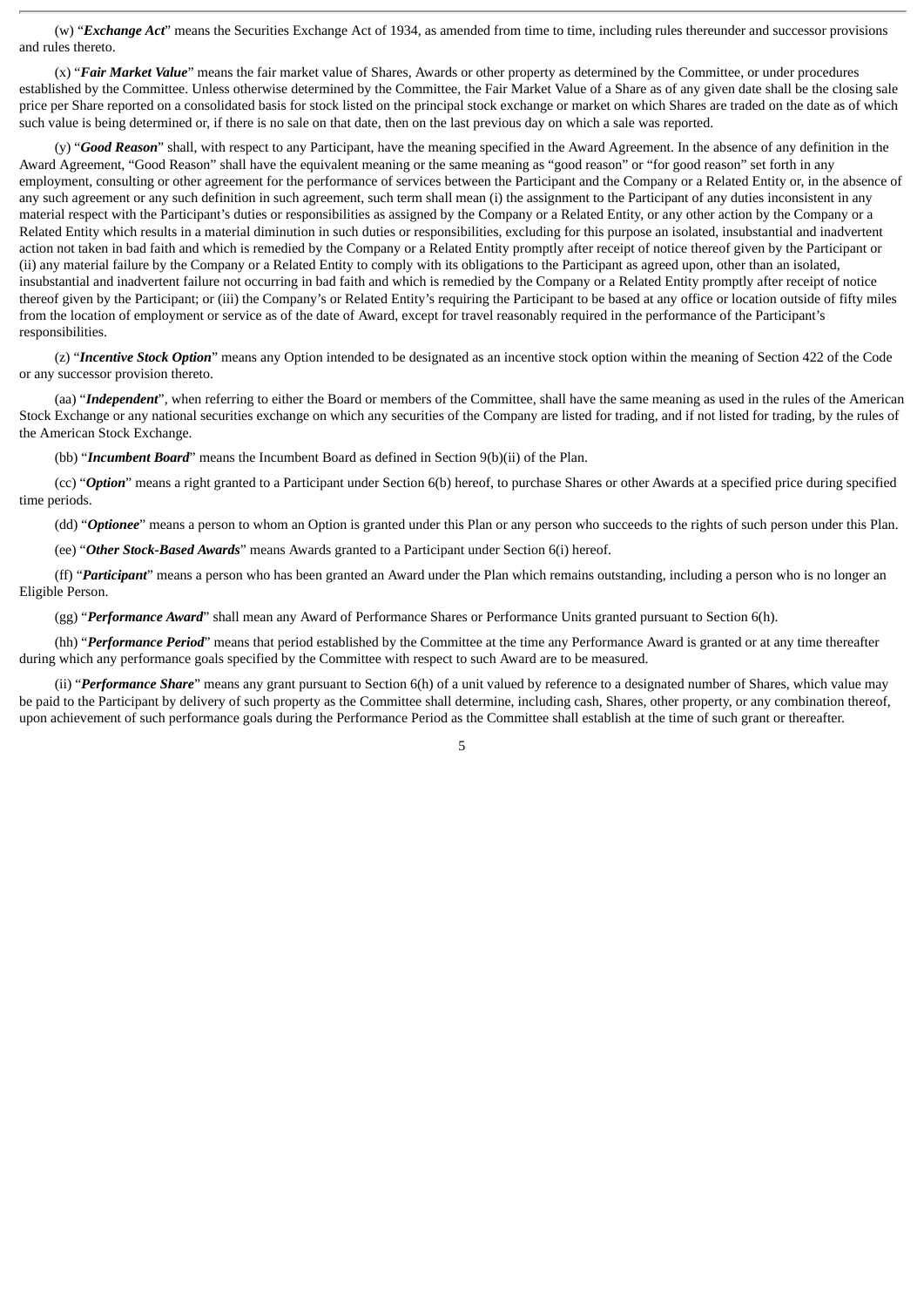(jj) "*Performance Unit*" means any grant pursuant to Section 6(h) of a unit valued by reference to a designated amount of property (including cash) other than Shares, which value may be paid to the Participant by delivery of such property as the Committee shall determine, including cash, Shares, other property, or any combination thereof, upon achievement of such performance goals during the Performance Period as the Committee shall establish at the time of such grant or thereafter.

(kk) "*Person*" shall have the meaning ascribed to such term in Section 3(a)(9) of the Exchange Act and used in Sections 13(d) and 14(d) thereof, and shall include a "group" as defined in Section 13(d) thereof.

(ll) "*Prior Plan*" means the 1996 Stock Option Plan of Cellular Technical Services Company, Inc., as amended.

(mm) "*Related Entity*" means any Subsidiary, and any business, corporation, partnership, limited liability company or other entity designated by the Board, in which the Company or a Subsidiary holds a substantial ownership interest, directly or indirectly.

(nn) "*Restricted Stock*" means any Share issued with the restriction that the holder may not sell, transfer, pledge or assign such Share and with such risks of forfeiture and other restrictions as the Committee, in its sole discretion, may impose (including any restriction on the right to vote such Share and the right to receive any dividends), which restrictions may lapse separately or in combination at such time or times, in installments or otherwise, as the Committee may deem appropriate.

(oo) "*Restricted Stock Award*" means an Award granted to a Participant under Section 6(d) hereof.

(pp) "*Rule 16b-3*" means Rule 16b-3, as from time to time in effect and applicable to the Plan and Participants, promulgated by the Securities and Exchange Commission under Section 16 of the Exchange Act.

(qq) "*Shareholder Approval Date*" means the date on which this Plan is approved shareholders of the Company eligible to vote in the election of directors, by a vote sufficient to meet the requirements of Code Sections 162(m) (if applicable) and 422, Rule 16b-3 under the Exchange Act (if applicable), applicable requirements under the rules of any stock exchange or automated quotation system on which the Shares may be listed on quoted, and other laws, regulations and obligations of the Company applicable to the Plan.

(rr) "*Shares*" means the shares of common stock of the Company, par value \$0.01 per share, and such other securities as may be substituted (or resubstituted) for Shares pursuant to Section 10(c) hereof.

(ss) "*Stock Appreciation Right*" means a right granted to a Participant under Section 6(c) hereof.

(tt) "*Subsidiary*" means any corporation or other entity in which the Company has a direct or indirect ownership interest of 50% or more of the total combined voting power of the then outstanding securities or interests of such corporation or other entity entitled to vote generally in the election of directors or in which the Company has the right to receive 50% or more of the distribution of profits or 50% or more of the assets on liquidation or dissolution.

(uu) "*Substitute Awards*" means Awards granted or Shares issued by the Company in assumption of, or in substitution or exchange for, Awards previously granted, or the right or obligation to make future Awards, by a company acquired by the Company or any Related Entity or with which the Company or any Related Entity combines.

#### 3. *Administration.*

(a) *Authority of the Committee.* The Plan shall be administered by the Committee, except to the extent the Board elects to administer the Plan, in which case the Plan shall be administered by only those directors who are Independent Directors, in which case references herein to the "Committee" shall be deemed to include references to the Independent members of the Board. The Committee shall have full and final authority, subject to and consistent with the provisions of the Plan, to select Eligible Persons to become Participants, grant Awards, determine the type, number and other terms and conditions of, and all other matters relating to,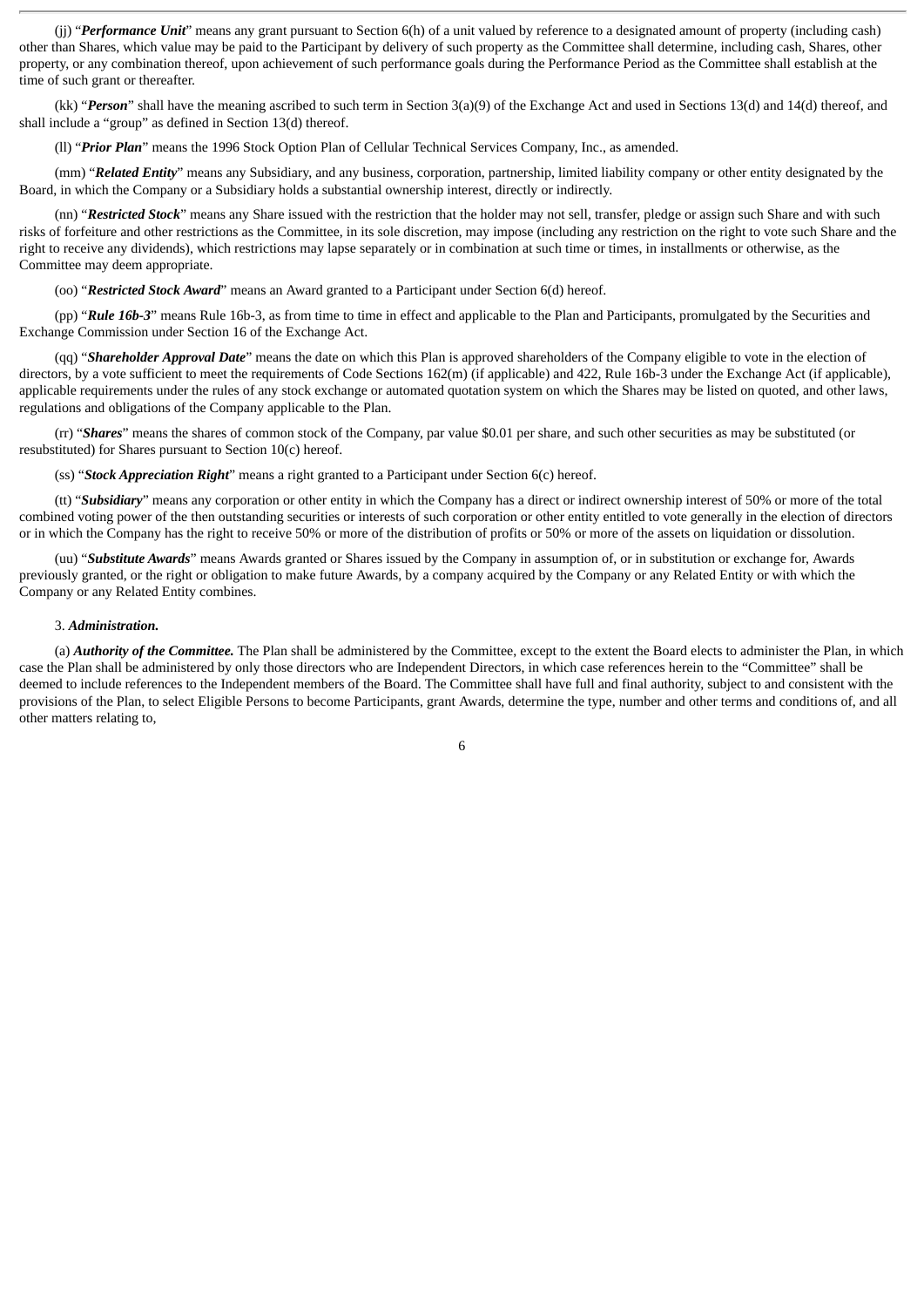Awards, prescribe Award Agreements (which need not be identical for each Participant) and rules and regulations for the administration of the Plan, construe and interpret the Plan and Award Agreements and correct defects, supply omissions or reconcile inconsistencies therein, and to make all other decisions and determinations as the Committee may deem necessary or advisable for the administration of the Plan. In exercising any discretion granted to the Committee under the Plan or pursuant to any Award, the Committee shall not be required to follow past practices, act in a manner consistent with past practices, or treat any Eligible Person or Participant in a manner consistent with the treatment of other Eligible Persons or Participants.

*Manner of Exercise of Committee Authority.* The Committee, and not the Board, shall exercise sole and exclusive discretion on any matter relating to a Participant then subject to Section 16 of the Exchange Act with respect to the Company to the extent necessary in order that transactions by such Participant shall be exempt under Rule 16b-3 under the Exchange Act. Any action of the Committee shall be final, conclusive and binding on all persons, including the Company, its Related Entities, Eligible Persons, Participants, Beneficiaries, transferees under Section 10(b) hereof or other persons claiming rights from or through a Participant, and shareholders. The express grant of any specific power to the Committee, and the taking of any action by the Committee, shall not be construed as limiting any power or authority of the Committee. The Committee may delegate to officers or managers of the Company or any Related Entity, or committees thereof, the authority, subject to such terms as the Committee shall determine, to perform such functions, including administrative functions as the Committee may determine to the extent that such delegation will not result in the loss of an exemption under Rule 16b-3(d)(1) for Awards granted to Participants subject to Section 16 of the Exchange Act in respect of the Company and will not cause Awards intended to qualify as "performancebased compensation" under Code Section 162(m) to fail to so qualify. The Committee may appoint agents to assist it in administering the Plan.

(b) *Limitation of Liability.* The Committee and the Board, and each member thereof, shall be entitled to, in good faith, rely or act upon any report or other information furnished to him or her by any officer or Employee, the Company's independent auditors, Consultants or any other agents assisting in the administration of the Plan. Members of the Committee and the Board, and any officer or Employee acting at the direction or on behalf of the Committee or the Board, shall not be personally liable for any action or determination taken or made in good faith with respect to the Plan, and shall, to the extent permitted by law, be fully indemnified and protected by the Company with respect to any such action or determination.

#### 4. *Shares Subject to Plan.*

(a) *Limitation on Overall Number of Shares Available for Delivery Under Plan.* Subject to adjustment as provided in Section 10(c) hereof, the total number of Shares reserved and available for delivery under the Plan shall be 24,700,000. Any Shares that are subject to Awards of Options or Stock Appreciation Rights shall be counted against this limit as one (1) Share for every one (1) Share granted. Any Shares that are subject to Awards other than Options or Stock Appreciation Rights shall be counted against this limit as one and one-half (1.5) Shares for every one (1) Share granted. Any Shares delivered under the Plan may consist, in whole or in part, of authorized and unissued shares or treasury shares.

(b) *Application of Limitation to Grants of Award.* No Award may be granted if the number of Shares to be delivered in connection with such an Award or, in the case of an Award relating to Shares but settled only in cash (such as cash-only Stock Appreciation Rights), the number of Shares to which such Award relates, exceeds the number of Shares remaining available for delivery under the Plan, minus the number of Shares deliverable in settlement of or relating to then outstanding Awards. The Committee may adopt reasonable counting procedures to ensure appropriate counting, avoid double counting (as, for example, in the case of tandem or substitute awards) and make adjustments if the number of Shares actually delivered differs from the number of Shares previously counted in connection with an Award.

#### (c) *Availability of Shares Not Delivered under Awards and Adjustments to Limits.*

(i) If any Shares subject to an Award are forfeited, expire or otherwise terminate without issuance of such Shares, or any Award is settled for cash or otherwise does not result in the issuance of all or a portion of the Shares subject to such Award, the Shares shall, to the extent of such forfeiture, expiration, termination, cash settlement or non-issuance, again be available for Awards under the Plan, subject to Section  $4(c)(v)$  below.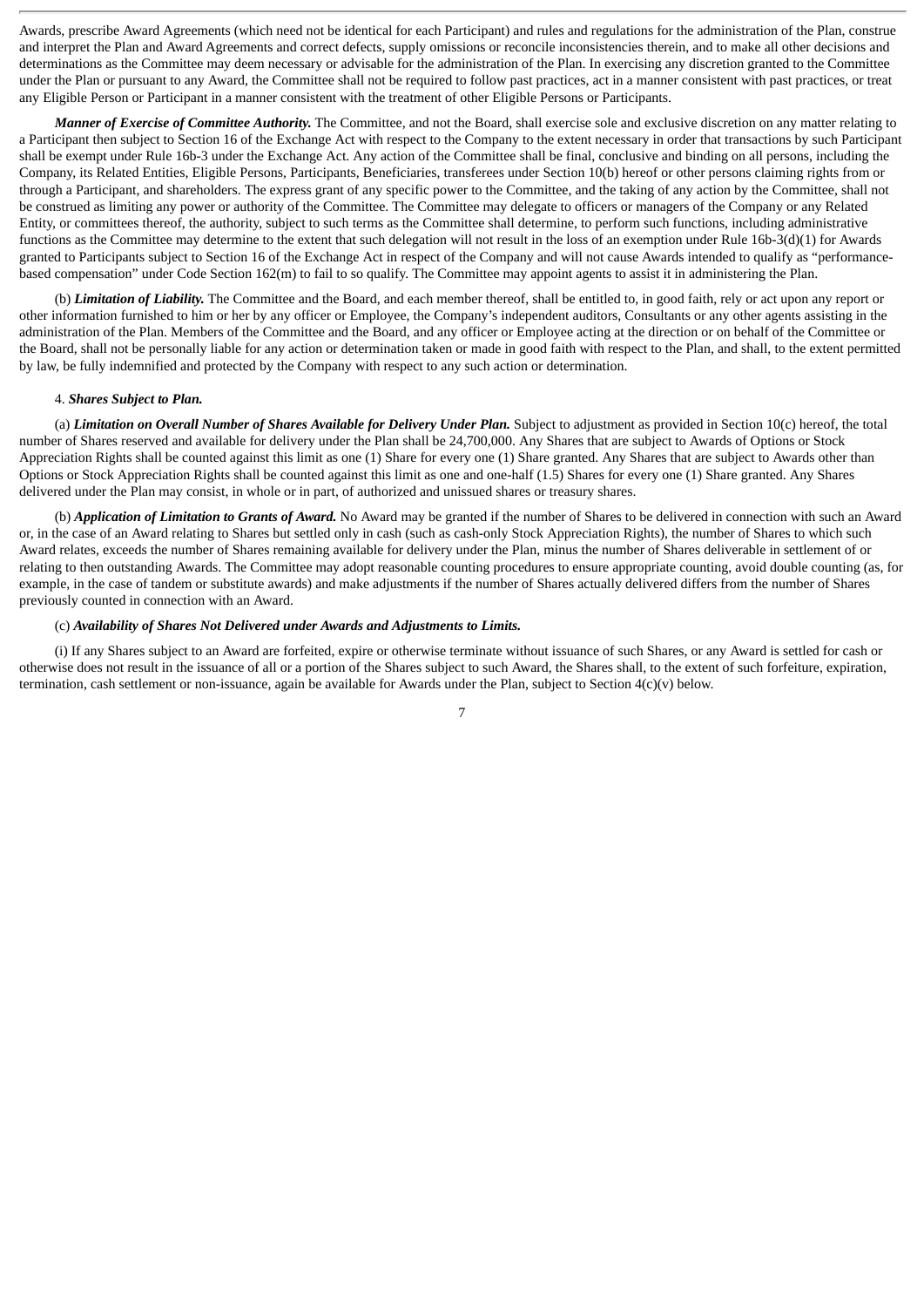(ii) In the event that any Option or other Award granted hereunder is exercised through the tendering of Shares (either actually or by attestation) or by the withholding of Shares by the Company, or withholding tax liabilities arising from such option or other award are satisfied by the tendering of Shares (either actually or by attestation) or by the withholding of Shares by the Company, then only the number of Shares issued net of the Shares tendered or withheld shall be counted for purposes of determining the maximum number of Shares available for grant under the Plan.

(iii) Substitute Awards shall not reduce the Shares authorized for grant under the Plan or authorized for grant to a Participant in any period. Additionally, in the event that a company acquired by the Company or any Related Entity or with which the Company or any Related Entity combines has shares available under a pre-existing plan approved by shareholders and not adopted in contemplation of such acquisition or combination, the shares available for delivery pursuant to the terms of such pre-existing plan (as adjusted, to the extent appropriate, using the exchange ratio or other adjustment or valuation ratio or formula used in such acquisition or combination to determine the consideration payable to the holders of common stock of the entities party to such acquisition or combination) may be used for Awards under the Plan and shall not reduce the Shares authorized for delivery under the Plan; provided that Awards using such available shares shall not be made after the date awards or grants could have been made under the terms of the pre-existing plan, absent the acquisition or combination, and shall only be made to individuals who were not Employees or Directors prior to such acquisition or combination.

(iv) Any Share that again become available for delivery pursuant to this Section 4(c) shall be added back as one (1) Share if such Shares were subject to Options or Stock Appreciation Rights granted under the Plan or options or stock appreciation rights granted under the Prior Plan, and as one and one-half (1.5) Shares if such Shares were subject to Awards other than Options or Stock Appreciation Rights granted under the Plan.

(v) Notwithstanding anything in this Section 4(c) to the contrary but subject to adjustment as provided in Section 10(c) hereof, the maximum aggregate number of Shares that may be issued under the Plan as a result of the exercise of the Incentive Stock Options shall be 24,700,000 shares.

(d) *No Further Awards Under Prior Plan.* In light of the adoption of this Plan, no further Awards shall be made under the Prior Plan after the Effective Date.

5. *Eligibility; Per-Person Award Limitations.* Awards may be granted under the Plan only to Eligible Persons. In any fiscal year of the Company during any part of which the Plan is in effect, no Participant may be granted (i) Options or Stock Appreciation Rights with respect to more than 2,500,000 Shares or (ii) Restricted Stock, Deferred Stock, Performance Shares and/or Other Stock-Based Awards with respect to more than 1,000,000 Shares, subject to adjustment as provided in Section 10(c) (the "Adjustment"), provided, however, that the Adjustment will be limited to not less than 1,000,000 Shares for Options or Stock Appreciation Rights and not less than 500,000 for Restricted Stock, Deferred Stock, Performance Shares and/or Other Stock-Based Awards. In addition, the maximum dollar value payable to any one Participant with respect to Performance Units is (x) two million dollars (\$2,000,000) with respect to any 12 month Performance Period (pro-rated for any Performance Period that is less than 12 months based upon the ratio of the number of days in the Performance Period as compared to 365), and (y) with respect to any Performance Period that is more than 12 months, two million dollars (\$2,000,000) multiplied by the number of full 12 months periods that are in the Performance Period.

## 6. *Specific Terms of Awards.*

(a) *General.* Awards may be granted on the terms and conditions set forth in this Section 6. In addition, the Committee may impose on any Award or the exercise thereof, at the date of grant or thereafter (subject to Section 10(e)), such additional terms and conditions, not inconsistent with the provisions of the Plan, as the Committee shall determine, including terms requiring forfeiture of Awards in the event of termination of the Participant's Continuous Service and terms permitting a Participant to make elections relating to his or her Award. The Committee shall retain full power and discretion to accelerate, waive or modify, at any time, any term or condition of an Award that is not mandatory under the Plan. Except in cases in which the Committee is authorized to require other forms of consideration under the Plan, or to the extent other forms of consideration must be paid to satisfy the requirements of Delaware law, no consideration other than services may be required for the grant (as opposed to the exercise) of any Award.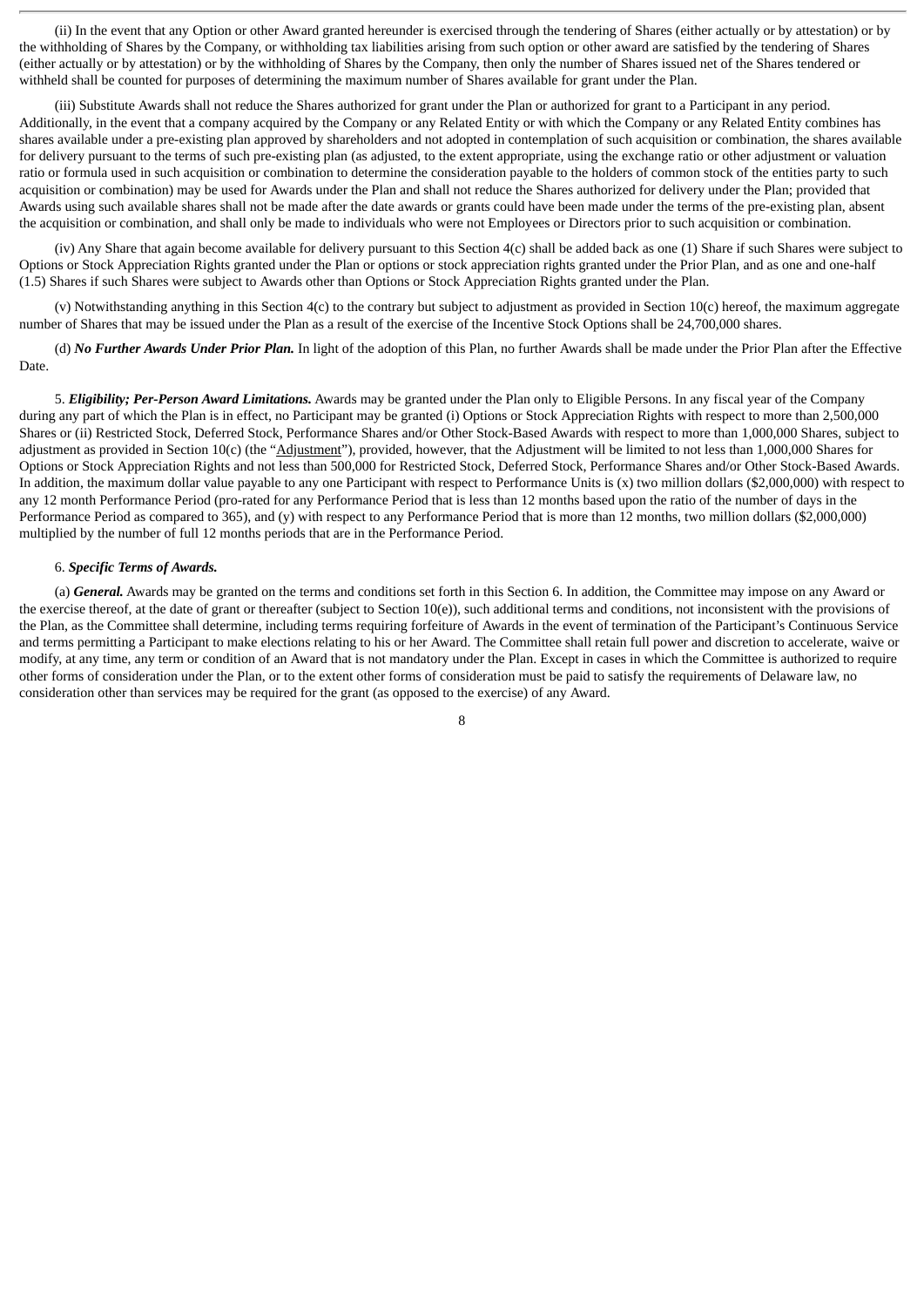(b) *Options.* The Committee is authorized to grant Options to any Eligible Person on the following terms and conditions:

(i) *Exercise Price.* Other than in connection with Substitute Awards, the exercise price per Share purchasable under an Option shall be determined by the Committee, provided that such exercise price shall not, in the case of Incentive Stock Options, be less than 100% of the Fair Market Value of a Share on the date of grant of the Option and shall not, in any event, be less than the par value of a Share on the date of grant of the Option. If an Employee owns or is deemed to own (by reason of the attribution rules applicable under Section 424(d) of the Code) more than 10% of the combined voting power of all classes of stock of the Company (or any parent corporation or subsidiary corporation of the Company, as those terms are defined in Sections 424(e) and (f) of the Code, respectively) and an Incentive Stock Option is granted to such employee, the exercise price of such Incentive Stock Option (to the extent required by the Code at the time of grant) shall be no less than 110% of the Fair Market Value of a Share on the date such Incentive Stock Option is granted.

(ii) *Time and Method of Exercise.* The Committee shall determine the time or times at which or the circumstances under which an Option may be exercised in whole or in part (including based on achievement of performance goals and/or future service requirements), the time or times at which Options shall cease to be or become exercisable following termination of Continuous Service or upon other conditions, the methods by which the exercise price may be paid or deemed to be paid (including in the discretion of the Committee a cashless exercise procedure), the form of such payment, including, without limitation, cash, Shares (including without limitation the withholding of Shares otherwise deliverable pursuant to the Award), other Awards or awards granted under other plans of the Company or a Related Entity, or other property (including notes or other contractual obligations of Participants to make payment on a deferred basis provided that such deferred payments are not in violation of the Sarbanes-Oxley Act of 2002, or any rule or regulation adopted thereunder or any other applicable law), and the methods by or forms in which Shares will be delivered or deemed to be delivered to Participants.

(iii) *Incentive Stock Options.* The terms of any Incentive Stock Option granted under the Plan shall comply in all respects with the provisions of Section 422 of the Code. Anything in the Plan to the contrary notwithstanding, no term of the Plan relating to Incentive Stock Options (including any Stock Appreciation Right issued in tandem therewith) shall be interpreted, amended or altered, nor shall any discretion or authority granted under the Plan be exercised, so as to disqualify either the Plan or any Incentive Stock Option under Section 422 of the Code, unless the Participant has first requested, or consents to, the change that will result in such disqualification. Thus, if and to the extent required to comply with Section 422 of the Code, Options granted as Incentive Stock Options shall be subject to the following special terms and conditions:

(A) the Option shall not be exercisable for more than ten years after the date such Incentive Stock Option is granted; provided, however, that if a Participant owns or is deemed to own (by reason of the attribution rules of Section 424(d) of the Code) more than 10% of the combined voting power of all classes of stock of the Company (or any parent corporation or subsidiary corporation of the Company, as those terms are defined in Sections 424(e) and (f) of the Code, respectively) and the Incentive Stock Option is granted to such Participant, the term of the Incentive Stock Option shall be (to the extent required by the Code at the time of the grant) for no more than five years from the date of grant; and

(B) The aggregate Fair Market Value (determined as of the date the Incentive Stock Option is granted) of the Shares with respect to which Incentive Stock Options granted under the Plan and all other option plans of the Company (and any parent corporation or subsidiary corporation of the Company, as those terms are defined in Sections 424(e) and (f) of the Code, respectively) that become exercisable for the first time by the Participant during any calendar year shall not (to the extent required by the Code at the time of the grant) exceed \$100,000.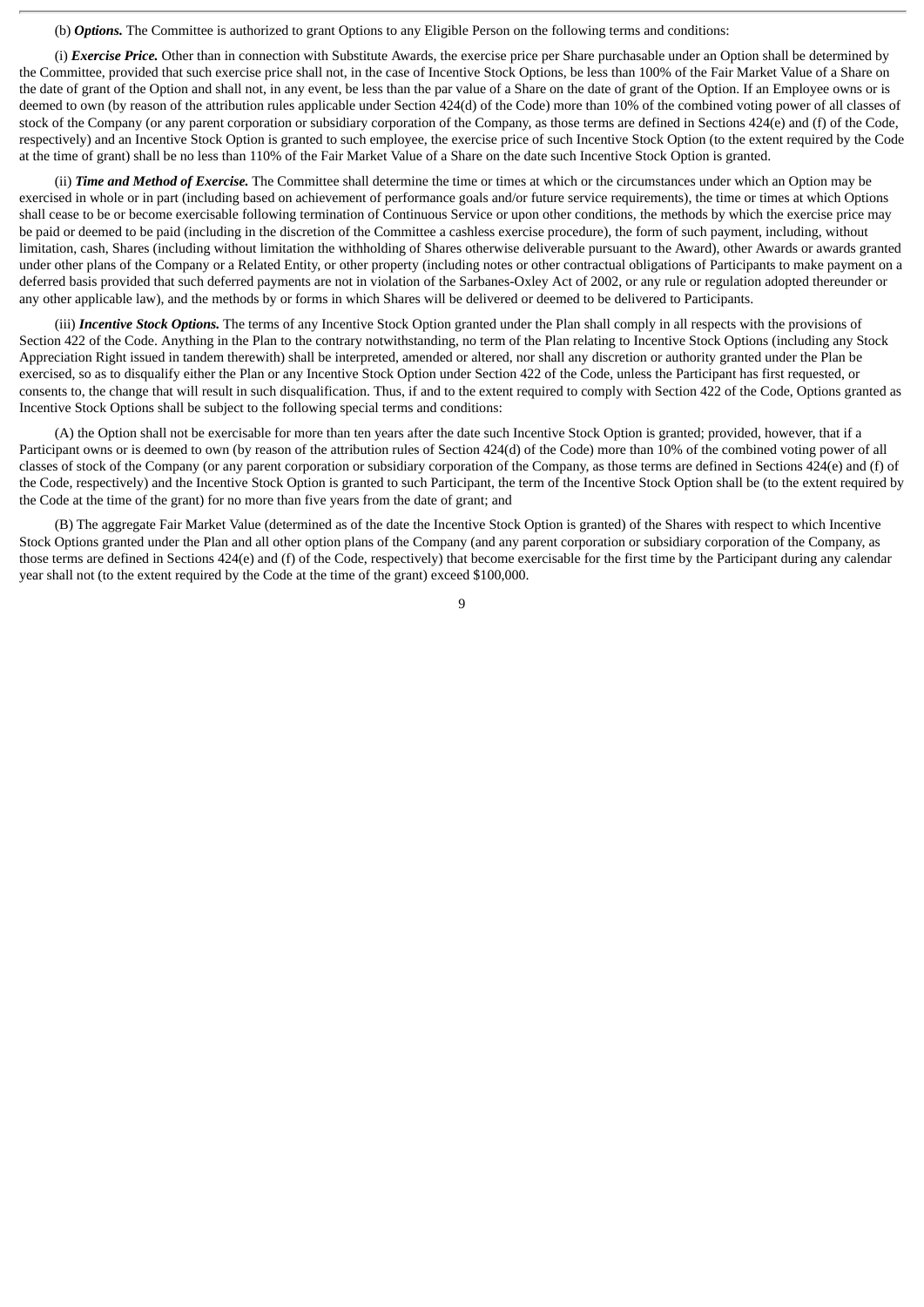(c) *Stock Appreciation Rights.* The Committee may grant Stock Appreciation Rights to any Eligible Person in conjunction with all or part of any Option granted under the Plan or at any subsequent time during the term of such Option (a "Tandem Stock Appreciation Right"), or without regard to any Option (a "Freestanding Stock Appreciation Right"), in each case upon such terms and conditions as the Committee may establish in its sole discretion, not inconsistent with the provisions of the Plan, including the following:

(i) *Right to Payment.* A Stock Appreciation Right shall confer on the Participant to whom it is granted a right to receive, upon exercise thereof, the excess of (A) the Fair Market Value of one Share on the date of exercise over (B) the grant price of the Stock Appreciation Right as determined by the Committee. The grant price of a Stock Appreciation Right shall not be less than 100% of the Fair Market Value of a Share on the date of grant, in the case of a Freestanding Stock Appreciation Right, or less than the associated Option exercise price, in the case of a Tandem Stock Appreciation Right.

(ii) *Other Terms*. The Committee shall determine at the date of grant or thereafter, the time or times at which and the circumstances under which a Stock Appreciation Right may be exercised in whole or in part (including based on achievement of performance goals and/or future service requirements), the time or times at which Stock Appreciation Rights shall cease to be or become exercisable following termination of Continuous Service or upon other conditions, the method of exercise, method of settlement, form of consideration payable in settlement, method by or forms in which Shares will be delivered or deemed to be delivered to Participants, whether or not a Stock Appreciation Right shall be in tandem or in combination with any other Award, and any other terms and conditions of any Stock Appreciation Right.

(iii) *Tandem Stock Appreciation Rights.* Any Tandem Stock Appreciation Right may be granted at the same time as the related Option is granted or, for Options that are not Incentive Stock Options, at any time thereafter before exercise or expiration of such Option. Any Tandem Stock Appreciation Right related to an Option may be exercised only when the related Option would be exercisable and the Fair Market Value of the Shares subject to the related Option exceeds the exercise price at which Shares can be acquired pursuant to the Option. In addition, if a Tandem Stock Appreciation Right exists with respect to less than the full number of Shares covered by a related Option, then an exercise or termination of such Option shall not reduce the number of Shares to which the Tandem Stock Appreciation Right applies until the number of Shares then exercisable under such Option equals the number of Shares to which the Tandem Stock Appreciation Right applies. Any Option related to a Tandem Stock Appreciation Right shall no longer be exercisable to the extent the Tandem Stock Appreciation Right has been exercised, and any Tandem Stock Appreciation Right shall no longer be exercisable to the extent the related Option has been exercised.

(d) *Restricted Stock Awards.* The Committee is authorized to grant Restricted Stock Awards to any Eligible Person on the following terms and conditions:

(i) *Grant and Restrictions.* Restricted Stock Awards shall be subject to such restrictions on transferability, risk of forfeiture and other restrictions, if any, as the Committee may impose, or as otherwise provided in this Plan, covering a period of time specified by the Committee (the "Restriction Period"). The terms of any Restricted Stock Award granted under the Plan shall be set forth in a written Award Agreement which shall contain provisions determined by the Committee and not inconsistent with the Plan. The restrictions may lapse separately or in combination at such times, under such circumstances (including based on achievement of performance goals and/or future service requirements), in such installments or otherwise, as the Committee may determine at the date of grant or thereafter. Except to the extent restricted under the terms of the Plan and any Award Agreement relating to a Restricted Stock Award, a Participant granted Restricted Stock shall have all of the rights of a shareholder, including the right to vote the Restricted Stock and the right to receive dividends thereon (subject to any mandatory reinvestment or other requirement imposed by the Committee). During the Restriction Period, subject to Section 10(b) below, the Restricted Stock may not be sold, transferred, pledged, hypothecated, margined or otherwise encumbered by the Participant.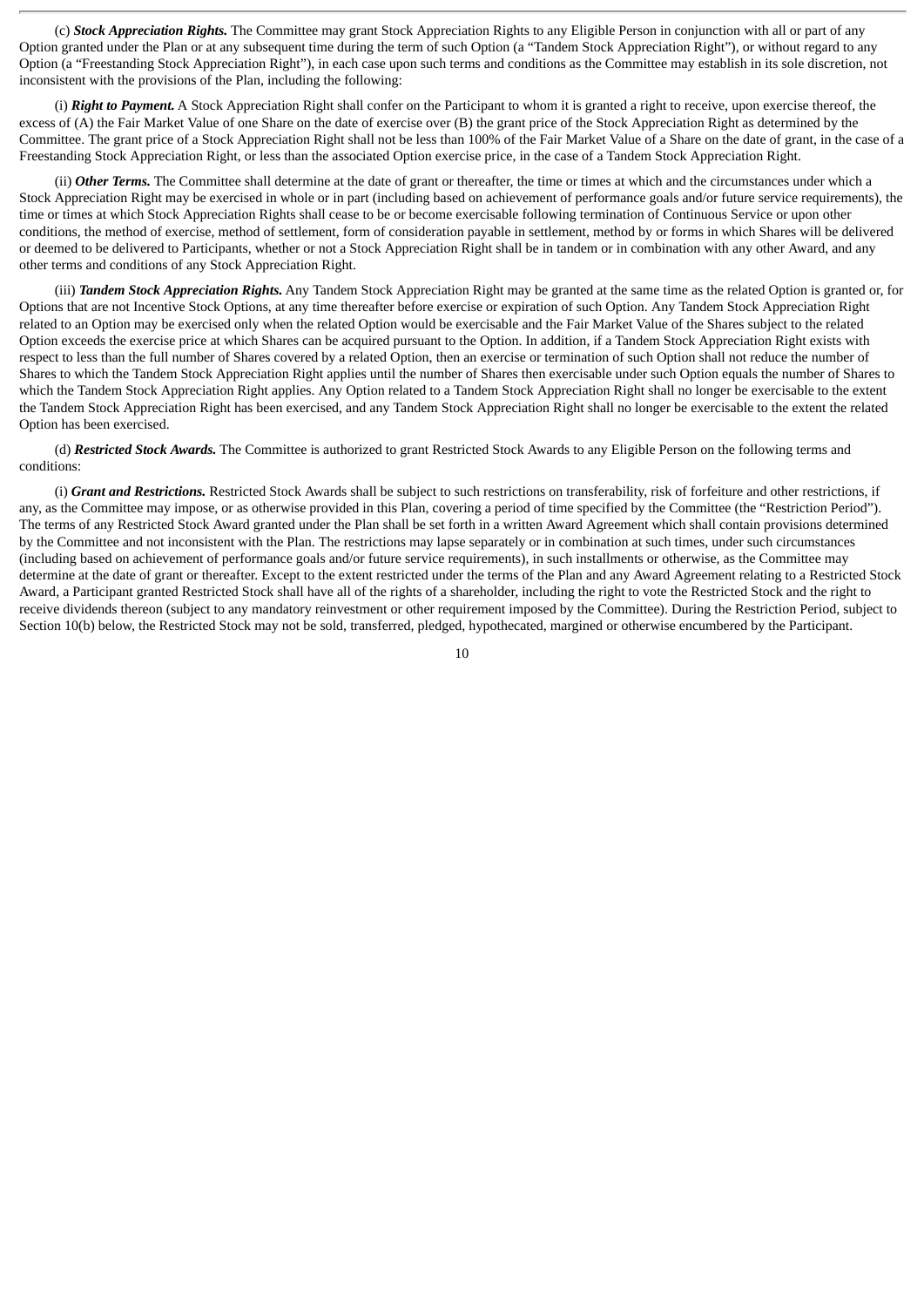(ii) *Forfeiture.* Except as otherwise determined by the Committee, upon termination of a Participant's Continuous Service during the applicable Restriction Period, the Participant's Restricted Stock that is at that time subject to a risk of forfeiture that has not lapsed or otherwise been satisfied shall be forfeited and reacquired by the Company; provided that the Committee may provide, by rule or regulation or in any Award Agreement, or may determine in any individual case, that forfeiture conditions relating to Restricted Stock Awards shall be waived in whole or in part in the event of terminations resulting from specified causes.

(iii) *Certificates for Stock.* Restricted Stock granted under the Plan may be evidenced in such manner as the Committee shall determine. If certificates representing Restricted Stock are registered in the name of the Participant, the Committee may require that such certificates bear an appropriate legend referring to the terms, conditions and restrictions applicable to such Restricted Stock, that the Company retain physical possession of the certificates, and that the Participant deliver a stock power to the Company, endorsed in blank, relating to the Restricted Stock.

(iv) *Dividends and Splits.* As a condition to the grant of a Restricted Stock Award, the Committee may require or permit a Participant to elect that any cash dividends paid on a Share of Restricted Stock be automatically reinvested in additional Shares of Restricted Stock or applied to the purchase of additional Awards under the Plan. Unless otherwise determined by the Committee, Shares distributed in connection with a stock split or stock dividend, and other property distributed as a dividend, shall be subject to restrictions and a risk of forfeiture to the same extent as the Restricted Stock with respect to which such Shares or other property have been distributed.

(e) *Deferred Stock Award.* The Committee is authorized to grant Deferred Stock Awards to any Eligible Person on the following terms and conditions:

(i) *Award and Restrictions.* Satisfaction of a Deferred Stock Award shall occur upon expiration of the deferral period specified for such Deferred Stock Award by the Committee (or, if permitted by the Committee, as elected by the Participant). In addition, a Deferred Stock Award shall be subject to such restrictions (which may include a risk of forfeiture) as the Committee may impose, if any, which restrictions may lapse at the expiration of the deferral period or at earlier specified times (including based on achievement of performance goals and/or future service requirements), separately or in combination, in installments or otherwise, as the Committee may determine. A Deferred Stock Award may be satisfied by delivery of Shares, cash equal to the Fair Market Value of the specified number of Shares covered by the Deferred Stock, or a combination thereof, as determined by the Committee at the date of grant or thereafter. Prior to satisfaction of a Deferred Stock Award, a Deferred Stock Award carries no voting or dividend or other rights associated with Share ownership.

(ii) *Forfeiture.* Except as otherwise determined by the Committee, upon termination of a Participant's Continuous Service during the applicable deferral period or portion thereof to which forfeiture conditions apply (as provided in the Award Agreement evidencing the Deferred Stock Award), the Participant's Deferred Stock Award that is at that time subject to a risk of forfeiture that has not lapsed or otherwise been satisfied shall be forfeited; provided that the Committee may provide, by rule or regulation or in any Award Agreement, or may determine in any individual case, that forfeiture conditions relating to a Deferred Stock Award shall be waived in whole or in part in the event of terminations resulting from specified causes, and the Committee may in other cases waive in whole or in part the forfeiture of any Deferred Stock Award.

(iii) *Dividend Equivalents.* Unless otherwise determined by the Committee at date of grant, any Dividend Equivalents that are granted with respect to any Deferred Stock Award shall be either (A) paid with respect to such Deferred Stock Award at the dividend payment date in cash or in Shares of unrestricted stock having a Fair Market Value equal to the amount of such dividends, or (B) deferred with respect to such Deferred Stock Award and the amount or value thereof automatically deemed reinvested in additional Deferred Stock, other Awards or other investment vehicles, as the Committee shall determine or permit the Participant to elect.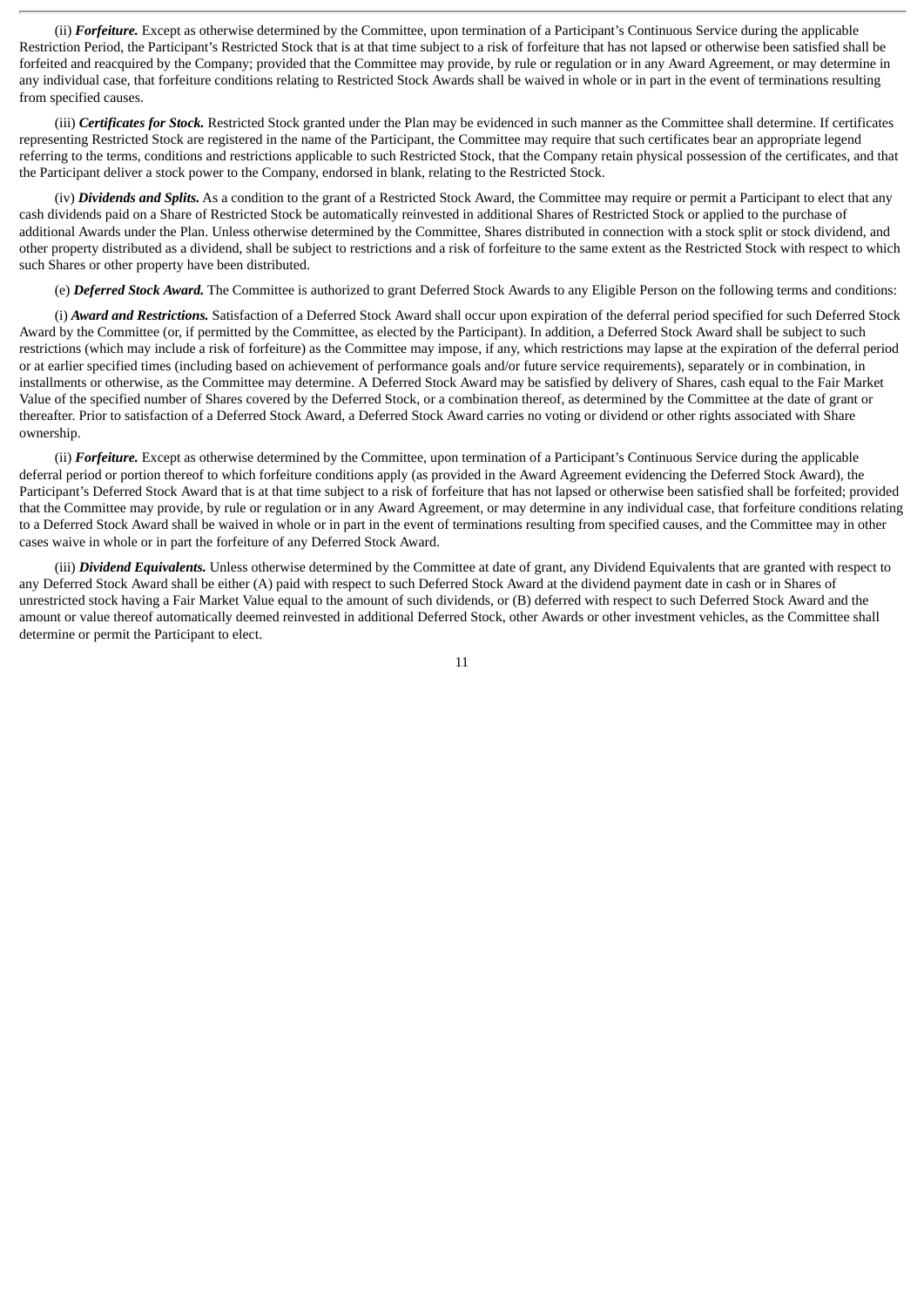(f) *Bonus Stock and Awards in Lieu of Obligations.* The Committee is authorized to grant Shares to any Eligible Persons as a bonus, or to grant Shares or other Awards in lieu of obligations to pay cash or deliver other property under the Plan or under other plans or compensatory arrangements, provided that, in the case of Eligible Persons subject to Section 16 of the Exchange Act, the amount of such grants remains within the discretion of the Committee to the extent necessary to ensure that acquisitions of Shares or other Awards are exempt from liability under Section 16(b) of the Exchange Act. Shares or Awards granted hereunder shall be subject to such other terms as shall be determined by the Committee.

(g) *Dividend Equivalents.* The Committee is authorized to grant Dividend Equivalents to any Eligible Person entitling the Eligible Person to receive cash, Shares, other Awards, or other property equal in value to the regular dividends paid with respect to a specified number of Shares, or other periodic payments. [Dividend Equivalents may be awarded on a free-standing basis or in connection with another Award. The Committee may provide that Dividend Equivalents shall be paid or distributed when accrued or shall be deemed to have been reinvested in additional Shares, Awards, or other investment vehicles, and subject to such restrictions on transferability and risks of forfeiture, as the Committee may specify.

(h) *Performance Awards.* The Committee is authorized to grant Performance Awards to any Eligible Person payable in cash, Shares or other Awards, on terms and conditions established by the Committee, subject to the provisions of Section 8 if and to the extent that the Committee shall, in its sole discretion, determine that an Award shall be subject to those provisions. The performance criteria to be achieved during any Performance Period and the length of the Performance Period shall be determined by the Committee upon the grant of each Performance Award. Except as provided in Section 9 or as may be provided in an Award Agreement, Performance Awards will be distributed only after the end of the relevant Performance Period. The performance goals to be achieved for each Performance Period shall be conclusively determined by the Committee and may be based upon the criteria set forth in Section 8(b), or in the case of an Award that the Committee determines shall not be subject to Section 8 hereof, any other criteria that the Committee, in its sole discretion, shall determine should be used for that purpose. The amount of the Award to be distributed shall be conclusively determined by the Committee. Performance Awards may be paid in a lump sum or in installments following the close of the Performance Period or, in accordance with procedures established by the Committee, on a deferred basis.

(i) *Other Stock-Based Awards.* The Committee is authorized, subject to limitations under applicable law, to grant to any Eligible Person such other Awards that may be denominated or payable in, valued in whole or in part by reference to, or otherwise based on, or related to, Shares, as deemed by the Committee to be consistent with the purposes of the Plan. Other Stock-Based Awards may be granted to Participants either alone or in addition to other Awards granted under the Plan, and such Other Stock-Based Awards shall also be available as a form of payment in the settlement of other Awards granted under the Plan. The Committee shall determine the terms and conditions of such Awards. Shares delivered pursuant to an Award in the nature of a purchase right granted under this Section 6(i) shall be purchased for such consideration, (including without limitation loans from the Company or a Related Entity provided that such loans are not in violation of the Sarbanes Oxley Act of 2002, or any rule or regulation adopted thereunder or any other applicable law) paid for at such times, by such methods, and in such forms, including, without limitation, cash, Shares, other Awards or other property, as the Committee shall determine.

#### 7. *Certain Provisions Applicable to Awards.*

(a) *Stand-Alone, Additional, Tandem, and Substitute Awards.* Awards granted under the Plan may, in the discretion of the Committee, be granted either alone or in addition to, in tandem with, or in substitution or exchange for, any other Award or any award granted under another plan of the Company, any Related Entity, or any business entity to be acquired by the Company or a Related Entity, or any other right of a Participant to receive payment from the Company or any Related Entity. Such additional, tandem, and substitute or exchange Awards may be granted at any time. If an Award is granted in substitution or exchange for another Award or award, the Committee shall require the surrender of such other Award or award in consideration for the grant of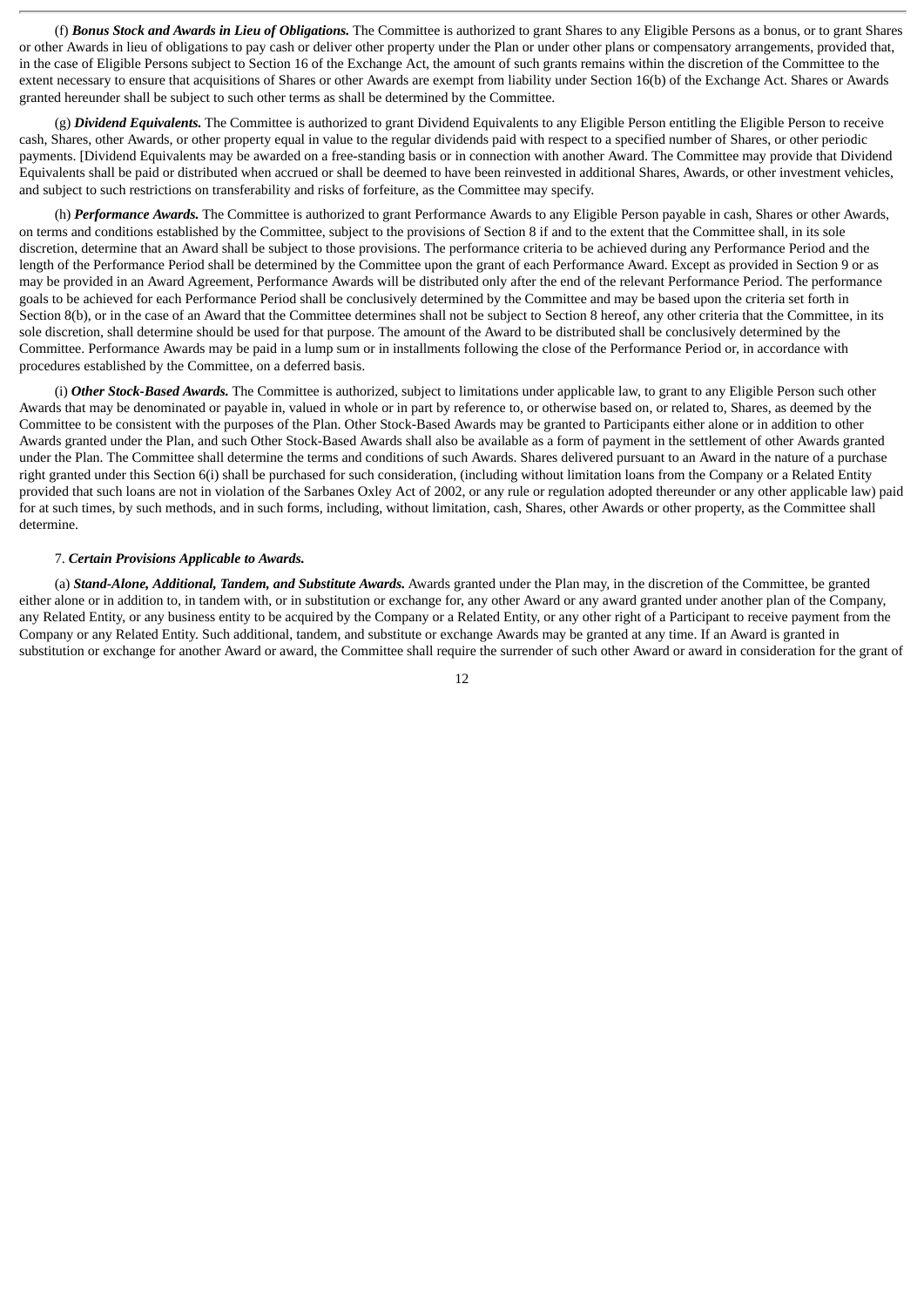the new Award. In addition, Awards may be granted in lieu of cash compensation, including in lieu of cash amounts payable under other plans of the Company or any Related Entity, in which the value of Stock subject to the Award is equivalent in value to the cash compensation (for example, Deferred Stock or Restricted Stock), or in which the exercise price, grant price or purchase price of the Award in the nature of a right that may be exercised is equal to the Fair Market Value of the underlying Stock minus the value of the cash compensation surrendered (for example, Options or Stock Appreciation Right granted with an exercise price or grant price "discounted" by the amount of the cash compensation surrendered).

(b) *Term of Awards.* The term of each Award shall be for such period as may be determined by the Committee; provided that in no event shall the term of any Option or Stock Appreciation Right exceed a period of ten years (or in the case of an Incentive Stock Option such shorter term as may be required under Section 422 of the Code).

(c) *Form and Timing of Payment Under Awards; Deferrals.* Subject to the terms of the Plan and any applicable Award Agreement, payments to be made by the Company or a Related Entity upon the exercise of an Option or other Award or settlement of an Award may be made in such forms as the Committee shall determine, including, without limitation, cash, Shares, other Awards or other property, and may be made in a single payment or transfer, in installments, or on a deferred basis. Any installment or deferral provided for in the preceding sentence shall, however, be subject to the Company's compliance with the provisions of the Sarbanes-Oxley Act of 2002, the rules and regulations adopted by the Securities and Exchange Commission thereunder, and all applicable rules of the American Stock Exchange or any national securities exchange on which the Company's securities are listed for trading and, if not listed for trading on either the American Stock Exchange or other national securities exchange, then the rules of the American Stock Exchange. The settlement of any Award may be accelerated, and cash paid in lieu of Shares in connection with such settlement, in the discretion of the Committee or upon occurrence of one or more specified events (in addition to a Change in Control). Installment or deferred payments may be required by the Committee (subject to Section 10(e) of the Plan, including the consent provisions thereof in the case of any deferral of an outstanding Award not provided for in the original Award Agreement) or permitted at the election of the Participant on terms and conditions established by the Committee. The Committee may, without limitation, make provision for the payment or crediting of a reasonable interest rate on installment or deferred payments or the grant or crediting of Dividend Equivalents or other amounts in respect of installment or deferred payments denominated in Shares.

*Exemptions from Section 16(b) Liability.* It is the intent of the Company that the grant of any Awards to or other transaction by a Participant who is subject to Section 16 of the Exchange Act shall be exempt from Section 16 pursuant to an applicable exemption (except for transactions acknowledged in writing to be non-exempt by such Participant). Accordingly, if any provision of this Plan or any Award Agreement does not comply with the requirements of Rule 16b-3 then applicable to any such transaction, such provision shall be construed or deemed amended to the extent necessary to conform to the applicable requirements of Rule 16b-3 so that such Participant shall avoid liability under Section 16(b).

## (d) *Code Section 409A*.

(i) If any Award constitutes a "nonqualified deferred compensation plan" under Section 409A of the Code (a "Section 409A Plan"), then the Award shall be subject to the following additional requirements, if and to the extent required to comply with Section 409A of the Code:

(A) Payments under the Section 409A Plan may not be made earlier than (u) the Participant's separation from service, (v) the date the Participant becomes disabled, (w) the Participant's death, (x) a specified time (or pursuant to a fixed schedule) specified in the Award Agreement at the date of the deferral of such compensation, (y) a change in the ownership or effective control of the corporation, or in the ownership of a substantial portion of the assets of the corporation, or (z) the occurrence of an unforeseeable emergency;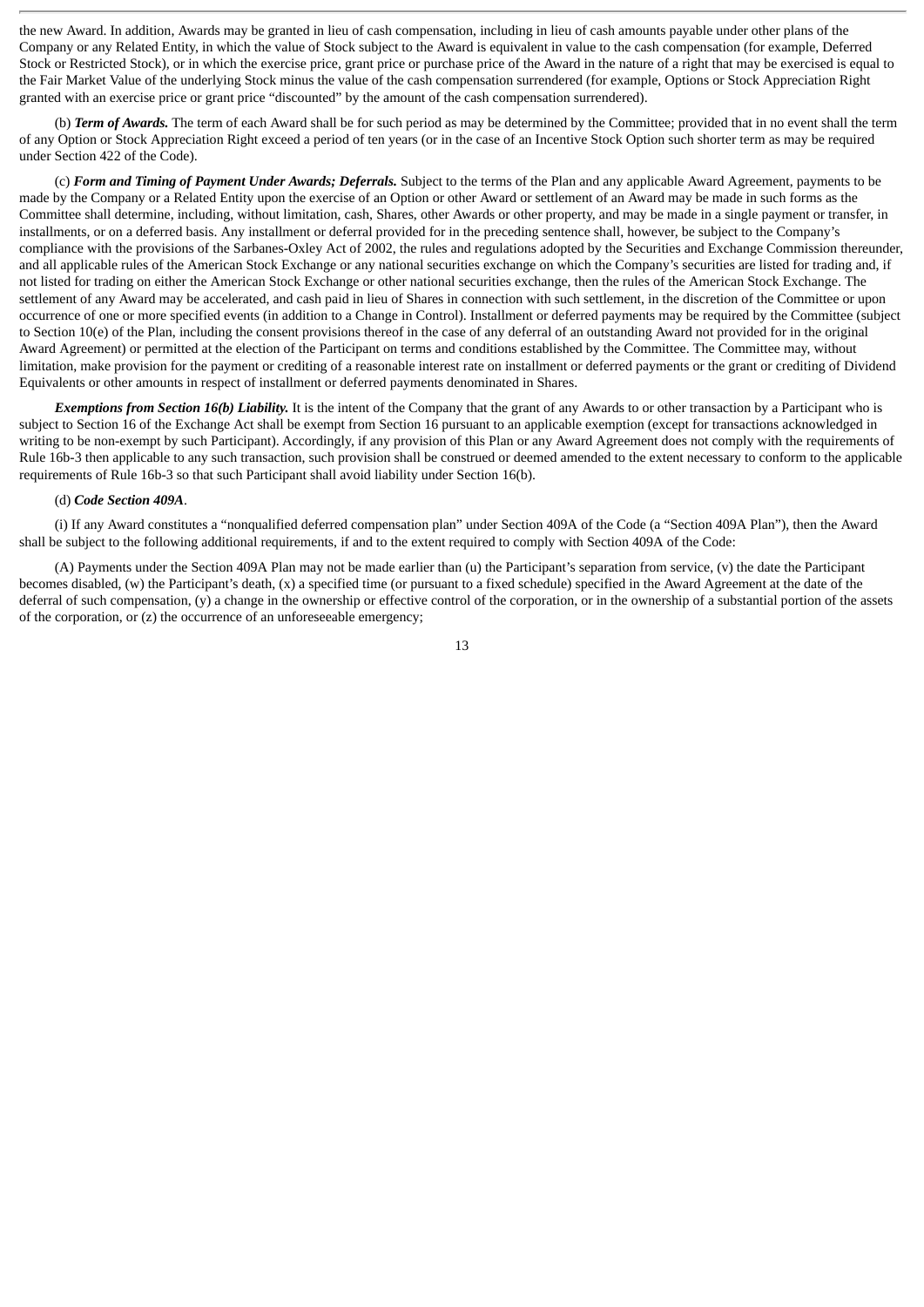(B) The time or schedule for any payment of the deferred compensation may not be accelerated, except to the extent provided in applicable Treasury Regulations or other applicable guidance issued by the Internal Revenue Service;

(C) Any elections with respect to the deferral of such compensation or the time and form of distribution of such deferred compensation shall comply with the requirements of Section 409A(a)(4) of the Code; and

(D) In the case of any Participant who is specified employee, a distribution on account of a separation from service may not be made before the date which is six months after the date of the Participant's separation from service (or, if earlier, the date of the Participant's death).

For purposes of the foregoing, the terms "separation from service", "disabled" and "specified employee" all shall be defined in the same manner as those terms are defined for purposes of Section 409A of the Code, and the limitations set forth herein shall be applied in such manner (and only to the extent) as shall be necessary to comply with any requirements of Section 409A of the Code that are applicable to the Award.

(ii) The Award Agreement for any Award that the Committee reasonably determines to constitute a Section 409A Plan, and the provisions of the Plan applicable to that Award, shall be construed in a manner consistent with the applicable requirements of Section 409A, and the Committee, in its sole discretion and without the consent of any Participant, may amend any Award Agreement (and the provisions of the Plan applicable thereto) if and to the extent that the Committee determines that such amendment is necessary or appropriate to comply with the requirements of Section 409A of the Code.

#### 8. *Code Section 162(m) Provisions.*

*Covered Employees.* The Committee, in its discretion, may determine at the time an Award is granted to an Eligible Person who is, or is likely to be, as of the end of the tax year in which the Company would claim a tax deduction in connection with such Award, a Covered Employee, that the provisions of this Section 8 shall be applicable to such Award.

(a) *Performance Criteria.* If an Award is subject to this Section 8, then the lapsing of restrictions thereon and the distribution of cash, Shares or other property pursuant thereto, as applicable, shall be contingent upon achievement of one or more objective performance goals. Performance goals shall be objective and shall otherwise meet the requirements of Section 162(m) of the Code and regulations thereunder including the requirement that the level or levels of performance targeted by the Committee result in the achievement of performance goals being "substantially uncertain." One or more of the following business criteria for the Company, on a consolidated basis, and/or for Related Entities, or for business or geographical units of the Company and/or a Related Entity (except with respect to the total shareholder return and earnings per share criteria), shall be used by the Committee in establishing performance goals for such Awards: (1) earnings per share; (2) revenues or margins; (3) cash flow; (4) operating margin; (5) return on net assets, investment, capital, or equity; (6) economic value added; (7) direct contribution; (8) net income; pretax earnings; earnings before interest and taxes; earnings before interest, taxes, depreciation and amortization; earnings after interest expense and before extraordinary or special items; operating income; income before interest income or expense, unusual items and income taxes, local, state or federal and excluding budgeted and actual bonuses which might be paid under any ongoing bonus plans of the Company; (9) working capital; (10) management of fixed costs or variable costs; (11) identification or consummation of investment opportunities or completion of specified projects in accordance with corporate business plans, including strategic mergers, acquisitions or divestitures; (12) total shareholder return; (13) debt reduction; (14) market share; (15) entry into new markets, either geographically or by business unit; (16) customer retention and satisfaction; (17) strategic plan development and implementation, including turnaround plans; and/or (18) the Fair Market Value of a Share. Any of the above goals may be determined on an absolute or relative basis or as compared to the performance of a published or special index deemed applicable by the Committee including, but not limited to, the Standard & Poor's 500 Stock Index or a group of companies that are comparable to the Company. The Committee shall exclude the impact of an event or occurrence which the Committee determines should appropriately be excluded, including without limitation (i) restructurings, discontinued operations, extraordinary items, and other unusual or non-recurring charges, (ii) an event either not directly related to the operations of the Company or not within the reasonable control of the Company's management, or (iii) a change in accounting standards required by generally accepted accounting principles.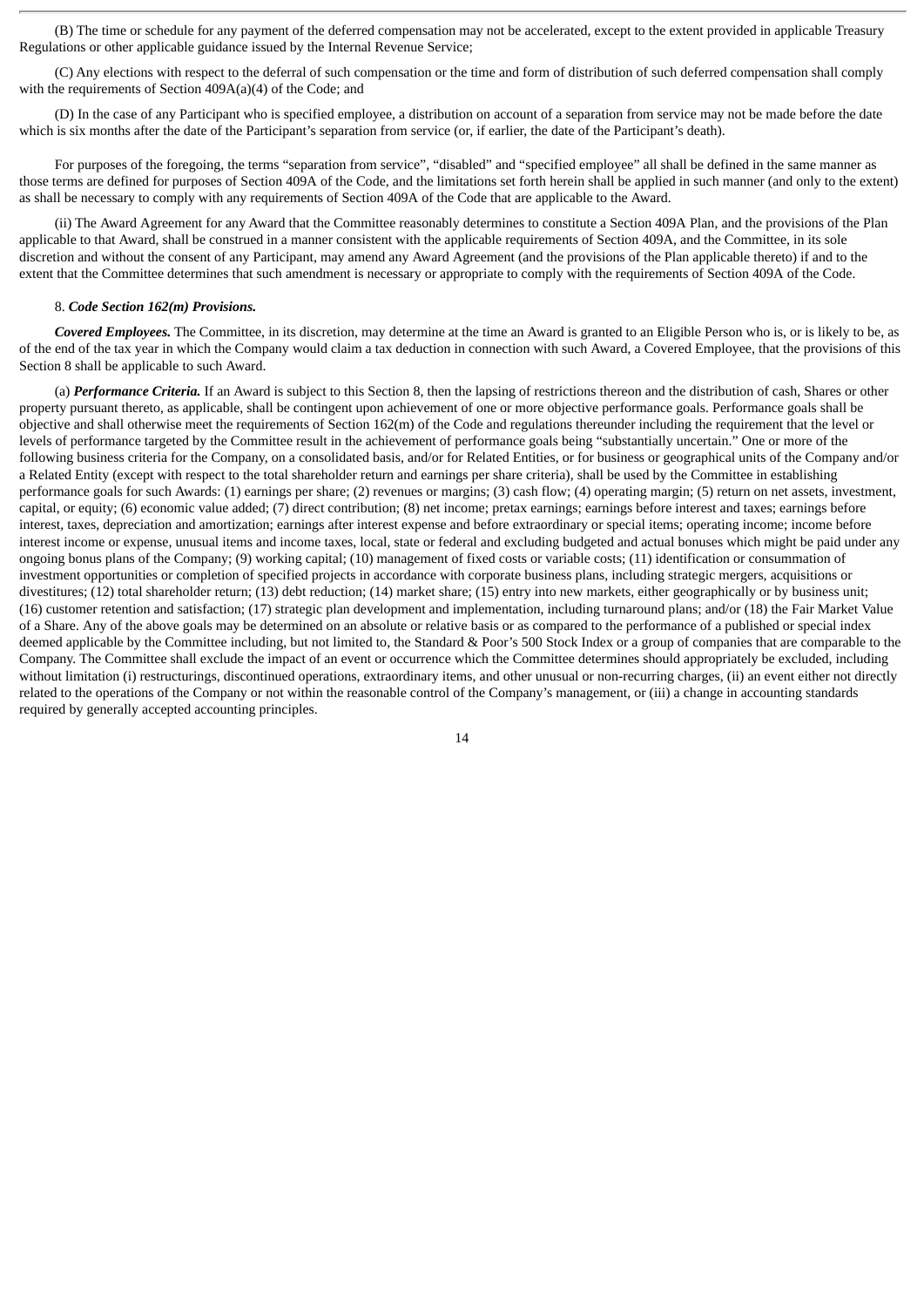(b) *Performance Period; Timing For Establishing Performance Goals.* Achievement of performance goals in respect of Performance Awards shall be measured over a Performance Period as specified by the Committee. Performance goals shall be established not later than 90 days after the beginning of any Performance Period applicable to such Performance Awards, or at such other date as may be required or permitted for "performance-based compensation" under Code Section 162(m).

(c) *Adjustments.* The Committee may, in its discretion, reduce the amount of a settlement otherwise to be made in connection with Awards subject to this Section 8, but may not exercise discretion to increase any such amount payable to a Covered Employee in respect of an Award subject to this Section 8. The Committee shall specify the circumstances in which such Awards shall be paid or forfeited in the event of termination of Continuous Service by the Participant prior to the end of a Performance Period or settlement of Awards.

(d) *Committee Certification.* No Participant shall receive any payment under the Plan that is subject to this Section 8 unless the Committee has certified, by resolution or other appropriate action in writing, that the performance criteria and any other material terms previously established by the Committee or set forth in the Plan, have been satisfied to the extent necessary to qualify as "performance based compensation" under Code Section 162(m).

## 9. *Change in Control.*

(a) *Effect of "Change in Control."* Subject to Section 9(a)(iv), and if and only to the extent provided in the Award Agreement, or to the extent otherwise determined by the Committee, upon the occurrence of a "Change in Control," as defined in Section 9(b):

(i) Any Option or Stock Appreciation Right that was not previously vested and exercisable as of the time of the Change in Control, shall become immediately vested and exercisable, subject to applicable restrictions set forth in Section 10(a) hereof.

(ii) Any restrictions, deferral of settlement, and forfeiture conditions applicable to a Restricted Stock Award, Deferred Stock Award or an Other Stock-Based Award subject only to future service requirements granted under the Plan shall lapse and such Awards shall be deemed fully vested as of the time of the Change in Control, except to the extent of any waiver by the Participant and subject to applicable restrictions set forth in Section 10(a) hereof.

(iii) With respect to any outstanding Award subject to achievement of performance goals and conditions under the Plan, the Committee may, in its discretion, deem such performance goals and conditions as having been met as of the date of the Change in Control.

(iv) Notwithstanding the foregoing or any provision in any Award Agreement to the contrary, but subject to the absolute discretion and approval of the Committee, if in the event of a Change in Control the successor company assumes or substitutes for an Option, Stock Appreciation Right, Restricted Stock Award, Deferred Stock Award or Other Stock-Based Award, then each such outstanding Option, Stock Appreciation Right, Restricted Stock Award, Deferred Stock Award or Other Stock-Based Award shall not be accelerated as described in Sections 9(a)(i), (ii) and (iii). For the purposes of this Section 9(a)(iv), an Option, Stock Appreciation Right, Restricted Stock Award, Deferred Stock Award or Other Stock-Based Award shall be considered assumed or substituted for if following the Change in Control the Award confers the right to purchase or receive, for each Share subject to the Option, Stock Appreciation Right, Restricted Stock Award, Deferred Stock Award or Other Stock-Based Award immediately prior to the Change in Control, the consideration (whether stock, cash or other securities or property) received in the transaction constituting a Change in Control by holders of Shares for each Share held on the effective date of such transaction (and if holders were offered a choice of consideration, the type of consideration chosen by the holders of a majority of the outstanding shares); provided, however, that if such consideration received in the transaction constituting a Change in Control is not solely common stock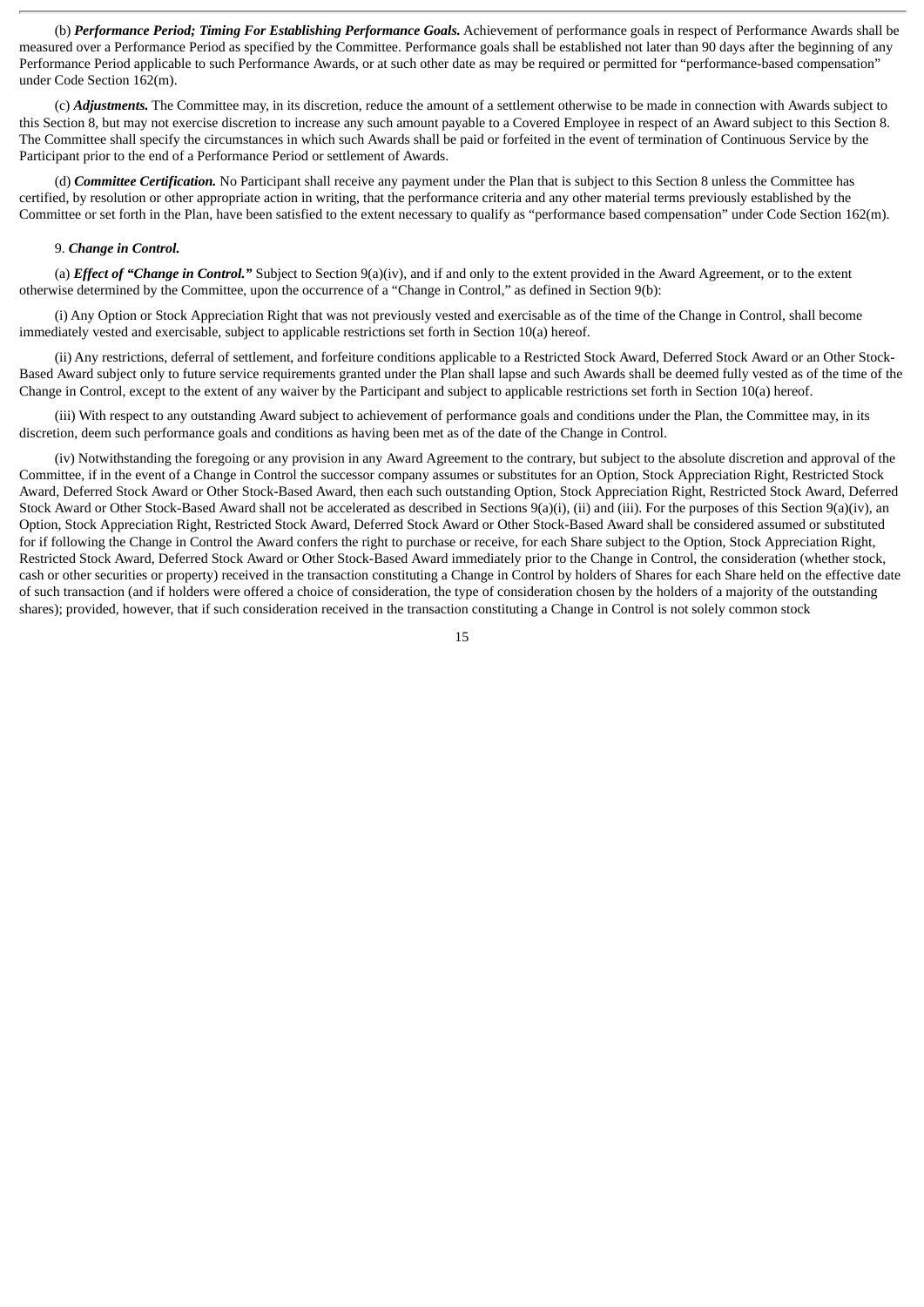of the successor company or its parent or subsidiary, the Committee may, with the consent of the successor company or its parent or subsidiary, provide that the consideration to be received upon the exercise or vesting of an Option, Stock Appreciation Right, Restricted Stock Award, Deferred Stock Award or Other Stock-Based Award, for each Share subject thereto, will be solely common stock of the successor company or its parent or subsidiary substantially equal in fair market value to the per share consideration received by holders of Shares in the transaction constituting a Change in Control. The determination of such substantial equality of value of consideration shall be made by the Committee in its sole discretion and its determination shall be conclusive and binding.

(b) *Definition of "Change in Control".* Unless otherwise specified in an Award Agreement, a "Change in Control" shall mean the occurrence of any of the following:

(i) The acquisition by any Person of Beneficial Ownership (within the meaning of Rule 13d-3 promulgated under the Exchange Act) of more than fifty percent (50%) of either (A) the then outstanding shares of common stock of the Company (the "Outstanding Company Common Stock") or (B) the combined voting power of the then outstanding voting securities of the Company entitled to vote generally in the election of directors (the "Outstanding Company Voting Securities) (the foregoing Beneficial Ownership hereinafter being referred to as a "Controlling Interest"); provided, however, that for purposes of this Section 9(b), the following acquisitions shall not constitute or result in a Change in Control: (u) any acquisition directly from the Company; (y) any acquisition by the Company; (w) any acquisition by any Person that as of the Effective Date owns Beneficial Ownership of a Controlling Interest; (x) any acquisition by any employee benefit plan (or related trust) sponsored or maintained by the Company or any Related Entity; (y) any acquisition by Dr. Phillip Frost or by any Person controlled by Dr. Phillip Frost, including, but not limited to, the Frost Gamma Investments Trust or (z) any acquisition by any entity pursuant to a transaction which complies with clauses (A), (B) and (C) of subsection (iii) below; or

(ii) During any period of two (2) consecutive years (not including any period prior to the Effective Date) individuals who constitute the Board on the Effective Date (the "Incumbent Board") cease for any reason to constitute at least a majority of the Board; provided, however, that any individual becoming a director subsequent to the Effective Date whose election, or nomination for election by the Company's shareholders, was approved by a vote of at least a majority of the directors then comprising the Incumbent Board shall be considered as though such individual were a member of the Incumbent Board, but excluding, for this purpose, any such individual whose initial assumption of office occurs as a result of an actual or threatened election contest with respect to the election or removal of directors or other actual or threatened solicitation of proxies or consents by or on behalf of a Person other than the Board; or

(iii) Consummation of a reorganization, merger, statutory share exchange or consolidation or similar transaction involving the Company or any of its Related Entities, a sale or other disposition of all or substantially all of the assets of the Company, or the acquisition of assets or equity of another entity by the Company or any of its Related Entities (each a "Business Combination"), in each case, unless, following such Business Combination, (A) all or substantially all of the individuals and entities who were the Beneficial Owners, respectively, of the Outstanding Company Common Stock and Outstanding Company Voting Securities immediately prior to such Business Combination beneficially own, directly or indirectly, more than fifty percent (50%) of the value of the then outstanding equity securities and the combined voting power of the then outstanding voting securities entitled to vote generally in the election of members of the board of directors (or comparable governing body of an entity that does not have such a board), as the case may be, of the entity resulting from such Business Combination (including, without limitation, an entity which as a result of such transaction owns the Company or all or substantially all of the Company's assets either directly or through one or more subsidiaries) in substantially the same proportions as their ownership, immediately prior to such Business Combination of the Outstanding Company Common Stock and Outstanding Company Voting Securities, as the case may be, (B) no Person (excluding any employee benefit plan (or related trust) of the Company or such entity resulting from such Business Combination or any Person that as of the Effective Date owns Beneficial Ownership of a Controlling Interest) beneficially owns, directly or indirectly, fifty percent (50%) or more of the value of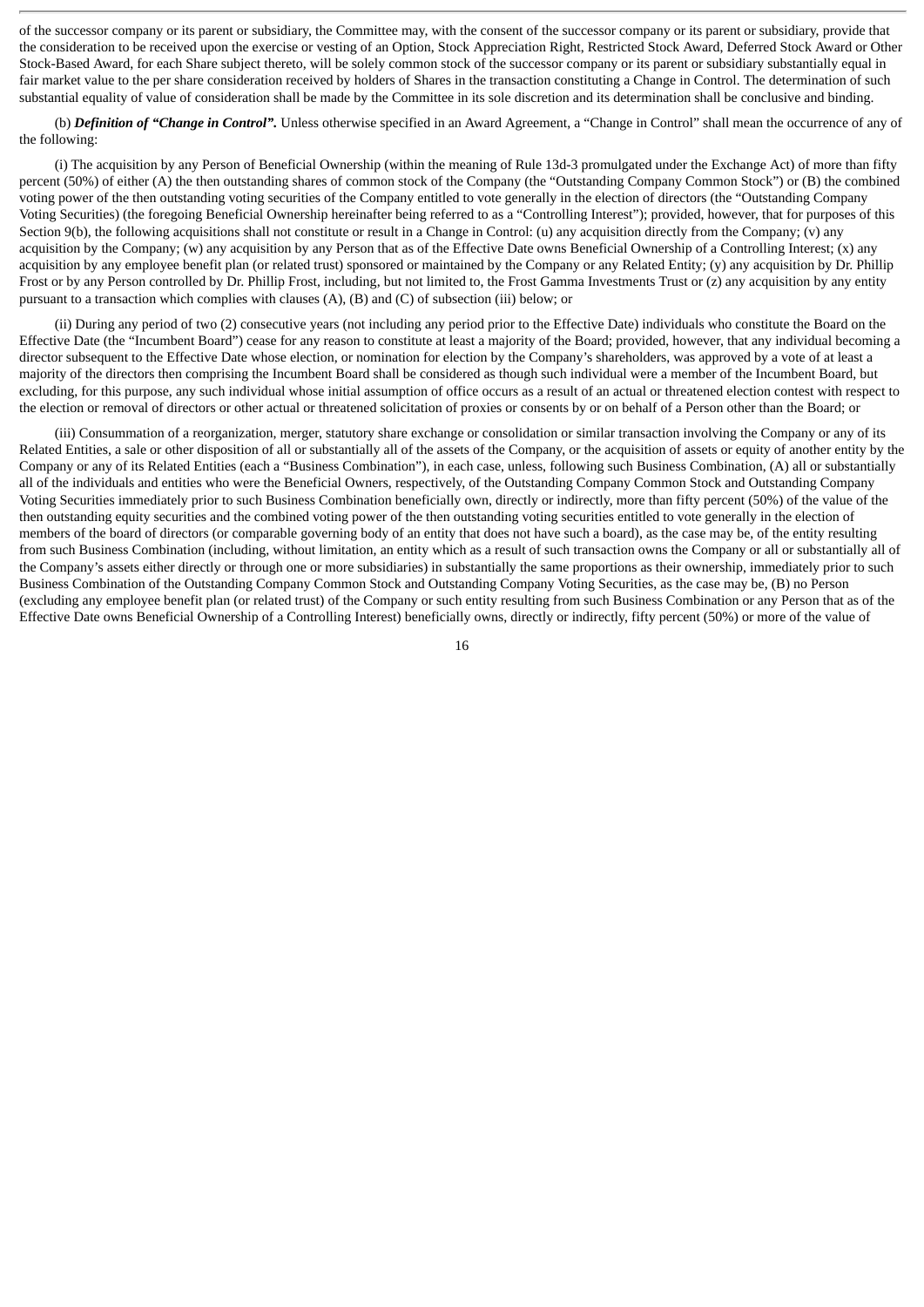the then outstanding equity securities of the entity resulting from such Business Combination or the combined voting power of the then outstanding voting securities of such entity except to the extent that such ownership existed prior to the Business Combination and (C) at least a majority of the members of the Board of Directors or other governing body of the entity resulting from such Business Combination were members of the Incumbent Board at the time of the execution of the initial agreement, or of the action of the Board, providing for such Business Combination; or

(iv) Approval by the shareholders of the Company of a complete liquidation or dissolution of the Company.

#### 10. *General Provisions.*

(a) *Compliance With Legal and Other Requirements.* The Company may, to the extent deemed necessary or advisable by the Committee, postpone the issuance or delivery of Shares or payment of other benefits under any Award until completion of such registration or qualification of such Shares or other required action under any federal or state law, rule or regulation, listing or other required action with respect to any stock exchange or automated quotation system upon which the Shares or other Company securities are listed or quoted, or compliance with any other obligation of the Company, as the Committee, may consider appropriate, and may require any Participant to make such representations, furnish such information and comply with or be subject to such other conditions as it may consider appropriate in connection with the issuance or delivery of Shares or payment of other benefits in compliance with applicable laws, rules, and regulations, listing requirements, or other obligations.

(b) *Limits on Transferability; Beneficiaries.* No Award or other right or interest granted under the Plan shall be pledged, hypothecated or otherwise encumbered or subject to any lien, obligation or liability of such Participant to any party, or assigned or transferred by such Participant otherwise than by will or the laws of descent and distribution or to a Beneficiary upon the death of a Participant, and such Awards or rights that may be exercisable shall be exercised during the lifetime of the Participant only by the Participant or his or her guardian or legal representative, except that Awards and other rights (other than Incentive Stock Options and Stock Appreciation Rights in tandem therewith) may be transferred to one or more Beneficiaries or other transferees during the lifetime of the Participant, and may be exercised by such transferees in accordance with the terms of such Award, but only if and to the extent such transfers are permitted by the Committee pursuant to the express terms of an Award Agreement (subject to any terms and conditions which the Committee may impose thereon). A Beneficiary, transferee, or other person claiming any rights under the Plan from or through any Participant shall be subject to all terms and conditions of the Plan and any Award Agreement applicable to such Participant, except as otherwise determined by the Committee, and to any additional terms and conditions deemed necessary or appropriate by the Committee.

#### (c) *Adjustments.*

(i) *Adjustments to Awards.* In the event that any extraordinary dividend or other distribution (whether in the form of cash, Shares, or other property), recapitalization, forward or reverse split, reorganization, merger, consolidation, spin-off, combination, repurchase, share exchange, liquidation, dissolution or other similar corporate transaction or event affects the Shares and/or such other securities of the Company or any other issuer such that a substitution, exchange, or adjustment is determined by the Committee to be appropriate, then the Committee shall, in such manner as it may deem equitable, substitute, exchange or adjust any or all of (A) the number and kind of Shares which may be delivered in connection with Awards granted thereafter, (B) the number and kind of Shares by which annual per-person Award limitations are measured under Section 5 hereof, (C) the number and kind of Shares subject to or deliverable in respect of outstanding Awards, (D) the exercise price, grant price or purchase price relating to any Award and/or make provision for payment of cash or other property in respect of any outstanding Award, and (E) any other aspect of any Award that the Committee determines to be appropriate.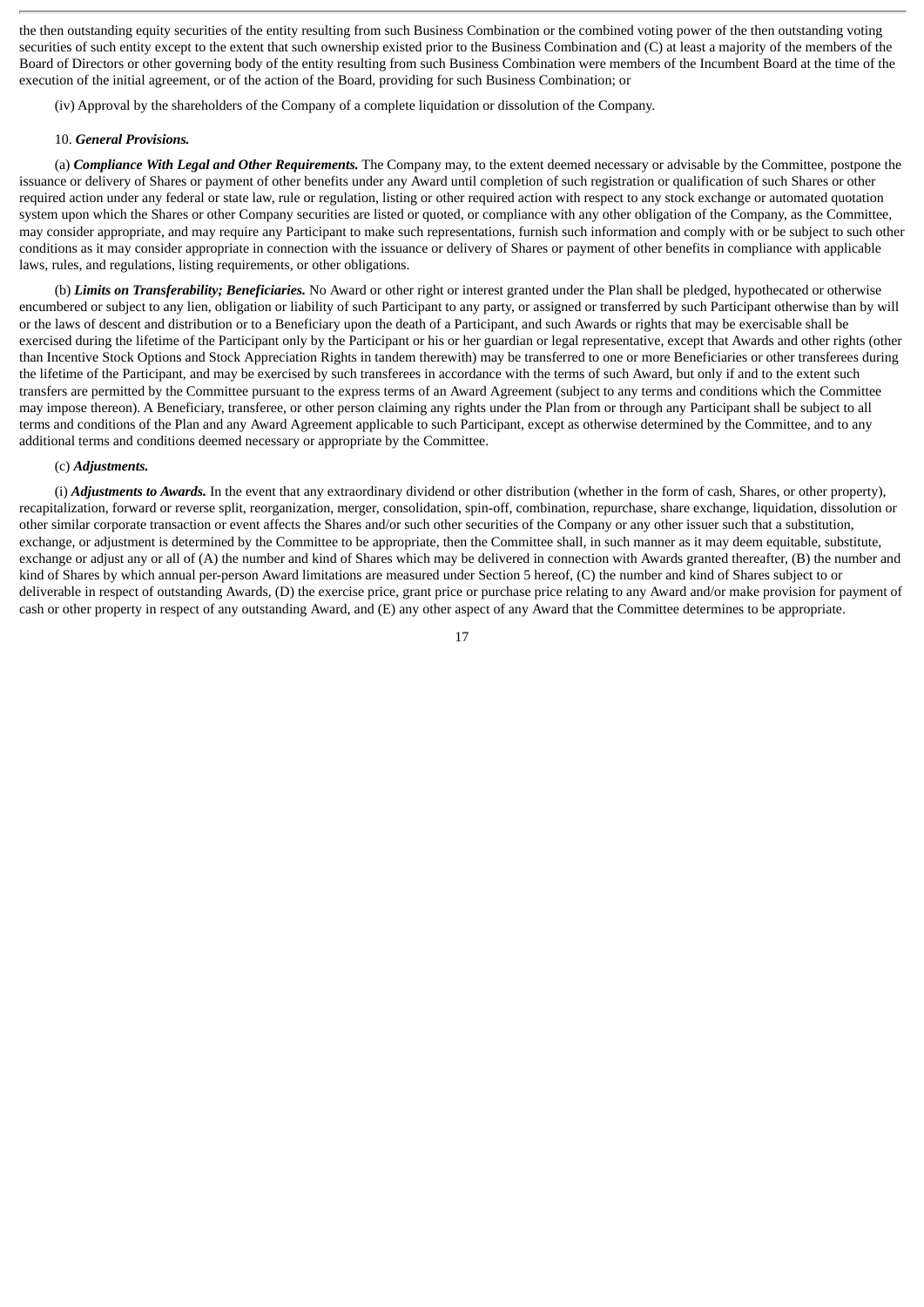(ii) *Adjustments in Case of Certain Transactions.* In the event of any merger, consolidation or other reorganization in which the Company does not survive, or in the event of any Change in Control, any outstanding Awards may be dealt with in accordance with any of the following approaches, as determined by the agreement effectuating the transaction or, if and to the extent not so determined, as determined by the Committee: (a) the continuation of the outstanding Awards by the Company, if the Company is a surviving entity, (b) the assumption or substitution for, as those terms are defined in Section 9(b)(iv) hereof, the outstanding Awards by the surviving entity or its parent or subsidiary, (c) full exercisability or vesting and accelerated expiration of the outstanding Awards, or (d) settlement of the value of the outstanding Awards in cash or cash equivalents or other property followed by cancellation of such Awards (which value, in the case of Options or Stock Appreciation Rights, shall be measured by the amount, if any, by which the Fair Market Value of a Share exceeds the exercise or grant price of the Option or Stock Appreciation Right as of the effective date of the transaction). The Committee shall give written notice of any proposed transaction referred to in this Section 10(c)(ii) a reasonable period of time prior to the closing date for such transaction (which notice may be given either before or after the approval of such transaction), in order that Participants may have a reasonable period of time prior to the closing date of such transaction within which to exercise any Awards that are then exercisable (including any Awards that may become exercisable upon the closing date of such transaction). A Participant may condition his exercise of any Awards upon the consummation of the transaction.

(iii) *Other Adjustments*. The Committee (and the Board if and only to the extent such authority is not required to be exercised by the Committee to comply with Section 162(m) of the Code) is authorized to make adjustments in the terms and conditions of, and the criteria included in, Awards (including Performance Awards, or performance goals relating thereto) in recognition of unusual or nonrecurring events (including, without limitation, acquisitions and dispositions of businesses and assets) affecting the Company, any Related Entity or any business unit, or the financial statements of the Company or any Related Entity, or in response to changes in applicable laws, regulations, accounting principles, tax rates and regulations or business conditions or in view of the Committee's assessment of the business strategy of the Company, any Related Entity or business unit thereof, performance of comparable organizations, economic and business conditions, personal performance of a Participant, and any other circumstances deemed relevant; provided that no such adjustment shall be authorized or made if and to the extent that such authority or the making of such adjustment would cause Options, Stock Appreciation Rights, Performance Awards granted pursuant to Section 8(b) hereof to Participants designated by the Committee as Covered Employees and intended to qualify as "performance-based compensation" under Code Section 162(m) and the regulations thereunder to otherwise fail to qualify as "performance-based compensation" under Code Section 162(m) and regulations thereunder.

(d) *Taxes.* The Company and any Related Entity are authorized to withhold from any Award granted, any payment relating to an Award under the Plan, including from a distribution of Shares, or any payroll or other payment to a Participant, amounts of withholding and other taxes due or potentially payable in connection with any transaction involving an Award, and to take such other action as the Committee may deem advisable to enable the Company or any Related Entity and Participants to satisfy obligations for the payment of withholding taxes and other tax obligations relating to any Award. This authority shall include authority to withhold or receive Shares or other property and to make cash payments in respect thereof in satisfaction of a Participant's tax obligations, either on a mandatory or elective basis in the discretion of the Committee.

(e) *Changes to the Plan and Awards.* The Board may amend, alter, suspend, discontinue or terminate the Plan, or the Committee's authority to grant Awards under the Plan, without the consent of shareholders or Participants, except that any amendment or alteration to the Plan shall be subject to the approval of the Company's shareholders not later than the annual meeting next following such Board action if such shareholder approval is required by any federal or state law or regulation (including, without limitation, Rule 16b-3 or Code Section 162(m)) or the rules of any stock exchange or automated quotation system on which the Shares may then be listed or quoted, and the Board may otherwise, in its discretion, determine to submit other such changes to the Plan to shareholders for approval; provided that, without the consent of an affected Participant, no such Board action may materially and adversely affect the rights of such Participant under any previously granted and outstanding Award. The Committee may waive any conditions or rights under, or amend, alter, suspend, discontinue or terminate any Award theretofore granted and any Award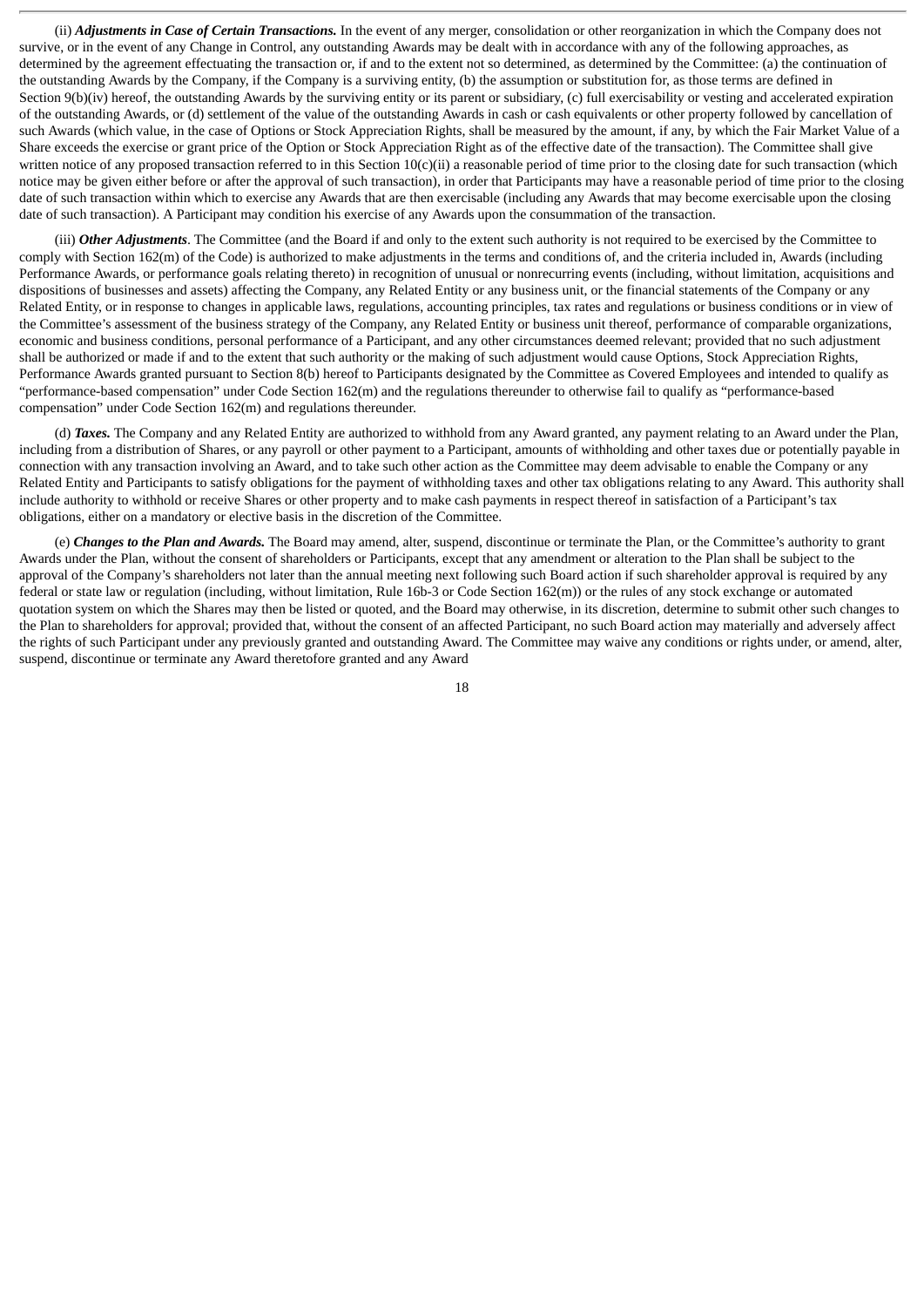Agreement relating thereto, except as otherwise provided in the Plan; provided that, without the consent of an affected Participant, no such Committee or the Board action may materially and adversely affect the rights of such Participant under such Award. Notwithstanding anything to the contrary, the Committee shall be authorized to amend any outstanding Option and/or Stock Appreciation Right to reduce the exercise price or grant price without the prior approval of the shareholders of the Company. In addition, the Committee shall be authorized to cancel outstanding Options and/or Stock Appreciation Rights replaced with Awards having a lower exercise price without the prior approval of the shareholders of the Company.

(f) *Limitation on Rights Conferred Under Plan.* Neither the Plan nor any action taken hereunder or under any Award shall be construed as (i) giving any Eligible Person or Participant the right to continue as an Eligible Person or Participant or in the employ or service of the Company or a Related Entity; (ii) interfering in any way with the right of the Company or a Related Entity to terminate any Eligible Person's or Participant's Continuous Service at any time, (iii) giving an Eligible Person or Participant any claim to be granted any Award under the Plan or to be treated uniformly with other Participants and Employees, or (iv) conferring on a Participant any of the rights of a shareholder of the Company including, without limitation, any right to receive dividends or distributions, any right to vote or act by written consent, any right to attend meetings of shareholders or any right to receive any information concerning the Company's business, financial condition, results of operation or prospects, unless and until such time as the Participant is duly issued Shares on the stock books of the Company in accordance with the terms of an Award. None of the Company, its officers or its directors shall have any fiduciary obligation to the Participant with respect to any Awards unless and until the Participant is duly issued Shares pursuant to the Award on the stock books of the Company in accordance with the terms of an Award. Neither the Company nor any of the Company's officers, directors, representatives or agents are granting any rights under the Plan to the Participant whatsoever, oral or written, express or implied, other than those rights expressly set forth in this Plan or the Award Agreement.

(g) *Unfunded Status of Awards; Creation of Trusts.* The Plan is intended to constitute an "unfunded" plan for incentive and deferred compensation. With respect to any payments not yet made to a Participant or obligation to deliver Shares pursuant to an Award, nothing contained in the Plan or any Award shall give any such Participant any rights that are greater than those of a general creditor of the Company; provided that the Committee may authorize the creation of trusts and deposit therein cash, Shares, other Awards or other property, or make other arrangements to meet the Company's obligations under the Plan. Such trusts or other arrangements shall be consistent with the "unfunded" status of the Plan unless the Committee otherwise determines with the consent of each affected Participant. The trustee of such trusts may be authorized to dispose of trust assets and reinvest the proceeds in alternative investments, subject to such terms and conditions as the Committee may specify and in accordance with applicable law.

(h) *Nonexclusivity of the Plan.* Neither the adoption of the Plan by the Board nor its submission to the shareholders of the Company for approval shall be construed as creating any limitations on the power of the Board or a committee thereof to adopt such other incentive arrangements as it may deem desirable including incentive arrangements and awards which do not qualify under Section 162(m) of the Code.

(i) *Payments in the Event of Forfeitures; Fractional Shares.* Unless otherwise determined by the Committee, in the event of a forfeiture of an Award with respect to which a Participant paid cash or other consideration, the Participant shall be repaid the amount of such cash or other consideration. No fractional Shares shall be issued or delivered pursuant to the Plan or any Award. The Committee shall determine whether cash, other Awards or other property shall be issued or paid in lieu of such fractional shares or whether such fractional shares or any rights thereto shall be forfeited or otherwise eliminated.

(j) *Governing Law.* The validity, construction and effect of the Plan, any rules and regulations under the Plan, and any Award Agreement shall be determined in accordance with the laws of the State of Delaware without giving effect to principles of conflict of laws, and applicable federal law.

(k) *Non-U.S. Laws.* The Committee shall have the authority to adopt such modifications, procedures, and subplans as may be necessary or desirable to comply with provisions of the laws of foreign countries in which the Company or its Related Entities may operate to assure the viability of the benefits from Awards granted to Participants performing services in such countries and to meet the objectives of the Plan.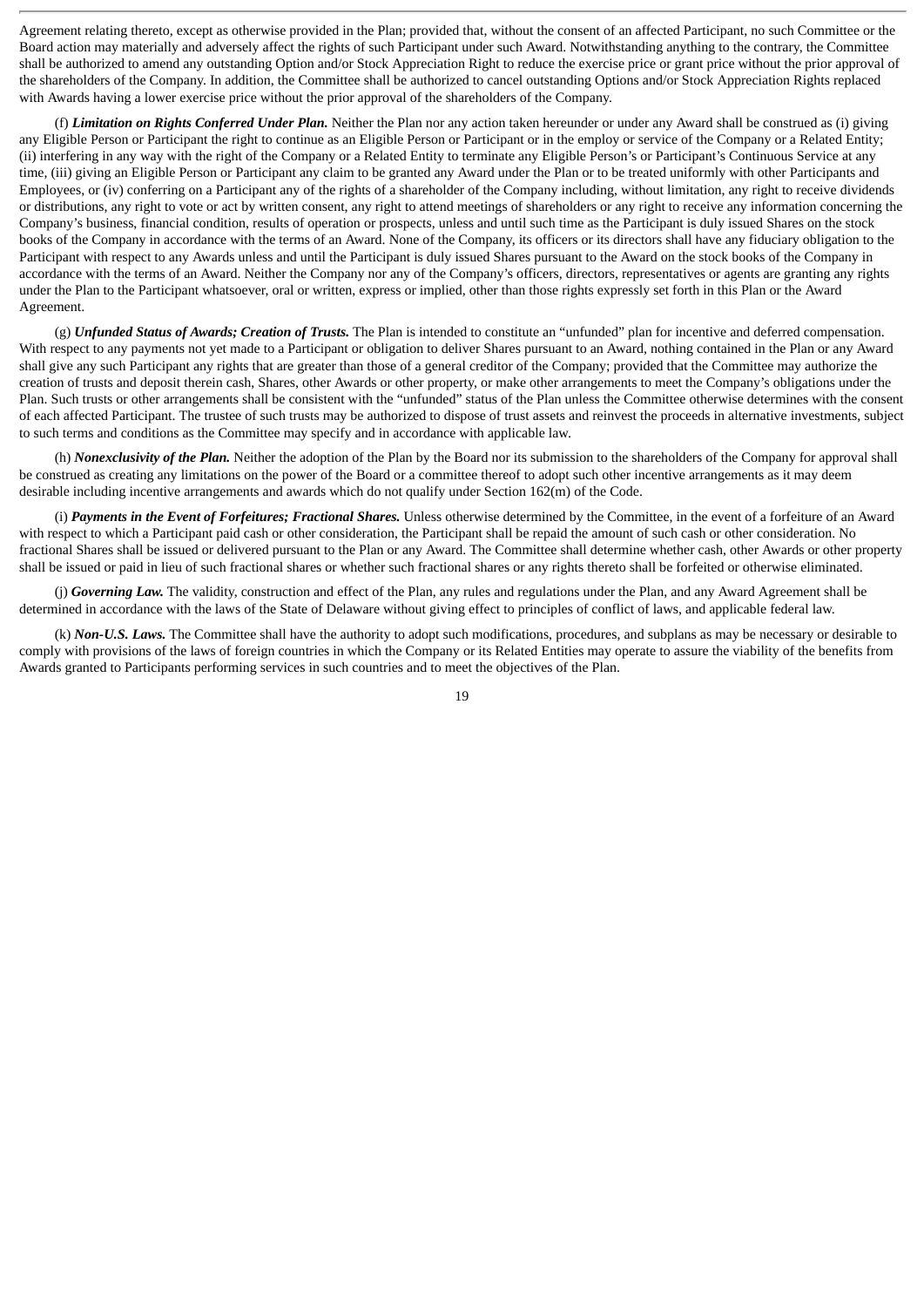(l) *Plan Effective Date and Shareholder Approval; Termination of Plan.* The Plan shall become effective on the Effective Date, subject to subsequent approval, within 12 months of its adoption by the Board, by shareholders of the Company eligible to vote in the election of directors, by a vote sufficient to meet the requirements of Code Sections 162(m) (if applicable) and 422, Rule 16b-3 under the Exchange Act (if applicable), applicable requirements under the rules of any stock exchange or automated quotation system on which the Shares may be listed or quoted, and other laws, regulations, and obligations of the Company applicable to the Plan. Awards may be granted subject to shareholder approval, but may not be exercised or otherwise settled in the event the shareholder approval is not obtained. The Plan shall terminate at the earliest of (a) such time as no Shares remain available for issuance under the Plan, (b) termination of this Plan by the Board, or (c) the tenth anniversary of the Effective Date. Awards outstanding upon expiration of the Plan shall remain in effect until they have been exercised or terminated, or have expired.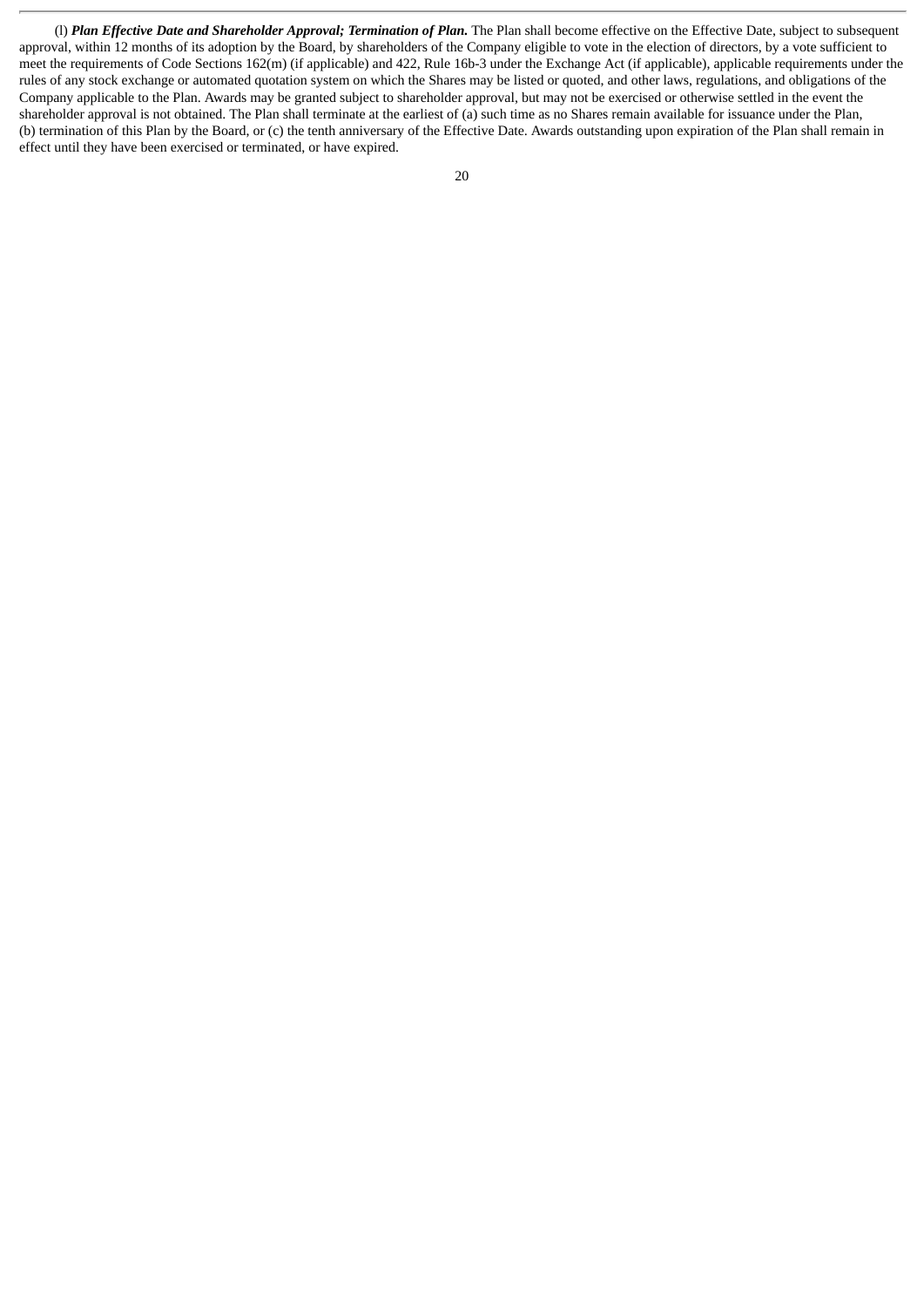## **AMENDED AND RESTATED**

#### **BYLAWS**

**OF**

#### **TRANSENTERIX, INC. (a Delaware corporation)**

The following are the Bylaws ("Bylaws") of **TRANSENTERIX, INC.**, a Delaware corporation (the "Corporation"), effective as of October [—], 2013.

#### **ARTICLE I OFFICES**

Section 1.01 **PRINCIPAL EXECUTIVE OFFICE**. The principal executive office of the Corporation shall be located at 635 Davis Drive, Suite 300, Morrisville, NC 27560. The Board of Directors of the Corporation (the "Board of Directors") may change the location of said principal executive office.

Section 1.02 **OTHER OFFICES**. The Corporation may also have an office or offices at such other place or places, either within or without the State of Delaware, as the Board of Directors may from time to time determine or as the business of the Corporation may require.

## **ARTICLE II MEETINGS OF STOCKHOLDERS**

Section 2.01 **ANNUAL MEETINGS**. The annual meeting of stockholders of the Corporation shall be held at a date and at such time as the Board of Directors shall determine. At each annual meeting of stockholders, directors shall be elected in accordance with the provisions of Section 3.03 hereof and any other proper business may be transacted.

Section 2.02 **SPECIAL MEETINGS**. Special meetings of stockholders for any purpose or purposes may be called at any time by a majority of the Board of Directors, by the Chairman of the Board or by the President. Special meetings may not be called by any other person or persons. Each special meeting shall be held at such date and time as is requested by the person or persons calling the meeting, subject to limits fixed by applicable law.

Section 2.03 **PLACE OF MEETINGS**. Each annual or special meeting of stockholders shall be held at such location as may be determined by the Board of Directors or, if no such determination is made, at such place as may be determined by the Chairman of the Board. If no location is so determined, any annual or special meeting shall be held at the principal executive office of the Corporation.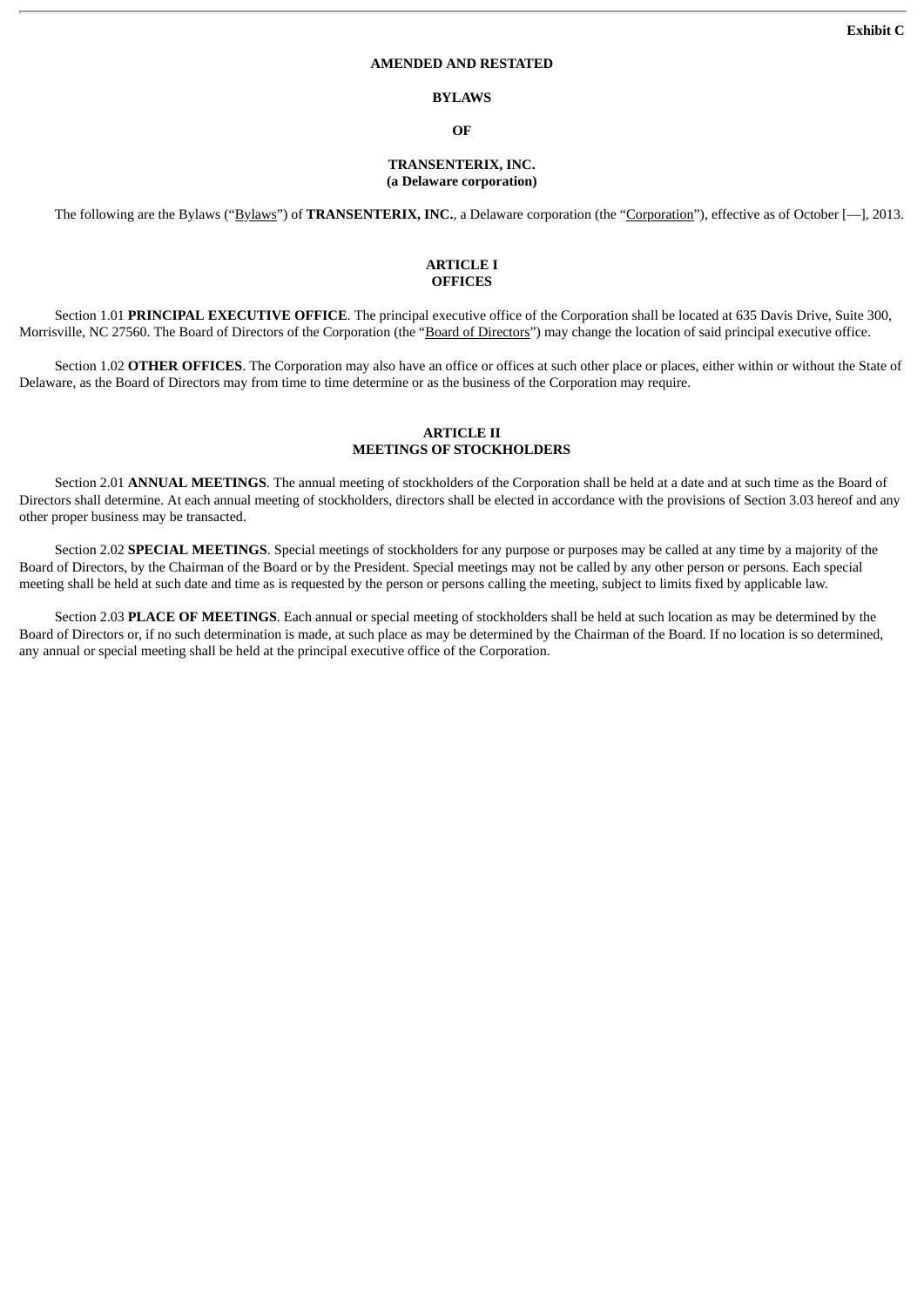Section 2.04 **NOTICE OF STOCKHOLDER MEETINGS**. Written notice of each annual or special meeting of stockholders (the "Meeting Notice") shall be delivered either personally or by mail to stockholders entitled to vote at such meeting no fewer than ten (10) nor more than sixty (60) days before the date of the meeting. The Meeting Notice shall include the time, date and location of the meeting to which such Meeting Notice relates. The purpose or purposes for which the meeting is called may, in the case of an annual meeting, and shall, in the case of a special meeting, be set forth in the Meeting Notice. If mailed, notice is given when deposited in the United States mail, postage prepaid, directed to the stockholder at his address as it shall appear on the stock books of the Corporation, unless he shall have filed with the Secretary of the Corporation a written request that notices intended for him be mailed to some other address, in which case such notice shall be mailed to the address designated in such request.

#### Section 2.05 **NOTICE REQUIREMENTS FOR DIRECTOR NOMINATIONS AND STOCKHOLDER PROPOSALS**.

(a) Only persons who are nominated in accordance with the procedures set forth in these Bylaws shall be eligible to serve as directors. Nominations of persons for election to the Board of Directors of the Corporation may be made at a meeting of stockholders (i) by or at the direction of the Board of Directors or (ii) by any stockholder of the Corporation who is a stockholder of record at the time of giving of notice provided for in this Section 2.05, who is entitled to vote for the election of directors at the meeting and who complies with the notice procedures set forth in this Section 2.05.

(b) Nominations by stockholders shall be made pursuant to timely notice in writing to the Secretary of the Corporation. To be timely, a stockholder's notice shall be delivered to or mailed and received at the Corporation's principal executive office: (i) in the case of an annual meeting, no fewer than 90 days nor more than 120 days prior to the first anniversary of the date of the Meeting Notice for the preceding year's annual meeting; provided, however, that in the event that the date of the annual meeting is changed by more than 30 days from such anniversary date, notice by the stockholder to be timely must be so received not later than the close of business on the tenth day following the earlier of the day on which notice of the date of the meeting was mailed or public disclosure was made; and (ii) in the case of a special meeting at which directors are to be elected, not later than the close of business on the tenth day following the earlier of the day on which notice of the date of the meeting was mailed or public disclosure was made.

(c) Such stockholder's notice shall set forth: (i) as to each person whom the stockholder proposes to nominate for election or reelection as a director, all information relating to such person that is required to be disclosed in solicitations of proxies for elections of directors, or is otherwise required, in each case pursuant to Regulation 14A under the Securities Exchange Act of 1934, as amended (including such person's written consent to being named in the proxy statement as a nominee and to serving as a director if elected); (ii) as to the stockholder giving the notice, (A) the name and address, as they appear on the Corporation's books, of such stockholder and (B) the class and number of shares of the Corporation which are owned beneficially and of record by such stockholder of record and by the beneficial owner, if any, on whose behalf the nomination is made; and (iii) as to the beneficial owner, if any, on whose behalf the nomination is made, (A) the name and address of such person and (B) the class and number of shares of the Corporation which are beneficially owned by such person. At the request of the Board of Directors, any person nominated by the Board of Directors for election as a director shall furnish to the Secretary of the Corporation that information required to be set forth in a stockholder's notice of nomination which pertains to the nominee.

-2-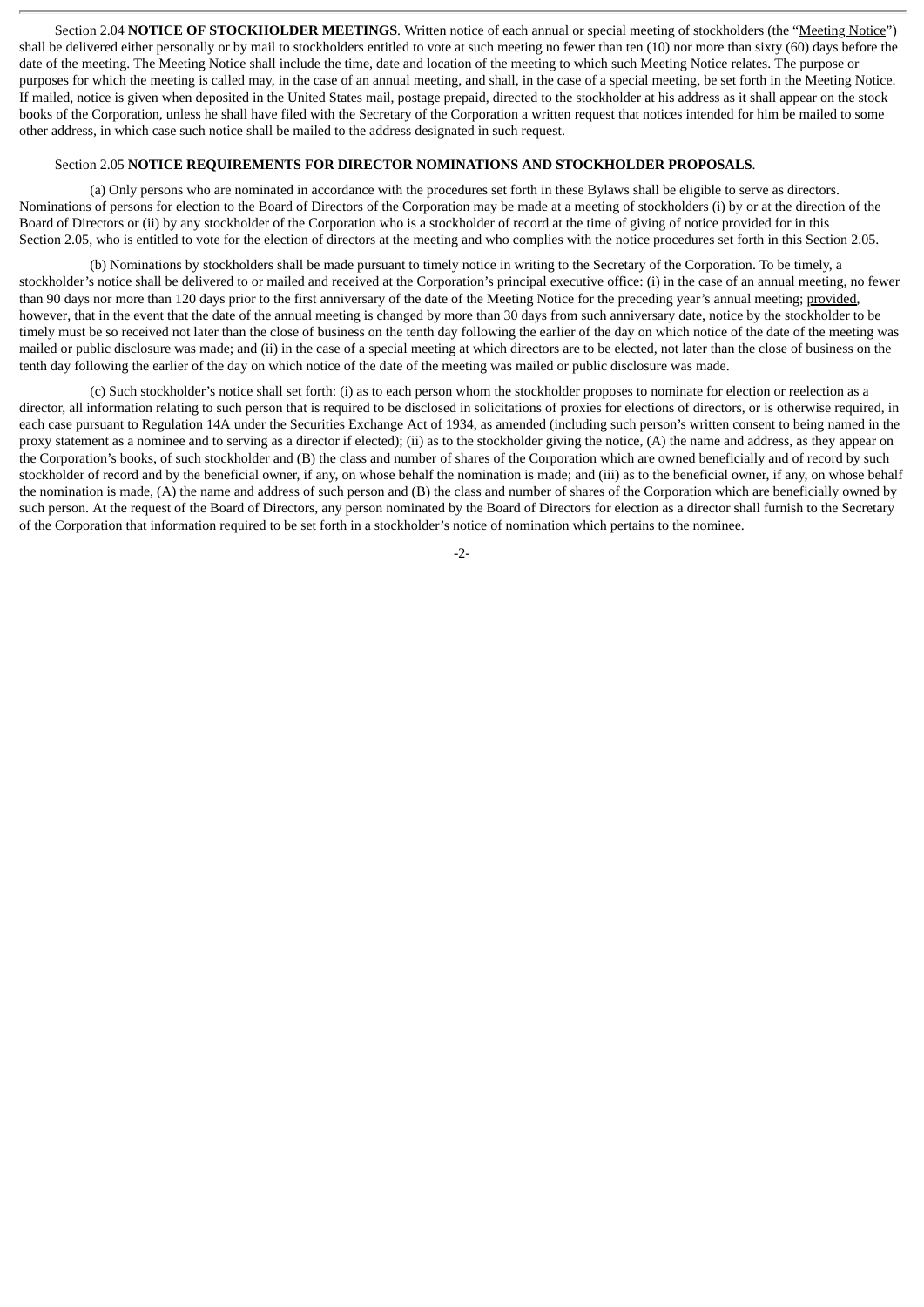(d) At an annual meeting of the stockholders, only such business shall be conducted as shall have been brought before the meeting (i) pursuant to the Corporation's Meeting Notice, (ii) by or at the direction of the Board of Directors or (iii) by any stockholder of the Corporation who is a stockholder of record at the time of giving of the notice provided for in this Section 2.05, who is entitled to vote at such meeting and who complies with the notice procedures set forth in Section 2.05(e).

(e) For business to be properly brought before an annual meeting by a stockholder pursuant to clause (iii) of paragraph (d) of this Section 2.05, the stockholder must have given timely notice thereof in writing to the Secretary of the Corporation. To be timely, a stockholder's notice must be delivered to or mailed and received at the principal executive office of the Corporation no fewer than 90 days nor more than 120 days prior to the first anniversary of the date of the Meeting Notice for the preceding year's annual meeting; provided, however, that in the event that the date of the meeting is changed by more than 30 days from such anniversary date, to be timely, notice by the stockholder must be received no later than the close of business on the tenth day following the earlier of the day on which notice of the date of the meeting was mailed or public disclosure was made. A stockholder's notice to the Secretary shall set forth as to each matter the stockholder proposes to bring before the meeting: (i) a brief description of the business desired to be brought before the meeting and the reasons for conducting such business at the meeting; (ii) the name and address, as they appear on the Corporation's books, of the stockholder proposing such business, and the name and address of the beneficial owner, if any, on whose behalf the proposal is made; (iii) the class and number of shares of the Corporation which are owned beneficially and of record by such stockholder of record and by the beneficial owner, if any, on whose behalf the proposal is made; and (iv) any material interest of such stockholder of record and the beneficial owner, if any, on whose behalf the proposal is made in such business.

(f) Notwithstanding anything in these Bylaws to the contrary, no business shall be conducted at an annual meeting except in accordance with the procedures set forth in this Section 2.05. Additionally, no person shall be eligible to serve as a director of the Corporation unless nominated in accordance with the procedures set forth in this Section 2.05. The chairman of the meeting shall, if the facts warrant, determine and declare to the meeting that (i) the business was not properly brought before the meeting and in accordance with the procedures prescribed by this Section 2.05 or (ii) a nomination was not made in accordance with the procedures prescribed by these Bylaws. If the chairman of the meeting should so determine, he or she shall so declare to the meeting, and any such business not properly brought before the meeting shall not be transacted or the defective nomination shall be disregarded. Notwithstanding the foregoing provisions of this Section 2.05, a stockholder shall also comply with all applicable requirements of the Securities Exchange Act of 1934, as amended, and the rules and regulations thereunder with respect to the matters set forth in this Section 2.05.

Section 2.06 **CONDUCT OF MEETINGS**. All actual and special meetings of stockholders shall be conducted in accordance with such rules and procedures as the Board of Directors may determine subject to the requirements of applicable law and, as to matters not

-3-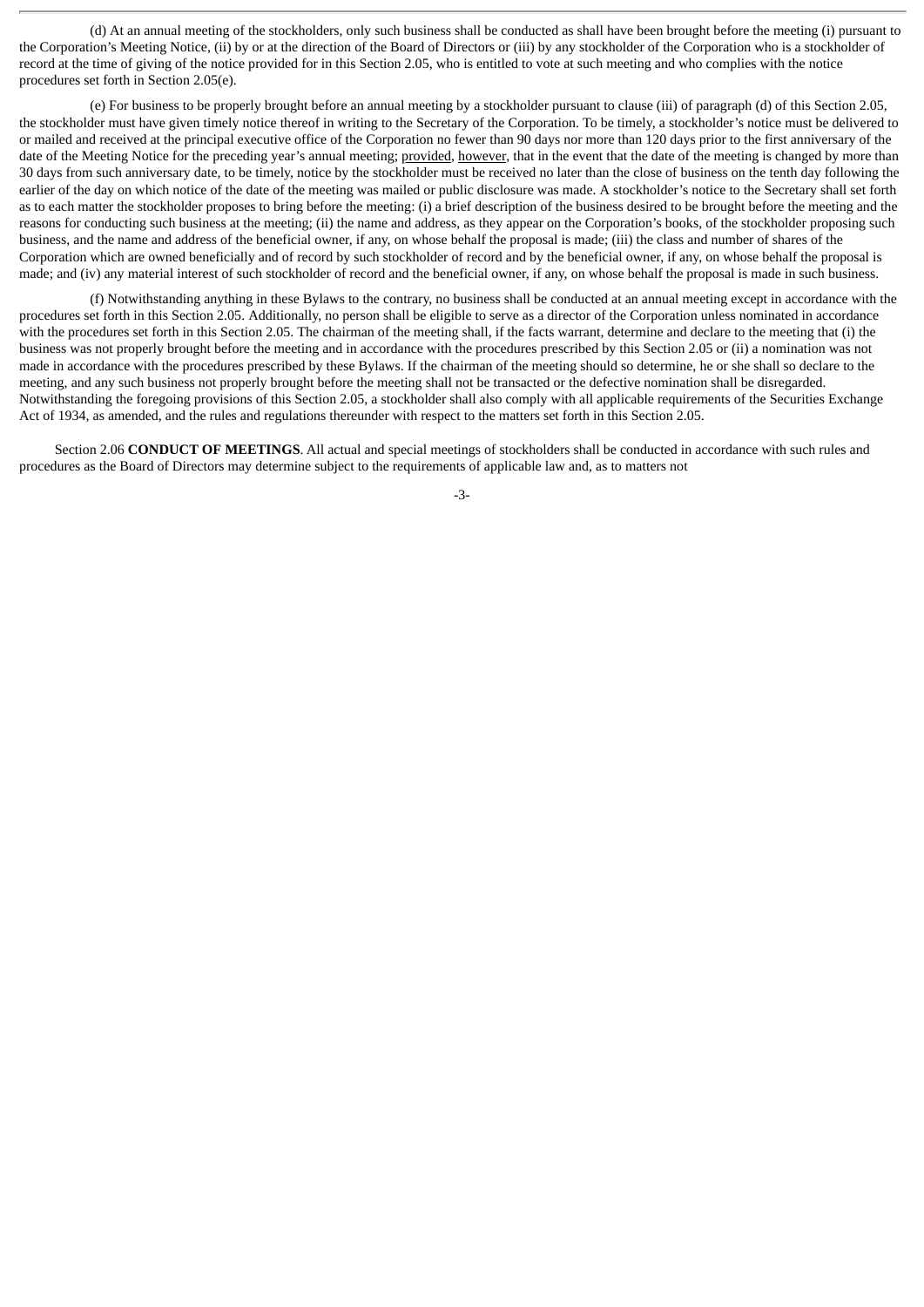governed by such rules and procedures, as the chairman of such meeting shall determine. The Chairman of the Board shall be the chairman of any annual or special meeting of stockholders. The Secretary, or in the absence of the Secretary, a person designated by the Chairman of the Board, shall act as secretary of the meeting.

Section 2.07 QUORUM. At any meeting of stockholders of the Corporation, the presence, in person or by proxy, of the holders of record of a majority of the shares then issued and outstanding and entitled to vote at the meeting shall constitute a quorum for the transaction of business; provided, however, that this Section 2.07 shall not affect any different requirement which may exist under statute, pursuant to the rights of any authorized class or series of stock, or under the Certificate of Incorporation of the Corporation, as amended or restated from time to time (the "Certificate of Incorporation"), for the vote necessary for the adoption of any measure governed thereby. The stockholders present at a duly called and held meeting at which a quorum is present may continue to do business until adjournment, notwithstanding the withdrawal of enough stockholders to leave less than a quorum, if any action taken (other than adjournment) is approved by at least a majority of the shares required to constitute a quorum.

In the absence of a quorum, the stockholders present in person or by proxy, by majority vote and without further notice, may adjourn the meeting from time to time until a quorum is attained, but in the absence of a quorum, no other business may be transacted at that meeting, except as provided in this section. At any reconvened meeting following such adjournment at which a quorum is present, any business may be transacted which might have been transacted at the meeting as originally noticed.

Section 2.08 **VOTES REQUIRED**. The affirmative vote of a majority of the shares present in person or represented by proxy at a duly called meeting of stockholders of the Corporation, at which a quorum is present and entitled to vote on the subject matter, shall be sufficient to take or authorize action upon any matter which may properly come before the meeting, except that the election of directors shall be by plurality vote, unless the vote of a greater or different number thereof is required by statute, by the rights of any authorized class of stock or by the Certificate of Incorporation.

Unless the Certificate of Incorporation or a resolution of the Board of Directors adopted in connection with the issuance of shares of any class or series of stock provides for a greater or lesser number of votes per share, or limits or denies voting rights, each outstanding share of stock, regardless of class or series, shall be entitled to one (1) vote on each matter submitted to a vote at a meeting of stockholders.

Section 2.09 **PROXIES**. Every person entitled to vote for directors or on any other matter shall have the right to do so either in person or by one or more agents authorized by a written proxy signed by the person and filed with the Secretary of the Corporation. A proxy shall be deemed signed if the stockholder's name is placed on the proxy (whether by manual signature, typewriting, telegraphic transmission, or otherwise) by the stockholder or the stockholder's attorney in fact. A validly executed proxy which does not state that it is irrevocable shall continue in full force and effect unless: (i) revoked by the person executing it, before the vote pursuant to that proxy, by a writing delivered to the Corporation stating that the proxy is revoked, or by a subsequent proxy

 $-4-$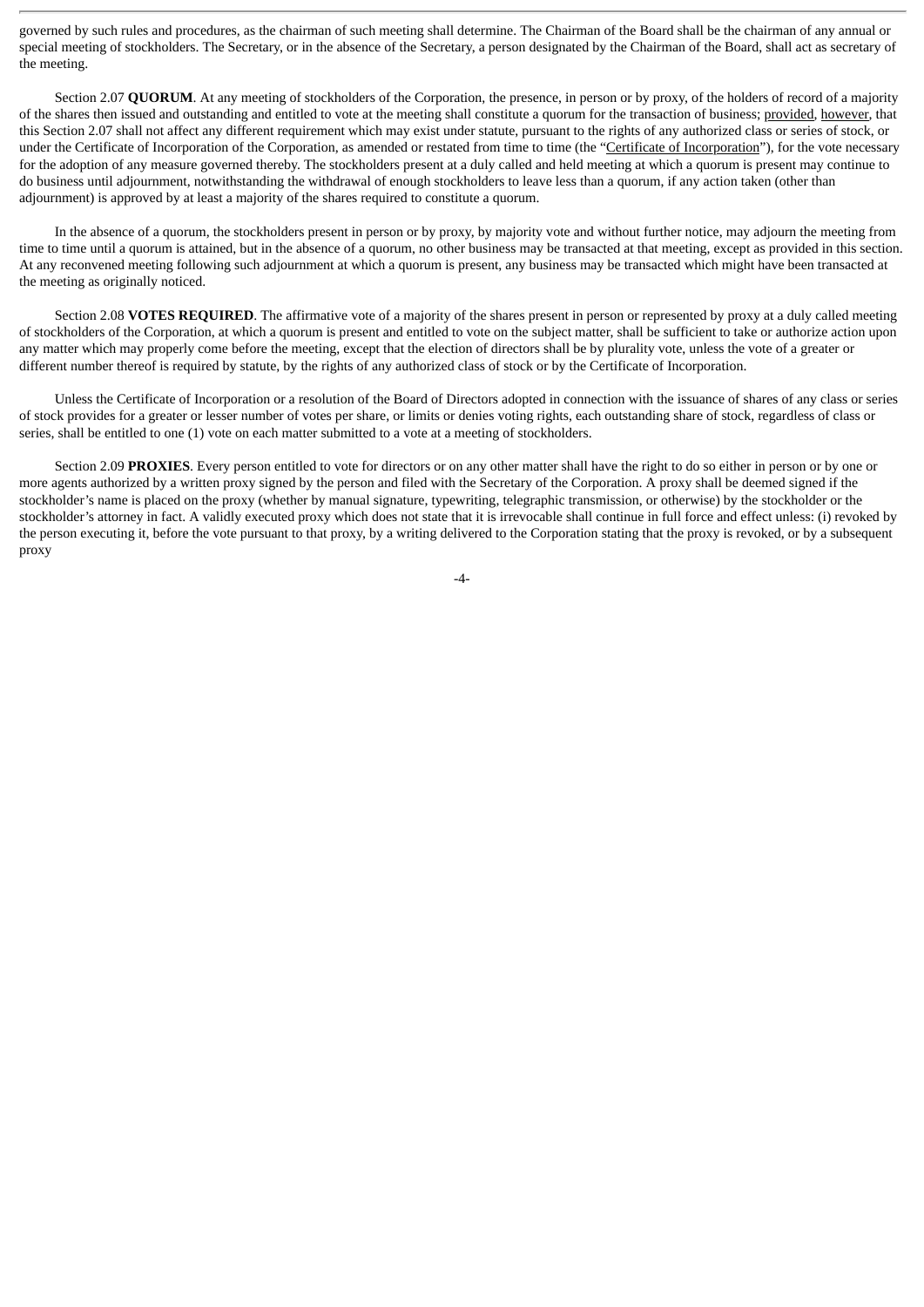executed by, or as to any meeting by attendance at such meeting and voting in person by, the person executing the proxy; or (ii) written notice of the death or incapacity of the maker of that proxy is received by the Corporation before the vote pursuant to that proxy is counted; provided, however, that no proxy shall be valid after the expiration of three (3) years from the date of the proxy, unless otherwise provided in the proxy.

A duly executed proxy shall be irrevocable if it states that it is irrevocable and if, and only as long as, it is coupled with an interest sufficient under applicable law to support an irrevocable power. A proxy may be made irrevocable regardless of whether the interest with which it is coupled is an interest in the stock itself or an interest in the Corporation generally.

Section 2.10 **STOCKHOLDER ACTION BY WRITTEN CONSENT**. To the fullest extent permitted by law, whenever any action is required or permitted to be taken at a meeting of stockholders, by law, by the Certificate of Incorporation or by these Bylaws, such action may be taken without a meeting, without prior notice and without a vote of stockholders, if a consent in writing, setting forth the action so taken, shall be signed by the holders of outstanding stock having not less than the minimum number of votes that would be necessary to authorize or take such action at a meeting at which all shares entitled to vote thereon were present and voted.

Section 2.11 **RECORD DATE FOR STOCKHOLDER NOTICE AND VOTING**. For purposes of determining the stockholders entitled to notice of any meeting or to vote or entitled to receive payment of any dividend or other distribution or allotment of any rights, or entitled to exercise any rights in respect of any change, conversion or exchange of stock or for the purpose of any other lawful action, the Board of Directors may fix, in advance, a record date, which shall not be more than sixty (60) days nor fewer than ten (10) days before the date of any such meeting nor more than sixty (60) days before any such other action, and in this event only stockholders at the close of business on the record date are entitled to notice or to vote, as the case may be, notwithstanding any transfer of any shares on the books of the Corporation after the record date, except as otherwise provided in the Delaware General Corporation Law.

If the Board of Directors does not so fix a record date:

(a) The record date for determining the stockholders entitled to notice of or to vote at a meeting of stockholders shall be at the close of business on the business day immediately preceding the day on which notice is given, or, if notice is waived, at the close of business on the business day immediately preceding the day on which the meeting is held.

(b) The record date for determining stockholders for any other purpose shall be at the close of business on the day on which the Board of Directors adopts the resolution relating thereto.

(c) A determination of stockholders of record entitled to notice of or to vote at a meeting of stockholders shall apply to any adjournment of the meeting; provided, however, that the Board of Directors may fix a new record date for the adjourned meeting.

-5-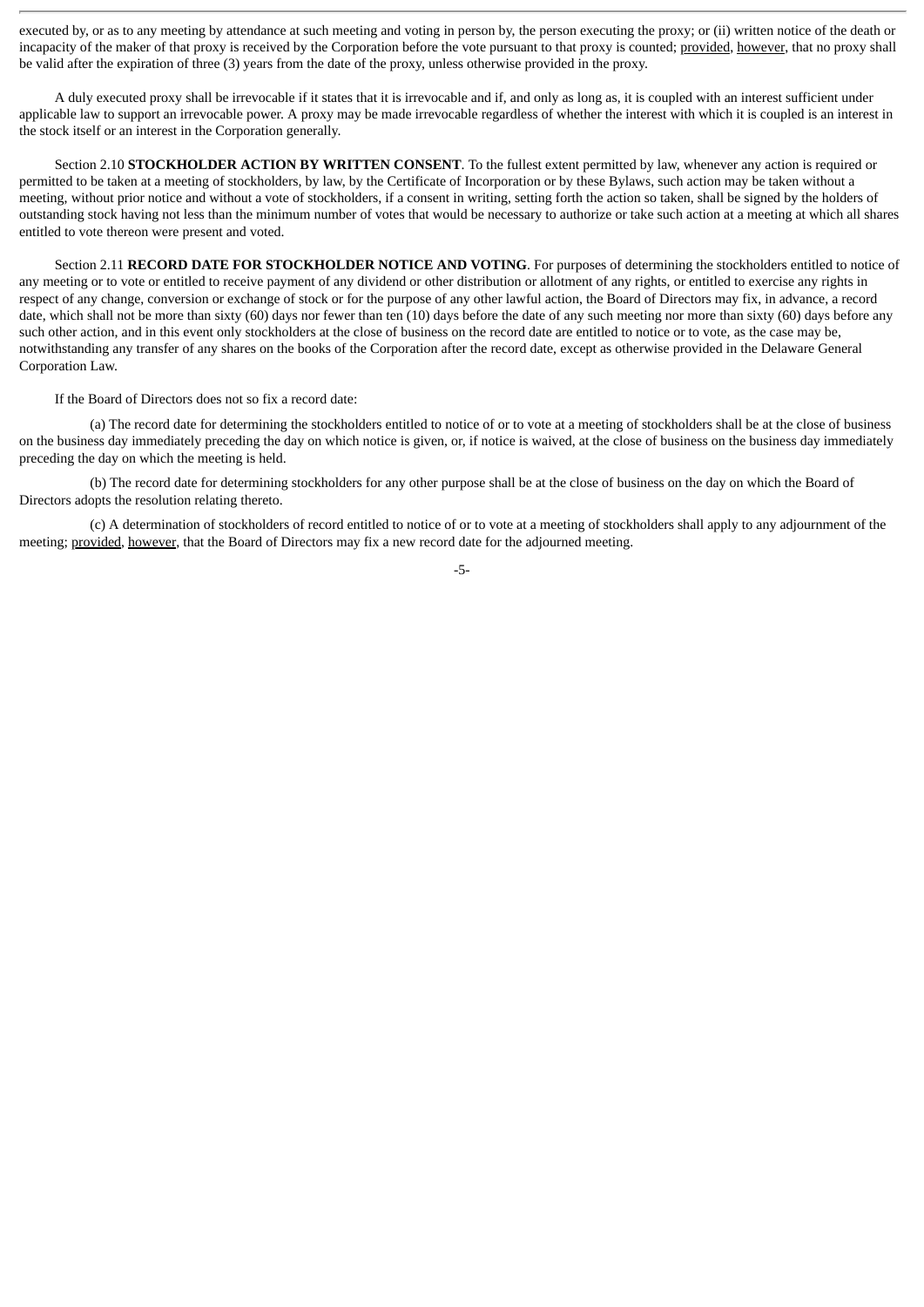Section 2.12 **LIST OF STOCKHOLDERS**. The Secretary of the Corporation shall prepare and make (or cause to be prepared and made), at least ten (10) days before every meeting of stockholders, a complete list of the stockholders entitled to vote at the meeting, arranged in alphabetical order and showing the address of, and the number of shares registered in the name of, each stockholder. Such list shall be open to the examination of any stockholder, for any purpose germane to the meeting, during ordinary business hours, for a period of at least ten (10) days prior to the meeting, either at a place within the city where the meeting is to be held, which place shall be specified in the notice of the meeting, or, if not so specified, at the place where the meeting is to be held. The list shall also be produced and kept at the time and place of the meeting during the duration thereof, and may be inspected by any stockholder present at such meeting.

Section 2.13 **VOTING**. The stockholders entitled to vote at any meeting of stockholders shall be determined in accordance with the provisions of Section 2.12. The stockholders' vote may be by voice vote or by ballot. Any stockholder may vote any number of his or her shares entitled to vote in favor of the proposal and refrain from voting the remaining shares or vote them against the proposal, but, if the stockholder fails to specify the number of shares which the stockholder is voting affirmatively, it will be conclusively presumed that the stockholder's approving vote is with respect to all shares that the stockholder is entitled to vote.

Section 2.14 **WAIVER OF NOTICE OR CONSENT BY ABSENT STOCKHOLDERS**. The transactions of any meeting of stockholders, either annual or special, however called and noticed, and wherever held, shall be as valid as though effected at a meeting duly held after regular call and notice, if a quorum be present either in person or by proxy, and if, either before or after the meeting, each person entitled to vote, who was not present in person or by proxy, signs a written waiver of notice or a consent to a holding of the meeting, or an approval of the minutes. The waiver of notice, consent or approval need not specify either the business to be transacted or the purpose of any annual or special meeting of stockholders. All such waivers, consents or approvals shall be filed with the corporate records or made a part of the minutes of the meeting. Attendance by a person at a meeting shall also constitute a waiver of notice of that meeting, except when the person attends the meeting for the express purpose of objecting and objects, at the beginning of the meeting, to the transaction of any business because the meeting is not lawfully called or convened, and except that attendance at a meeting is not a waiver of any right to object to the consideration of matters required by law to be included in the notice of the meeting but not so included if that objection is expressly made at the meeting.

Section 2.15 **INSPECTORS OF ELECTION**. In advance of any meeting of stockholders, the Board of Directors shall appoint Inspectors of Election to act at such meeting or at any adjournment or adjournments thereof. If such Inspectors are not so appointed or fail or refuse to act, the chairman of any such meeting may (and, upon the demand of any stockholder or stockholder's proxy, shall) make such an appointment.

The number of Inspectors of Election shall be one (1) or three (3). If there are three (3) Inspectors of Election, the decision, act or certificate of a majority shall be effective and shall represent the decision, act or certificate of all. No such Inspector need be a stockholder of the Corporation.

-6-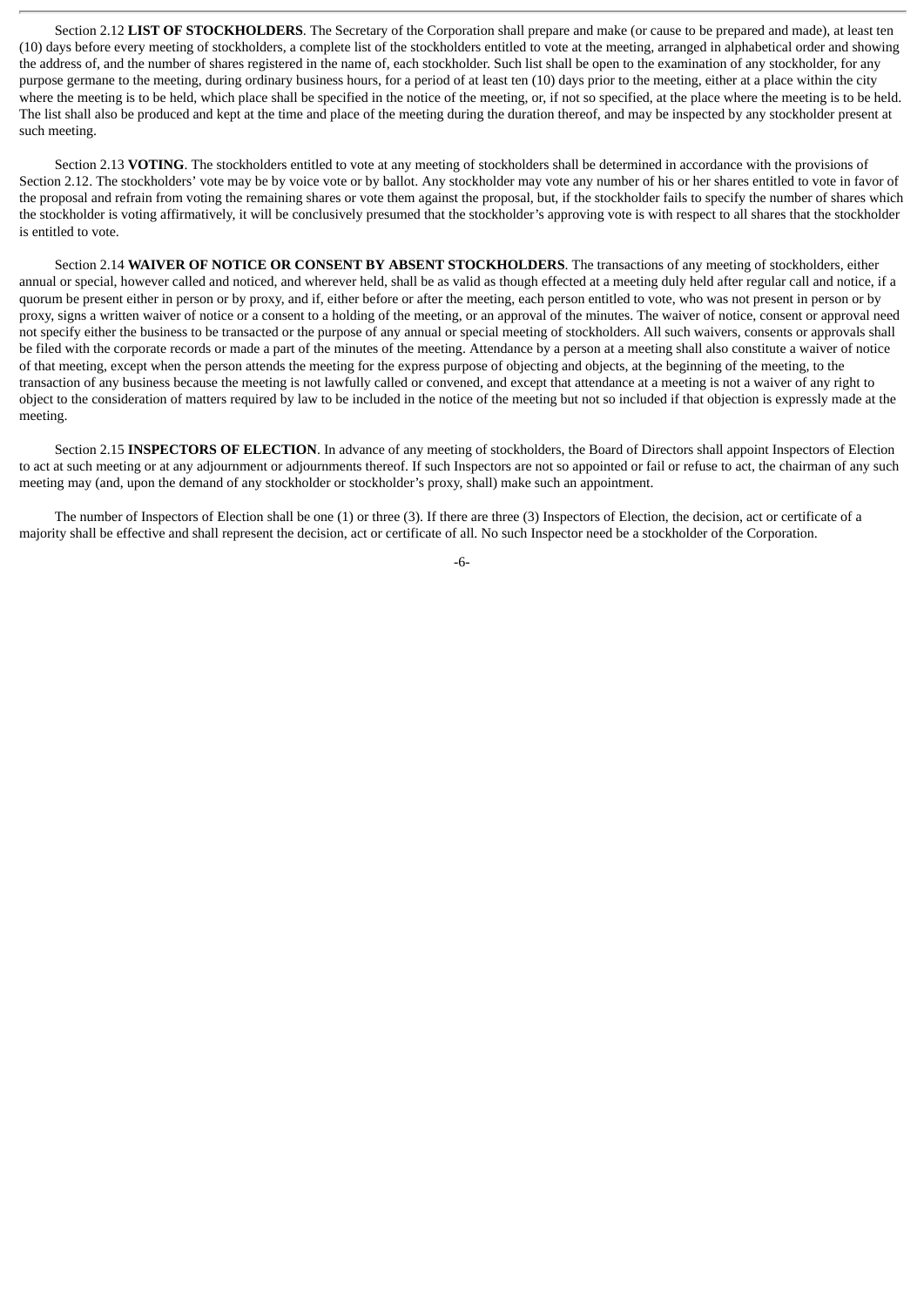Subject to any provisions of the Certificate of Incorporation, the Inspectors of Election shall determine the number of shares outstanding, the voting power of each, the shares represented at the meeting, the existence of a quorum and the authenticity, validity and effect of proxies; they shall receive votes, ballots or consents, hear and determine all challenges and questions in any way arising in connection with the right to vote, count and tabulate all votes or consents, determine when the polls shall close and determine the result; and finally, they shall do such acts as may be proper to conduct the election or vote with fairness to all stockholders. On request, the Inspectors of Election shall make a report in writing to the secretary of the meeting concerning any challenge, question or other matter as may have been determined by them and shall execute and deliver to such secretary a certificate of any fact found by them.

## **ARTICLE III DIRECTORS**

Section 3.01 **POWERS**. The business and affairs of the Corporation shall be managed by and be under the direction of the Board of Directors. The Board of Directors shall exercise all the powers of the Corporation, except those that are conferred upon or reserved to the stockholders by statute, the Certificate of Incorporation or these Bylaws.

Section 3.02 **NUMBER**. The number of directors shall be fixed from time to time by resolution of the Board of Directors but shall not be less than three (3) nor more than fifteen (15).

Section 3.03 **ELECTION AND TERM OF OFFICE**. The directors shall be elected at the annual meeting of the stockholders, except as provided in Section 3.06 of this Article III, and each director shall hold office for the term for which he is elected and until his successor is elected and qualified. Directors need not be residents of the State of Delaware, stockholders of the Corporation or citizens of the United States. Unless provided otherwise by applicable law, any director may be removed at any time, with or without cause, at a special meeting of the stockholders called for that purpose.

Section 3.04 **ELECTION OF CHAIRMAN OF THE BOARD**. At the organizational meeting immediately following the annual meeting of stockholders, the directors shall elect a Chairman of the Board from among the directors who shall hold office until the corresponding meeting of the Board of Directors in the next year and until his successor shall have been elected or until his earlier resignation, removal or death. Any vacancy in such office may be filled for the unexpired portion of the term in the same manner by the Board of Directors at any regular or special meeting.

Section 3.05 **REMOVAL**. Any director may be removed from office only as provided in the Certificate of Incorporation.

Section 3.06 **VACANCIES AND ADDITIONAL DIRECTORSHIPS**. Except as the Delaware General Corporation Law may otherwise require, and subject to the rights of the holders of any series of Preferred Stock with respect to the filling of vacancies or new directorships in the Board of Directors, newly created directorships resulting from death, resignation, disqualification, removal or other cause shall be filled solely by the affirmative vote of a majority of the remaining

-7-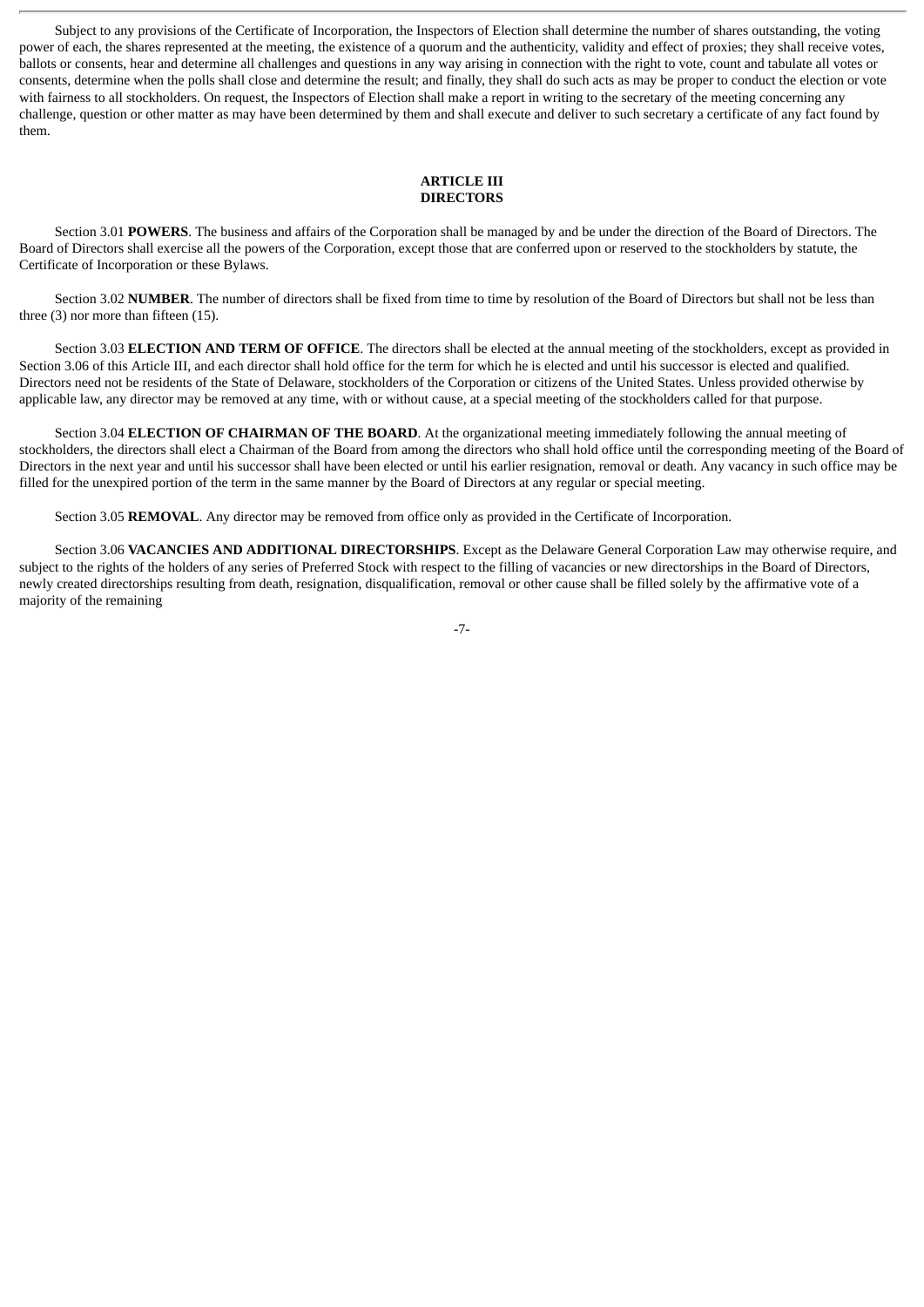directors then in office, even though less than a quorum of the Board of Directors. Any director elected in accordance with the preceding sentence shall hold office for the remainder of the full term of the class of directors in which the new directorship was created or the vacancy occurred and until such director's successor shall have been elected and qualified. No decrease in the number of directors constituting the Board of Directors shall shorten the term of any incumbent director.

Section 3.07 **REGULAR AND SPECIAL MEETINGS**. Regular meetings of the Board of Directors shall be held: (i) immediately following the annual meeting of the stockholders; (ii) without call at such time as shall from time to time be fixed by the Board of Directors; and (iii) as called by the Chairman of the Board in accordance with applicable law.

Special meetings of the Board of Directors shall be held upon call by or at the direction of the Chairman of the Board, the President or any two (2) directors, except that when the Board of Directors consists of one (1) director, then the one director may call a special meeting. Except as otherwise required by law, notice of each special meeting shall be mailed to each director, addressed to him at his residence or usual place of business at least three (3) days before the day on which the meeting is to be held, or shall be sent to him at such place by telex, telegram, cable, facsimile transmission or telephoned or delivered to him personally, not later than the day before the day on which the meeting is to be held. Such notice shall state the time and place of such meeting, but need not state the purpose or purposes thereof, unless otherwise required by law, the Certificate of Incorporation or these Bylaws.

Notice of any meeting need not be given to any director who attends such meeting in person (except when the person attends a meeting for the express purpose of objecting, at the beginning of the meeting, to the transaction of any business because the meeting is not lawfully called or convened) or who waives notice thereof in a signed writing before or after such meeting.

Section 3.08 **QUORUM**. At all meetings of the Board of Directors, a majority of the fixed number of directors shall constitute a quorum for the transaction of business, except that when the Board of Directors consists of one (1) director, then the one director shall constitute a quorum. In the absence of a quorum, the directors present, by majority vote and without notice other than by announcement, may adjourn the meeting from time to time until a quorum shall be present. At any reconvened meeting following such an adjournment at which a quorum shall be present, any business may be transacted which might have been transacted at the meeting as originally noticed.

Section 3.09 **VOTES REQUIRED**. Except as otherwise provided by applicable law or by the Certificate of Incorporation, the vote of a majority of the directors present at a meeting duly held at which a quorum is present shall be sufficient to pass any measure.

Section 3.10 **PLACE AND CONDUCT OF MEETINGS**. Each regular meeting and special meeting of the Board of Directors shall be held at a location determined as follows: the Board of Directors may designate any place, within or without the State of Delaware, for the holding of any meeting. If no such designation is made: (a) any meeting called by a majority of the directors shall be held at such location, within the county of the Corporation's principal executive office, as the directors calling the meeting shall designate; and (b) any other meeting shall be held at such location, within the county of the Corporation's principal executive office, as the Chairman of the

-8-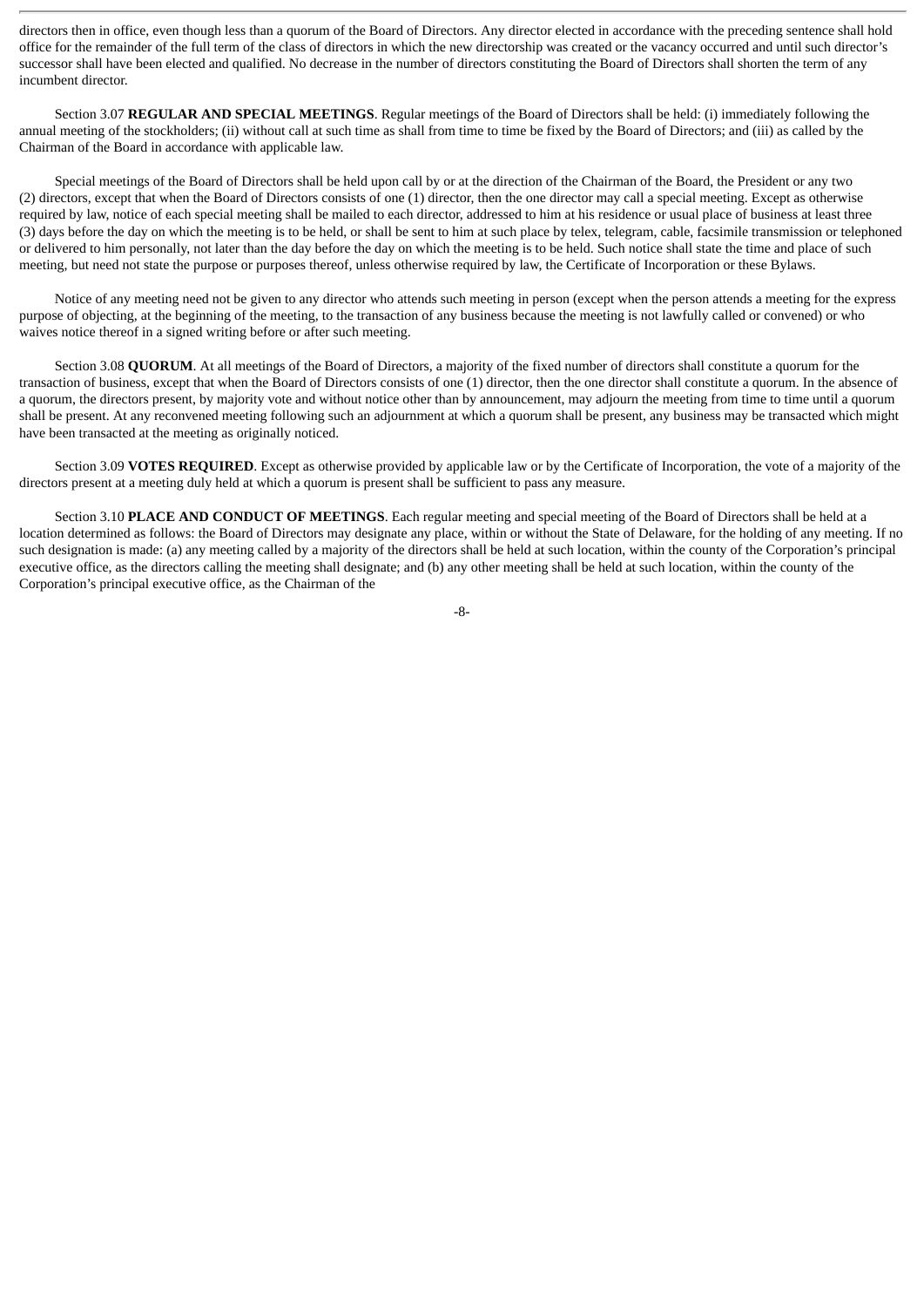Board may designate or, in the absence of such designation, at the Corporation's principal executive office. Subject to the requirements of applicable law, all regular and special meetings of the Board of Directors shall be conducted in accordance with such rules and procedures as the Board of Directors may approve and, as to matters not governed by such rules and procedures, as the chairman of such meeting shall determine. The chairman of any regular or special meeting shall be the Chairman of the Board, or, in his absence, a person designated by the Board of Directors. The Secretary, or, in the absence of the Secretary, a person designated by the chairman of the meeting shall act as secretary of the meeting. Any meeting, regular or special, may be held by conference telephone or similar communication equipment, so long as all directors participating in the meeting can hear one another, and all such directors shall be deemed to be present in person at the meeting.

Section 3.11 **FEES AND COMPENSATION**. Directors shall be paid such compensation as may be fixed from time to time by resolution of the Board of Directors: (a) for their usual and contemplated services as directors; (b) for their services as members of committees appointed by the Board of Directors, including attendance at committee meetings as well as services which may be required when committee members must consult with management staff; and (c) for extraordinary services as directors or as members of committees appointed by the Board of Directors, over and above those services for which compensation is fixed pursuant to items (a) and (b) in this Section 3.11. Compensation may be in the form of an annual retainer fee or a fee for attendance at meetings, or both, or in such other form or on such basis as the resolutions of the Board of Directors shall fix. Directors shall be reimbursed for all reasonable expenses incurred by them in attending meetings of the Board of Directors and committees appointed by the Board of Directors and in performing compensable extraordinary services. Nothing contained herein shall be construed to preclude any director from serving the Corporation in any other capacity, such as an officer, agent, employee, consultant or otherwise, and receiving compensation therefor.

Section 3.12 **COMMITTEES OF THE BOARD OF DIRECTORS**. To the full extent permitted by applicable law, the Board of Directors may from time to time establish committees, including, but not limited to, standing or special committees and an executive committee with authority and responsibility for bookkeeping, with authority to act as signatories on Corporation bank or similar accounts and with authority to choose attorneys for the Corporation and direct litigation strategy, which shall have such duties and powers as are authorized by these Bylaws or by the Board of Directors. Committee members, and the chairman of each committee, shall be appointed by the Board of Directors. The Chairman of the Board, in conjunction with the several committee chairmen, shall make recommendations to the Board of Directors for its final action concerning members to be appointed to the several committees of the Board of Directors. Any member of any committee may be removed at any time with or without cause by the Board of Directors. Vacancies which occur on any committee shall be filled by a resolution of the Board of the Directors. If any vacancy shall occur in any committee by reason of death, resignation, disqualification, removal or otherwise, the remaining members of such committee, so long as a quorum is present, may continue to act until such vacancy is filled by the Board of Directors. The Board of Directors may, by resolution, at any time deemed desirable, discontinue any standing or special committee. Members of standing committees, and their chairmen, shall be elected yearly at the regular meeting of the Board of Directors which is held immediately following the annual meeting of stockholders. The provisions of Sections 3.07, 3.08, 3.09 and 3.10 of these Bylaws shall apply, *MUTATIS MUTANDIS*, to any such Committee of the Board of Directors.

-9-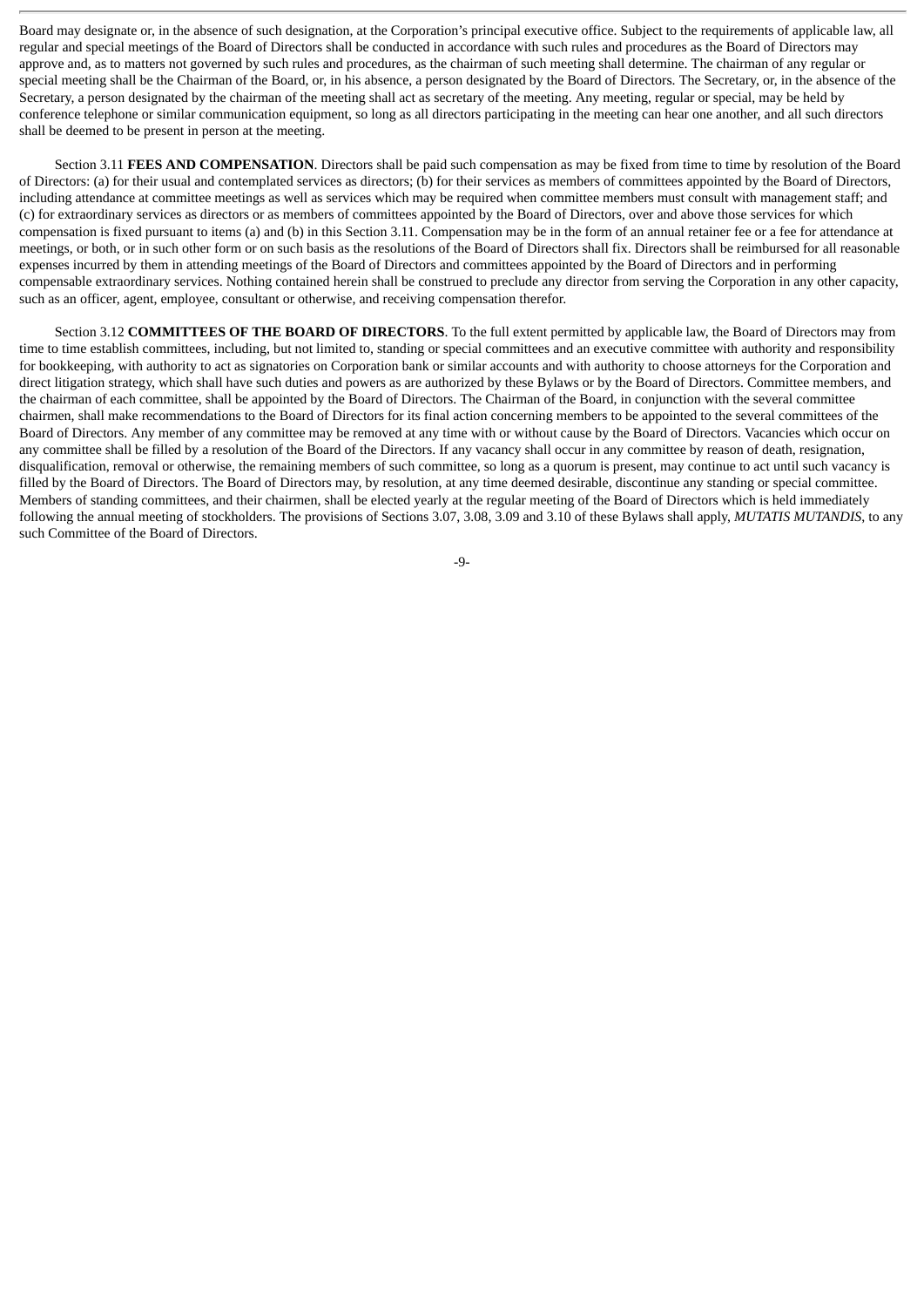Section 3.13 **WAIVER OF NOTICE**. The transactions of any meeting of the Board of Directors, however called and noticed or wherever held, shall be as valid as though had at a meeting duly held after regular call and notice if a quorum is present and if, either before or after the meeting, each of the directors not present signs a written waiver of notice, a consent to holding the meeting or an approval of the minutes. The waiver of notice or consent need not specify the purpose of the meeting. All such waivers, consents, and approvals shall be filed with the corporate records or made a part of the minutes of the meeting. Notice of a meeting shall also be deemed given to any director who attends the meeting without protesting, before or at its commencement, the lack of notice to that director.

Section 3.14 **ADJOURNMENT**. A majority of the directors present, whether or not constituting a quorum, may adjourn any meeting to another time and place.

Section 3.15 **NOTICE OF ADJOURNMENT**. Notice of the time and place of holding an adjourned meeting need not be given to absent directors if the time and place are fixed at the meeting adjourned.

Section 3.16 **ACTION WITHOUT MEETING**. Any action required or permitted to be taken by the Board of Directors or any committee thereof may be taken without a meeting, if all members of the Board of Directors shall individually or collectively consent in writing to that action. Such action by written consent shall have the same force and effect as a unanimous vote of the Board of Directors. Such written consent or consents shall be filed with the minutes of the proceedings of the Board of Directors.

## **ARTICLE IV OFFICERS**

Section 4.01 **DESIGNATION, ELECTION AND TERM OF OFFICE**. The Corporation shall have a Chairman of the Board, a President, a Treasurer or Chief Financial Officer, such senior vice presidents and vice presidents as the Board of Directors deems appropriate, a Secretary and such other officers as the Board of Directors may deem appropriate. These officers shall be elected annually by the Board of Directors at the organizational meeting immediately following the annual meeting of stockholders, and each such officer shall hold office until the corresponding meeting of the Board of Directors in the next year and until his successor shall have been elected and qualified or until his earlier resignation, death or removal. Any vacancy in any of the above offices may be filled for the unexpired portion of the term by the Board of Directors at any regular or special meeting. Any number of offices may be held by the same person in accordance with Section 4.08 herein.

Section 4.02 **CHAIRMAN OF THE BOARD**. The Chairman of the Board of Directors shall preside at all meetings of the directors and shall have such other powers and duties as may from time to time be assigned to him by the Board of Directors.

Section 4.03 **PRESIDENT**. The President shall be the chief executive officer of the Corporation and shall, subject to the power of the Board of Directors, have general supervision, direction and control of the business and affairs of the Corporation. He shall preside at all meetings

-10-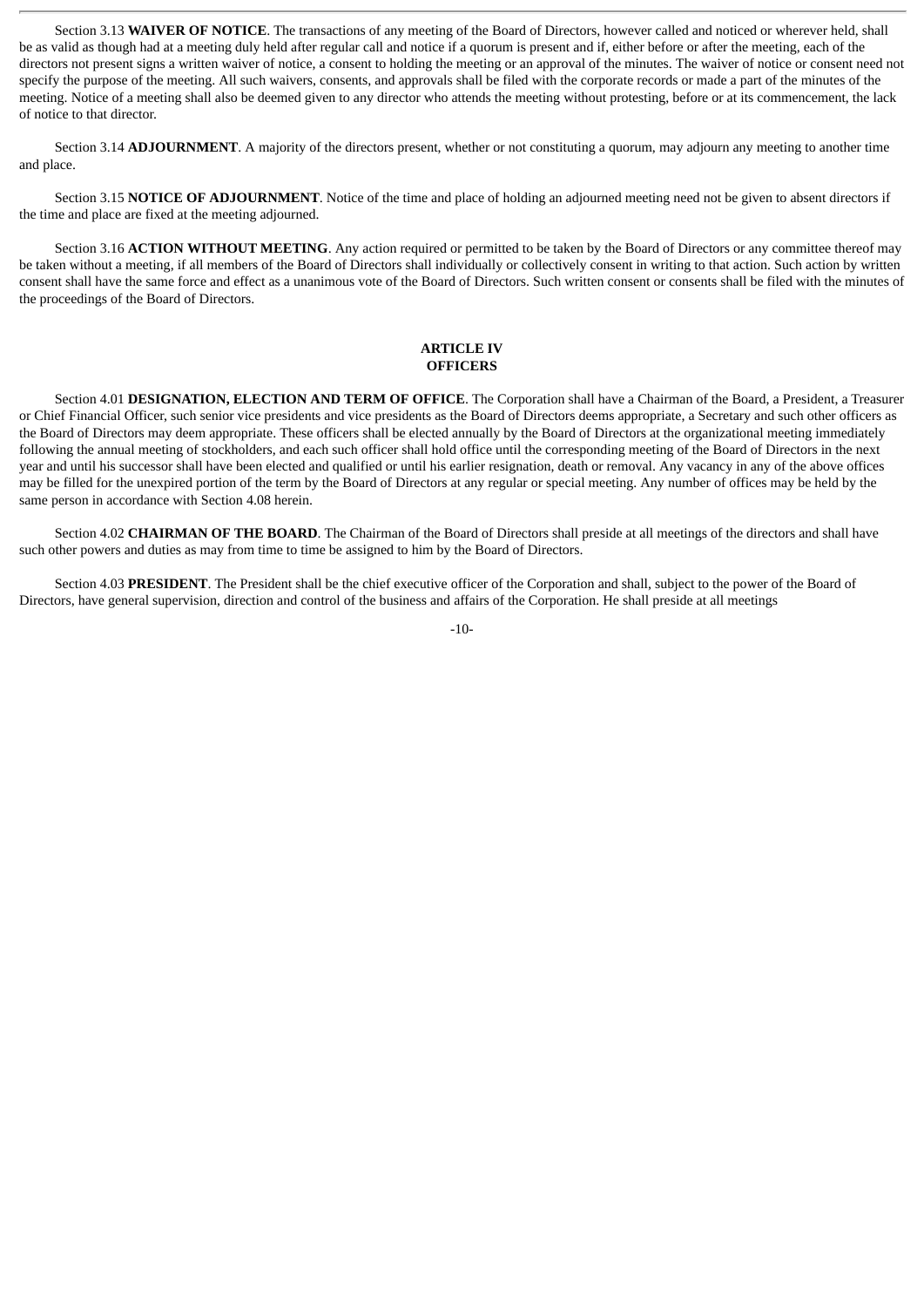of the stockholders and, in the absence of the Chairman of the Board, at all meetings of the directors. He shall have the general powers and duties of management usually vested in the office of president of a corporation, and shall have such other duties as may be assigned to him from time to time by the Board of Directors.

Section 4.04 **TREASURER OR CHIEF FINANCIAL OFFICER**. The Treasurer or Chief Financial Officer shall keep and maintain, or cause to be kept and maintained, adequate and correct books and records of account of the properties and business transactions of the Corporation, including accounts of its assets, liabilities, receipts, disbursements, gains, losses, capital, retained earnings and shares. The books of account shall at all reasonable times be open to inspection by the directors. The Treasurer or Chief Financial Officer shall deposit all moneys and other valuables in the name and to the credit of the Corporation with such depositories as may be designated by the Board of Directors. He shall disburse the funds of the Corporation as may be ordered by the Board of Directors, shall render to the President and directors, whenever they request it, an account of all of his transactions as the Treasurer or Chief Financial Officer and of the financial condition of the Corporation, and shall have such other powers and perform such other duties as may be prescribed by the Board of Directors or the Bylaws.

Section 4.05 **SECRETARY**. The Secretary shall keep the minutes of the meetings of the stockholders, the Board of Directors and all committees. He shall be the custodian of the corporate seal and shall affix it to all documents which he is authorized by law or the Board of Directors to sign and seal. He also shall perform such other duties as may be assigned to him from time to time by the Board of Directors or the Chairman of the Board or President.

Section 4.06 **ASSISTANT OFFICERS**. The President may appoint one or more assistant secretaries and such other assistant officers as the business of the Corporation may require, each of whom shall hold office for such period, have such authority and perform such duties as may be specified from time to time by the President.

Section 4.07 **WHEN DUTIES OF AN OFFICER MAY BE DELEGATED**. In the case of absence or disability of an officer of the Corporation or for any other reason that may seem sufficient to the Board of Directors, the Board of Directors or any officer designated by it, or the President, may, for the time of the absence or disability, delegate such officer's duties and powers to any other officer of the Corporation.

Section 4.08 **OFFICERS HOLDING TWO OR MORE OFFICES**. The same person may hold any two (2) or more of the above-mentioned offices.

Section 4.09 **COMPENSATION**. The Board of Directors shall have the power to fix the compensation of all officers and employees of the Corporation.

Section 4.10 **RESIGNATIONS**. Any officer may resign at any time by giving written notice to the Board of Directors, to the President or to the Secretary of the Corporation. Any such resignation shall take effect at the time specified therein unless otherwise determined by the Board of Directors. The acceptance of a resignation by the Corporation shall not be necessary to make it effective.

-11-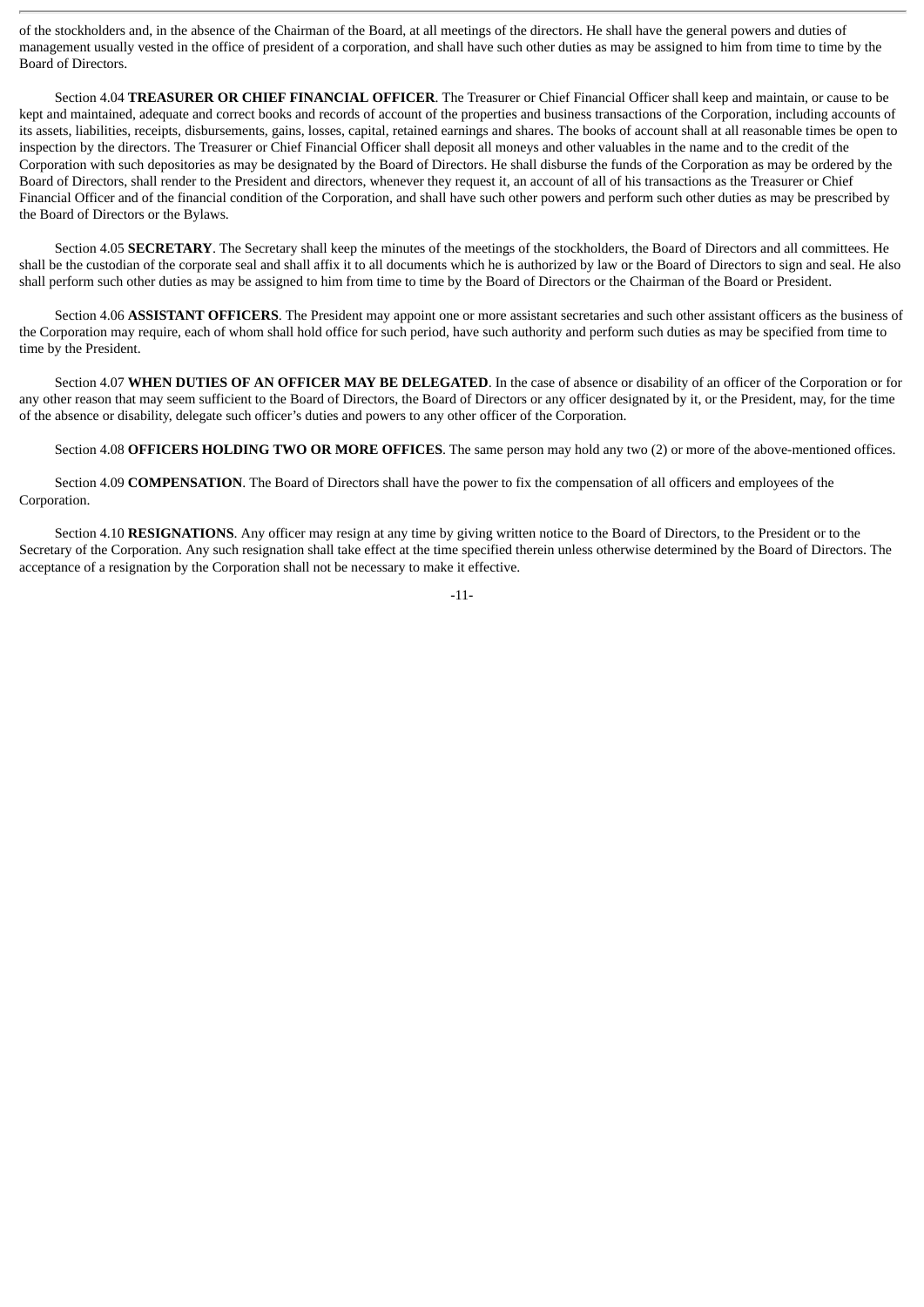Section 4.11 **REMOVAL**. Any officer of the Corporation may be removed, with or without cause, by the affirmative vote of a majority of the entire Board of Directors. Any assistant officer of the Corporation may be removed, with or without cause, by the President or by the Board of Directors.

## **ARTICLE V INDEMNIFICATION OF DIRECTORS, OFFICERS, EMPLOYEES AND OTHER CORPORATE AGENTS**

Section 5.01 **ACTION, ETC., OTHER THAN BY OR IN THE RIGHT OF THE CORPORATION**. The Corporation shall indemnify any person who was or is a party or is threatened to be made a party to any threatened, pending or completed action, suit or proceeding, whether civil, criminal, administrative or investigative (other than an action by or in the right of the Corporation) by reason of the fact that he is or was a director, officer, employee or agent of the Corporation, or is or was serving at the request of the Corporation as a director, officer, employee, trustee or agent of a subsidiary of the Corporation or another corporation, partnership, joint venture, trust or other enterprise (all such persons being referred to hereinafter as an "Agent"), against expenses (including attorneys' fees), judgments, fines and amounts paid in settlement actually and reasonably incurred by him in connection with such action, suit or proceeding if he acted in good faith and in a manner he reasonably believed to be in or not opposed to the best interests of the Corporation, and with respect to any criminal action or proceeding, had no reasonable cause to believe his conduct was unlawful. The termination of any action, suit or proceeding by judgment, order, settlement, conviction, or upon a plea of *nolo contendere* or its equivalent, shall not, of itself, create a presumption that the person did not act in good faith and in a manner which he reasonably believed to be in or not opposed to the best interests of the Corporation, and, with respect to any criminal action or proceeding, that he had reasonable cause to believe that his conduct was unlawful.

Section 5.02 **ACTION, ETC., BY OR IN THE RIGHT OF THE CORPORATION**. The Corporation shall indemnify any person who was or is a party or is threatened to be made a party to any threatened, pending or completed action or suit by or in the right of the Corporation to procure a judgment in its favor by reason of the fact that he is or was an Agent against expenses (including attorneys' fees) actually and reasonably incurred by him in connection with the defense or settlement of such action or suit if he acted in good faith and in a manner he reasonably believed to be in or not opposed to the best interests of the Corporation, except that no indemnification shall be made in respect of any claim, issue or matter as to which such person shall have been adjudged to be liable to the Corporation by a court of competent jurisdiction, after exhaustion of all appeals therefrom, unless and only to the extent that the court in which such action or suit was brought shall determine upon application that, despite the adjudication of liability but in view of all the circumstances of the case, such person is fairly and reasonably entitled to indemnity for such expenses which such court shall deem proper.

Section 5.03 **DETERMINATION OF RIGHT OF INDEMNIFICATION**. Any indemnification under Sections 5.01 or 5.02 (unless ordered by a court) shall be made by the Corporation only as authorized in the specific case upon a determination that indemnification of the Agent is proper in the circumstances because the Agent has met the applicable standard of conduct set forth in Sections 5.01 and 5.02 hereof, which determination is made (a) by the Board of

-12-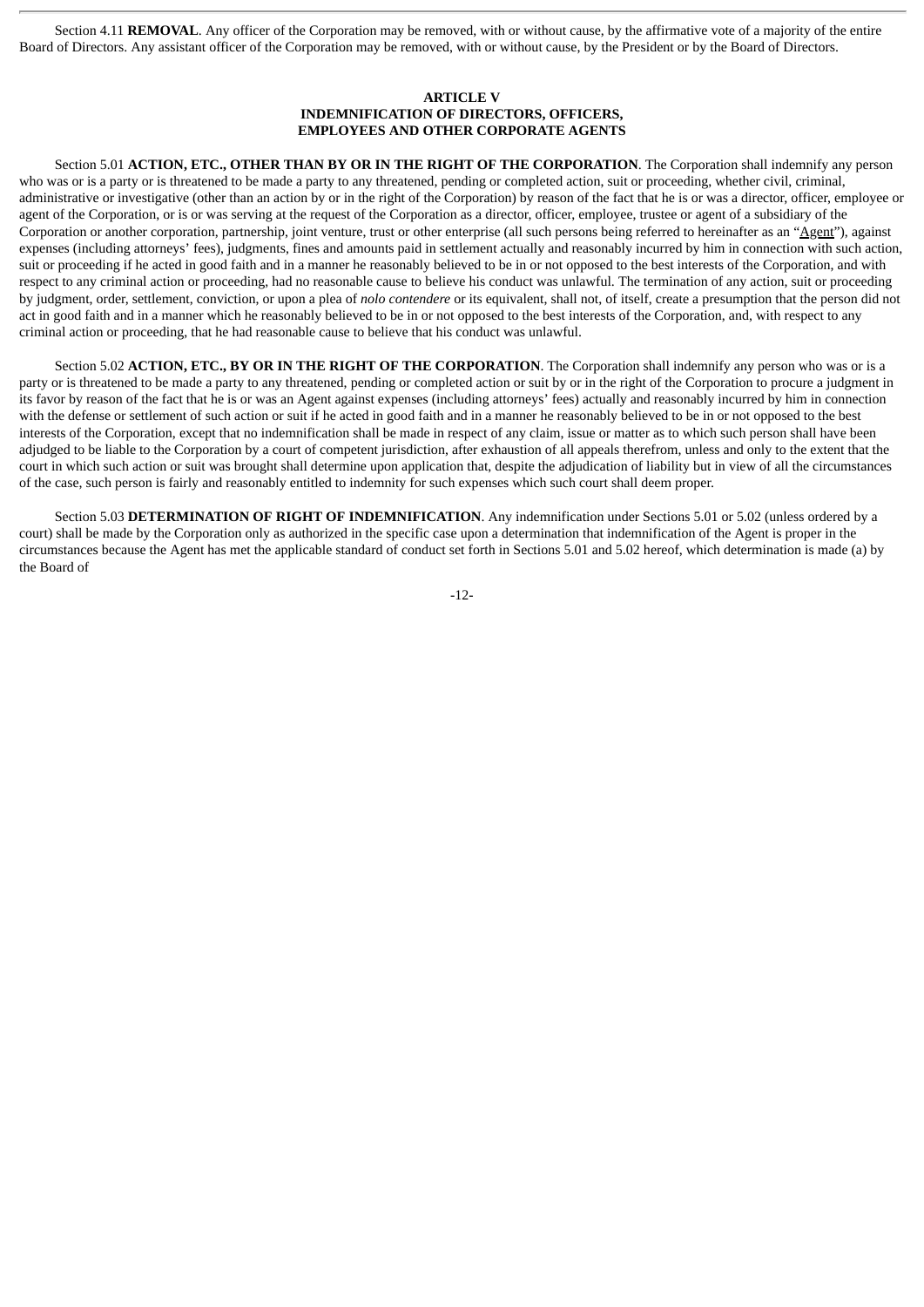Directors, by a majority vote of a quorum consisting of directors who were not parties to such action, suit or proceeding, or (b) if such a quorum is not obtainable, or, even if obtainable, if a quorum of disinterested directors so directs, by independent legal counsel in a written opinion, or (c) by the stockholders.

Section 5.04 **INDEMNIFICATION AGAINST EXPENSES OF SUCCESSFUL PARTY**. Notwithstanding the other provisions of this Article V, to the extent that an Agent has been successful on the merits or otherwise, including the dismissal of an action without prejudice or the settlement of an action without admission of liability, in defense of any action, suit or proceeding referred to in Sections 5.01 or 5.02 hereof, or in defense of any claim, issue or matter therein, such Agent shall be indemnified against expenses, including attorneys' fees actually and reasonably incurred by such Agent in connection therewith.

Section 5.05 **ADVANCES OF EXPENSES**. Except as limited by Section 5.06 of this Article V, expenses incurred by an Agent in defending any civil or criminal action, suit, or proceeding may be paid by the Corporation in advance of the final disposition of such action, suit or proceeding at the discretion of the Board of Directors. If the Board of Directors authorizes advancement of expenses, then the Agent shall be entitled to receive such amount as the Board of Directors has authorized only upon the Agent entering into and delivering to the Board of Directors a written undertaking to repay such amount if it shall ultimately be determined that such Agent is not entitled to indemnification as authorized in this Article V. Notwithstanding the foregoing, no advance shall be made by the Corporation if a determination is reasonably and promptly made by the Board of Directors by a majority vote of a quorum of disinterested directors, or (if such a quorum is not obtainable or, even if obtainable, a quorum of disinterested directors so directs) by independent legal counsel in a written opinion, that, based upon the facts known to the Board of Directors or counsel at the time such determination is made, such person acted in bad faith and in a manner that such person did not believe to be in or not opposed to the best interest of the Corporation, or, with respect to any criminal proceeding, that such person believed or had reasonable cause to believe his conduct was unlawful.

Section 5.06 **RIGHT OF AGENT TO INDEMNIFICATION UPON APPLICATION; PROCEDURE UPON APPLICATION**. Any indemnification or advance under this Article V shall be made promptly, and in any event within ninety (90) days, upon the written request of the Agent, unless, in the case of advancement, the Board of Directors has in its discretion determined not to advance expenses as provided in Section 5.05. The right to indemnification or advances as granted by this Article V shall be enforceable by the Agent in any court of competent jurisdiction, if the Board of Directors or independent legal counsel denies the claim, in whole or in part, or if no disposition of such claim is made within ninety (90) days. The Agent's expenses incurred in connection with successfully establishing his right to indemnification, in whole or in part, in any such proceeding shall also be indemnified by the Corporation.

Section 5.07 **OTHER RIGHTS AND REMEDIES**. The indemnification and advancement of expenses provided by, or granted pursuant to, this Article V shall not be deemed exclusive of any other rights to which an Agent seeking indemnification or advancement of expenses may be entitled under any Bylaw, agreement, vote of stockholders or disinterested directors or otherwise, both as to action in his official capacity and as to action in another capacity while holding

-13-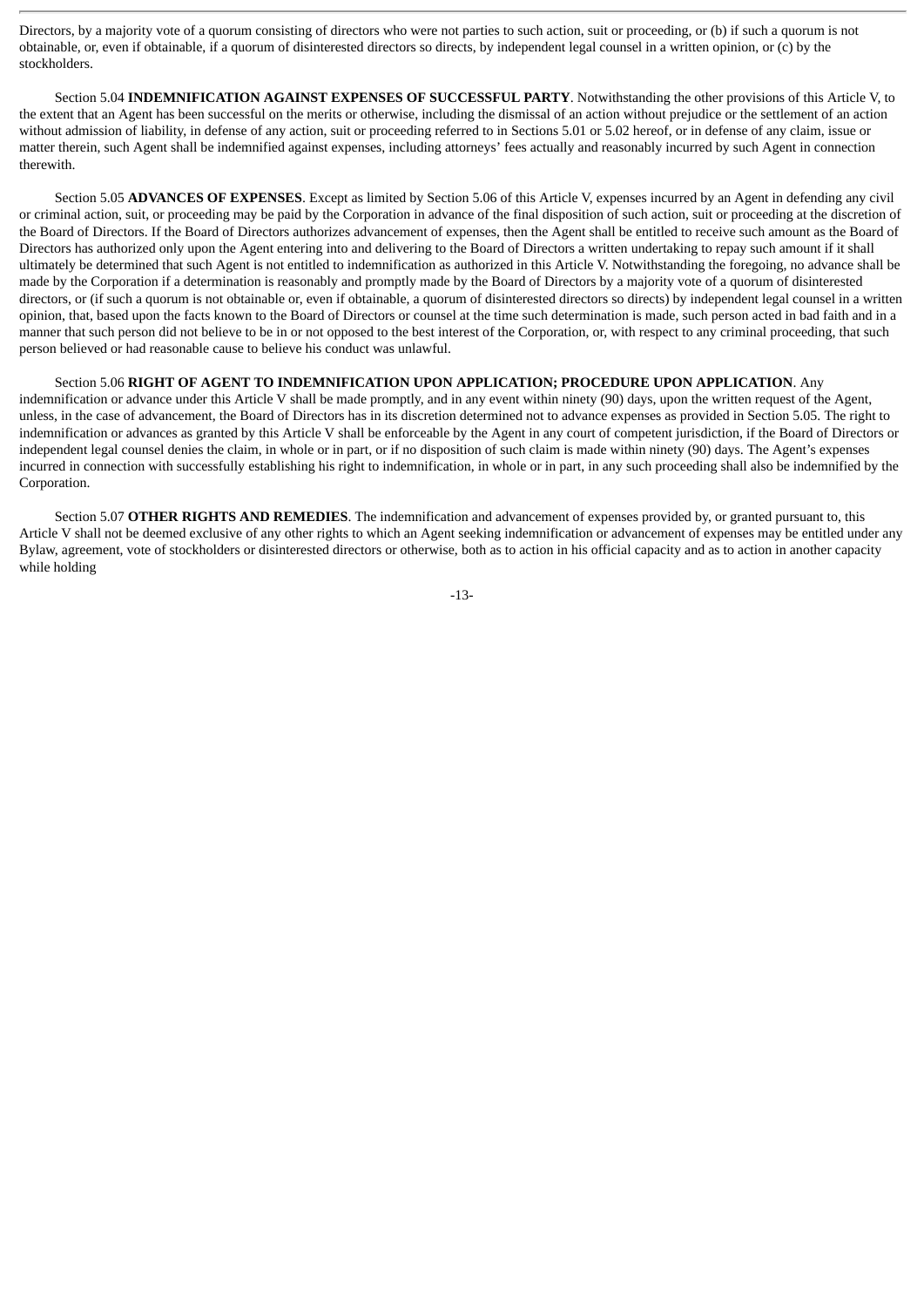such office, and shall, unless otherwise provided when authorized or ratified, continue as to a person who has ceased to be an Agent and shall inure to the benefit of the heirs, executors and administrators of such a person. All rights to indemnification under this Article V shall be deemed to be provided by a contract between the Corporation and the Agent who serves in such capacity at any time while these Bylaws and other relevant provisions of the Delaware General Corporation Law and other applicable law, if any, are in effect. Any repeal or modification thereof shall not affect any rights or obligations then existing.

Section 5.08 **INSURANCE**. Upon resolution passed by the Board of Directors, the Corporation may purchase and maintain insurance on behalf of any person who is or was an Agent against any liability asserted against him and incurred by him in any such capacity, or arising out of his status as such, whether or not the Corporation would have the power to indemnify him against such liability under the provisions of this Article V.

Section 5.09 **CONSTITUENT CORPORATIONS**. For the purposes of this Article V, references to "the Corporation" shall include, in addition to the Corporation, all constituent corporations (including all constituents of constituents) absorbed in a consolidation or merger as well as the resulting or surviving corporation, which, if the separate existence of such constituent corporation had continued, would have had power and authority to indemnify its Agents, so that any Agent of such constituent corporation shall stand in the same position under the provisions of the Article V with respect to the resulting or surviving corporation as that Agent would have with respect to such constituent corporation if its separate existence had continued.

Section 5.10 **OTHER ENTERPRISES, FINES, AND SERVING AT CORPORATION'S REQUEST**. For purposes of this Article V: references to "other enterprises" shall include employee benefit plans; references to "fines" shall include any excise taxes assessed on a person with respect to any employee benefit plan; and references to "serving at the request of the Corporation" shall include any service as a director, officer, employee or agent of the Corporation which imposes duties on, or involves services by, such director, officer, employee or agent with respect to any employee benefit plan, its participants or beneficiaries; and a person who acted in good faith and in a manner he reasonably believed to be in the interest of the participants and beneficiaries of an employee benefit plan shall be deemed to have acted in a manner "not opposed to the best interests of the Corporation" as referred to in this Article V.

Section 5.11 **SAVINGS CLAUSE**. If this Article V or any portion thereof shall be invalidated on any ground by any court of competent jurisdiction, then the Corporation shall nevertheless indemnify each Agent as to expenses (including attorneys' fees), judgments, fines and amounts paid in settlement with respect to any action, suit or proceeding, whether civil, criminal, administrative or investigative, and whether internal or external, including a grand jury proceeding and an action or suit brought by or in the right of the Corporation, to the full extent permitted by any applicable portion of this Article V that shall not have been invalidated, or by any other applicable law.

-14-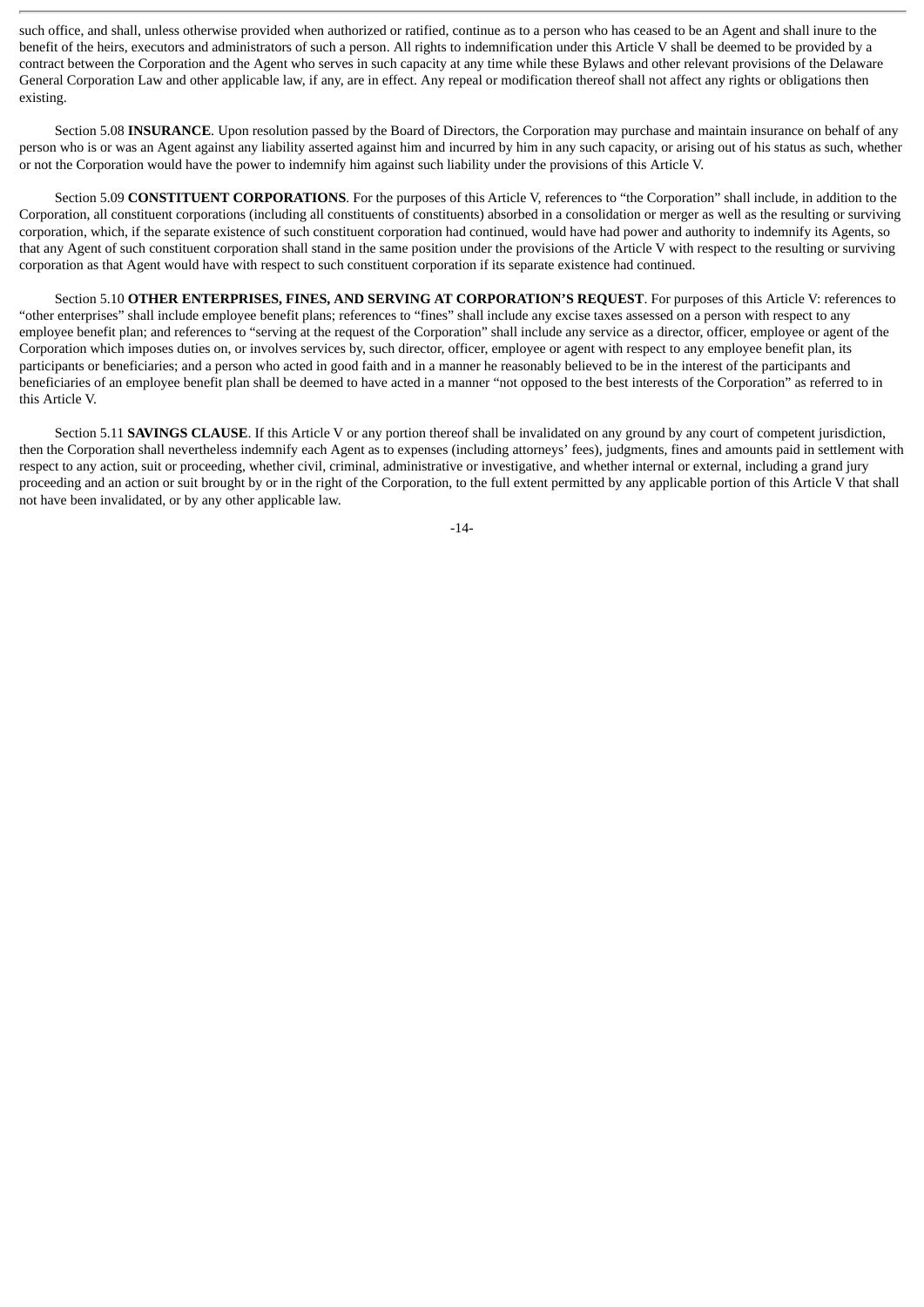#### **ARTICLE VI STOCK**

Section 6.01 **SHARES OF STOCK**. The shares of the Corporation shall be represented by certificates, each of which shall represent and certify the number and class (and series, if appropriate) of shares of stock represented by such certificate in the Corporation; provided, that the Board of Directors may adopt a resolution permitting shares to be uncertificated. Any such resolution shall not apply to shares represented by a certificate until such certificate is surrendered to the Corporation. Except as otherwise expressly provided by law, the rights and obligations of the holders of uncertificated stock and the rights and obligations of the holders of certificates representing stock of the same class and series shall be identical. Every holder of stock represented by certificates shall be entitled to have a certificate signed in the name of the Corporation by the Chairman of the Board or a Vice-Chairman of the Board or the President or a Vice President, together with the Treasurer or an Assistant Treasurer or the Chief Financial Officer, or the Secretary or an Assistant Secretary. Any or all of the signatures on any certificate may be a facsimile. In case any officer, transfer agent or registrar who has signed or whose facsimile signature has been placed upon a certificate shall have ceased to be such officer, transfer agent or registrar before such certificate is issued, it may be issued by the Corporation with the same effect as if such person were such officer, transfer agent or registrar at the date of issue.

Section 6.02 **TRANSFER OF SHARES**. Shares of stock shall be transferable on the books of the Corporation (i) in the case of certificated shares, only by the registered holder thereof, in person or by such person's duly authorized attorney lawfully constituted in writing, upon the surrender of the certificate representing the shares to be transferred, properly endorsed, to the Corporation's transfer agent, if the Corporation has a transfer agent, or to the Corporation's registrar, if the Corporation has a registrar, or to the Secretary, if the Corporation has neither a transfer agent nor a registrar or (ii) in the case of uncertificated shares, upon receipt of proper transfer instructions from the registered holder thereof or by such person's duly authorized attorney lawfully constituted in writing, and upon payment of all necessary taxes and compliance with appropriate procedures for transferring shares of stock in uncertificated form; provided, however, that such surrender and endorsement, compliance or payment of taxes shall not be required in any case in which the Corporation shall determine to waive such requirement. The Board of Directors shall have power and authority to make such other rules and regulations concerning the issue, transfer and registration of certificates of the Corporation's stock as it may deem expedient. With respect to certificated shares of stock, every certificate exchanged, returned or surrendered to the Corporation shall be marked "Cancelled," with the date of cancellation, by the Secretary or Assistant Secretary of the Corporation or the transfer agent thereof. No transfer of stock shall be valid as against the Corporation for any purpose until it shall have been entered in the stock records of the Corporation by an entry showing from and to whom transferred.

Section 6.03 **TRANSFER AGENTS AND REGISTRARS**. The Corporation may have one or more transfer agents and one or more registrars of its stock whose respective duties the Board of Directors or the Secretary may, from time to time, define. No certificate of stock shall be valid until countersigned by a transfer agent, if the Corporation has a transfer agent, or until registered by a registrar, if the Corporation has a registrar. The duties of transfer agent and registrar may be combined.

Section 6.04 **STOCK LEDGERS**. Original or duplicate stock ledgers, containing the names and addresses of the stockholders of the Corporation and the number of shares of each class of stock held by them, shall be kept at the principal executive office of the Corporation or at the office of its transfer agent or registrar.

-15-